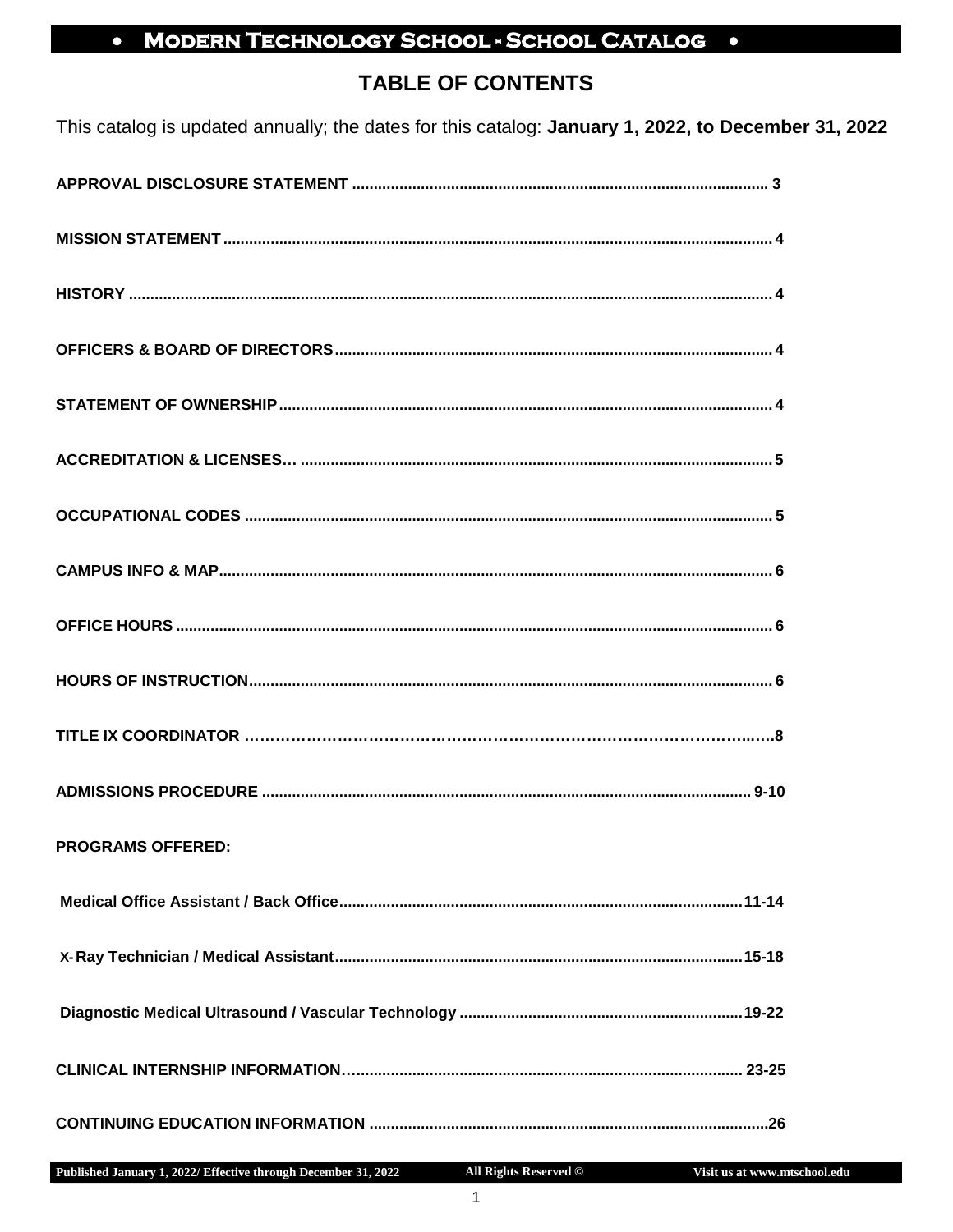#### **MODERN TECHNOLOGY SCHOOL - SCHOOL CATALOG .**  $\bullet$

<span id="page-1-0"></span>Last updated: **January 1, 2022**  ⊃

ᠳ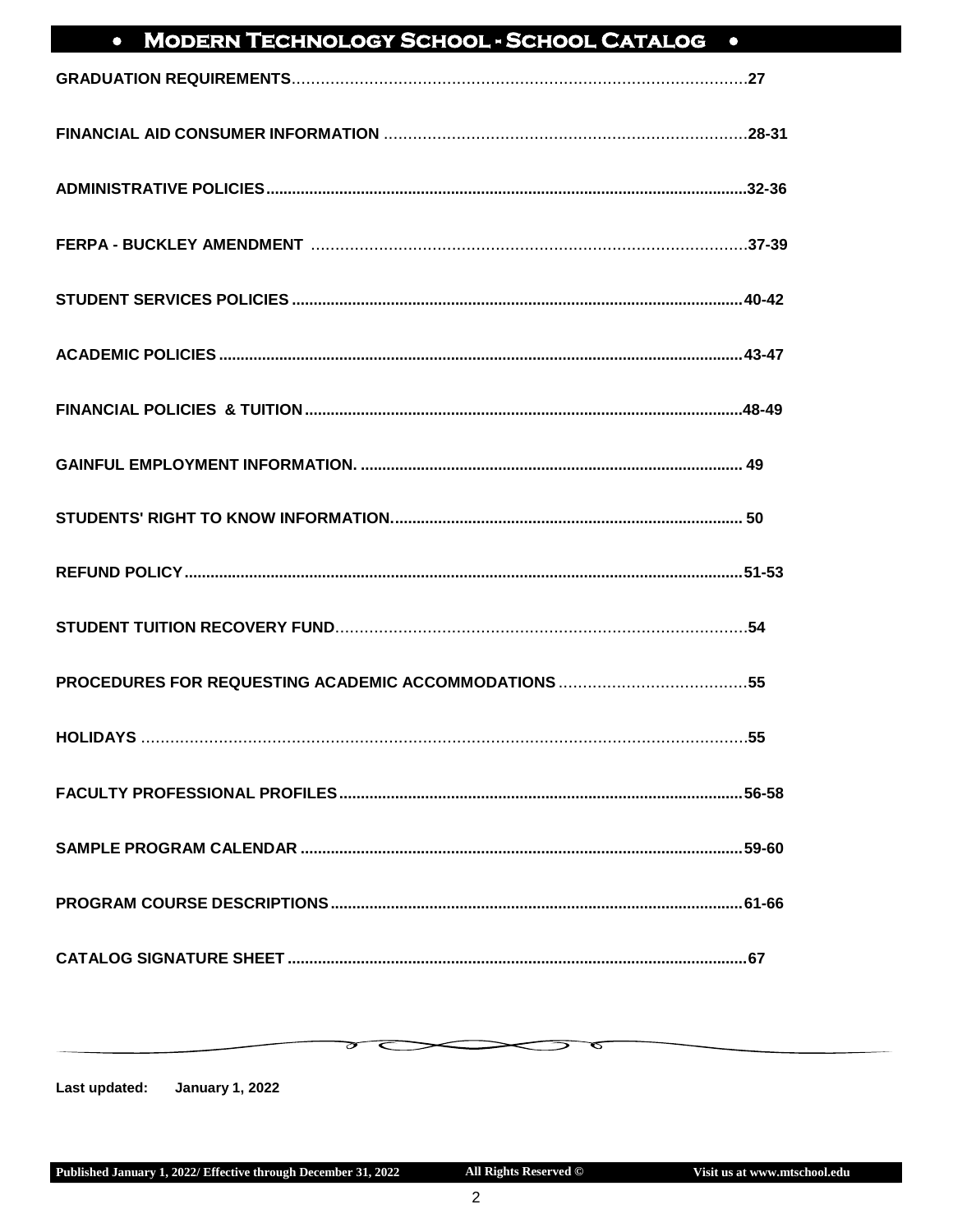## **Publication Title: Modern Technology School Catalog 2022**

## **APPROVAL DISCLOSURE STATEMENT:**

*Modern Technology School*'s approval to operate as a private postsecondary institution in the State of California is based on provisions of the California Private Postsecondary Education Act (CPPEA) of 2009 (California Educational Code, Title 3, Division 10, Part 59, Chapter 8), which was effective January 1, 2010.

#### **The following courses are licensed and currently offered***:*

| PROGRAM                                             |               | Instructional |  |
|-----------------------------------------------------|---------------|---------------|--|
|                                                     | Weeks         | <b>Hours</b>  |  |
|                                                     |               |               |  |
| <b>MEDICAL OFFICE ASSISTANT / BACK OFFICE</b>       | 30 WKS        | 600           |  |
|                                                     |               |               |  |
| X-RAY TECHNICIAN / MEDICAL ASSISTANT                | 44 WKS        | 1155          |  |
|                                                     |               |               |  |
| DIAGNOSTIC MEDICAL ULTRASOUND / VASCULAR TECHNOLOGY | <b>76 WKS</b> | 2172          |  |

**I**nstruction is in residence with facility occupancy level accommodating a maximum of **8-10 students**  at any one time for the Medical Office Assistant/Back Office, X-Ray Technician/Medical Assistant Program, or the Diagnostic Medical Ultrasound/Vascular Technology Program.

**C**alifornia statute requires that a student, who successfully completes a course of study, be awarded an appropriate diploma or certificate verifying the fact. Modern Technology School awards diplomas.

**Before enrolling or signing enrollment agreements, prospective students are encouraged to visit the facilities and discuss personal, educational, and occupational plans with school personnel**. The School currently participates in sponsored programs, government or otherwise, which provide grants or pay portions of tuition and fees, such as the Federal Pell Grant and Federal Supplemental Educational Opportunity Grants—FSEOG.

**A**s a prospective student, you are encouraged to review this catalog before signing an enrollment agreement. You are also encouraged to review the School Performance Fact Sheet, which must be provided to you before signing an enrollment agreement.

**M**odern Technology School does not have a pending petition in bankruptcy, is not operating as a debtor & has not filed a petition for the preceding five years. This institution has not filed a petition for bankruptcy resulting in reorganization under Chapter 11 of the United States Bankruptcy Code (11 USC Sec. 1101). Modern Technology School is a private institution approved to operate by the bureau. That approval to operate means compliance with state standards outlined in the CEC and 5, CCR. The Bureau does not endorse the School's programs.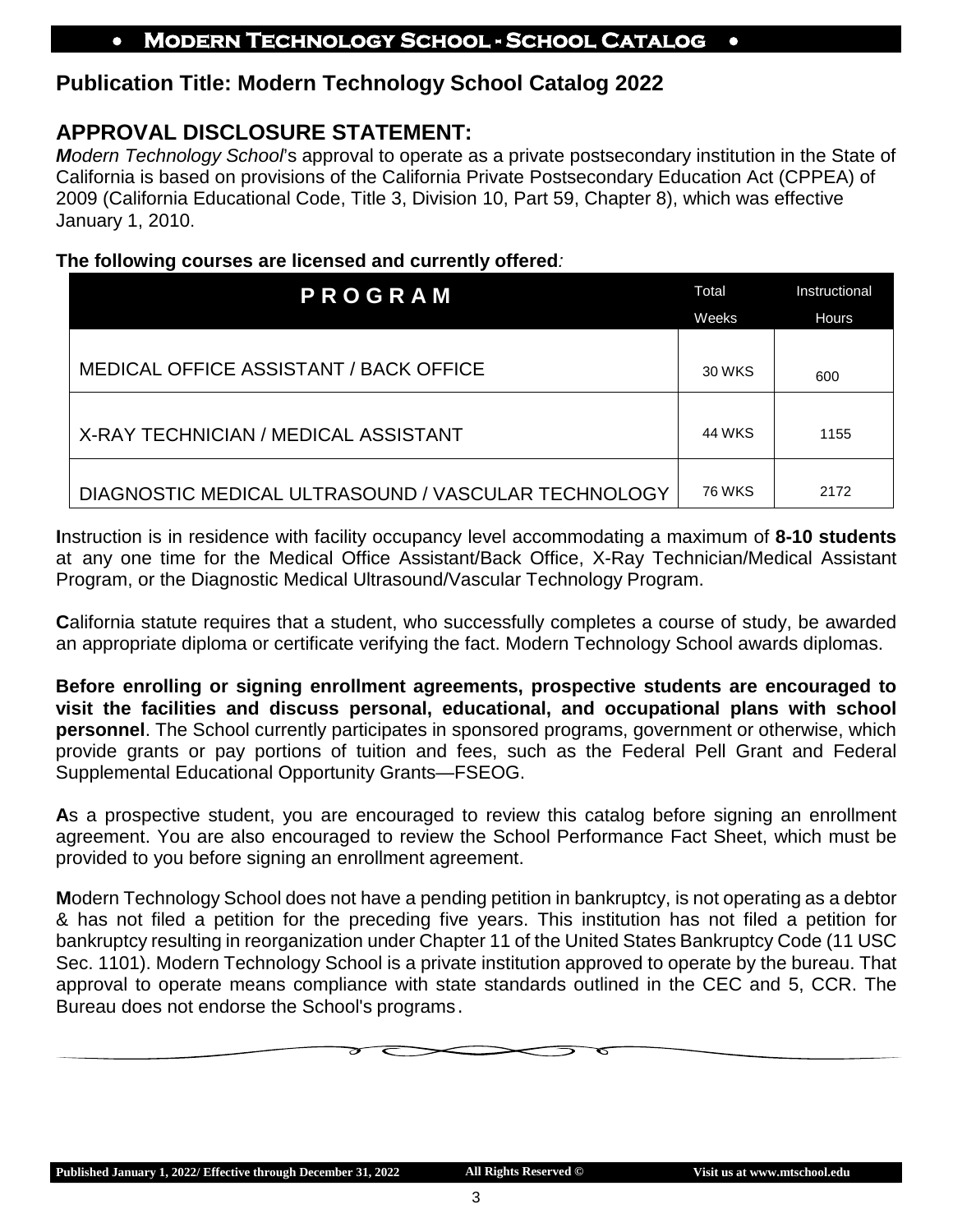## **Mission Statement**

#### *MODERN TECHNOLOGY SCHOOL* **is passionate about equipping our students for exceptional contributions in the diagnostic and health care field.**

#### <span id="page-3-0"></span>**History**

*Modern Technology School of X-ray* enrolled its first students in September of 1981 in North Hollywood. *MTS's* first program was Limited Permit X-Ray Technician; then added Medical Office Assistant / Back Office to enable its graduates to qualify for starting positions in a contemporary job market. A Diagnostic Medical Sonography program was added to this campus in September 1988.

**I**n order to meet the educational needs of other communities in Southern California, *Modern Technology School* established a satellite campus in Anaheim on Euclid Avenue in 1986. The campus soon moved to Katella in Anaheim and became incorporated that same year. The Anaheim campus also added diagnostic ultrasound to its curriculum in September 1990. In May of 1991, the Anaheim campus became an independent campus from North Hollywood. The Anaheim campus further expanded its facilities in December 1992.

**I**n July 1993, the North Hollywood campus was sold, leaving the Anaheim campus the only *Modern Technology School* campus in Southern California. In its continuing efforts to bring forth quality educational opportunities, ultrasound vascular technology was added and combined into the general ultrasound program in November 1995. The ultrasound / vascular course was increased to an 18-month program during that time.

*Modern Technology School* relocated to Fountain Valley, CA. in October 2005, where we are today.

#### <span id="page-3-1"></span>**SCHOOL OFFICERS**

#### <span id="page-3-2"></span>**STATEMENT OF OWNERSHIP**

*Modern Technology School* is owned and controlled by M.T. X-RAY, INC. The School is

<span id="page-3-3"></span>headquartered At 16560 Harbor Blvd., Suite K, Fountain Valley, CA 92708, [www.mtschool.edu.](http://www.mtschool.edu/)

The information contained in this catalog is true and correct in content and policy. All class sessions

are held at *Modern Technology School* 16560 Harbor Blvd, Fountain Valley, CA. 92708.

<u> Donna, Juds- Caplan, President</u>

School Official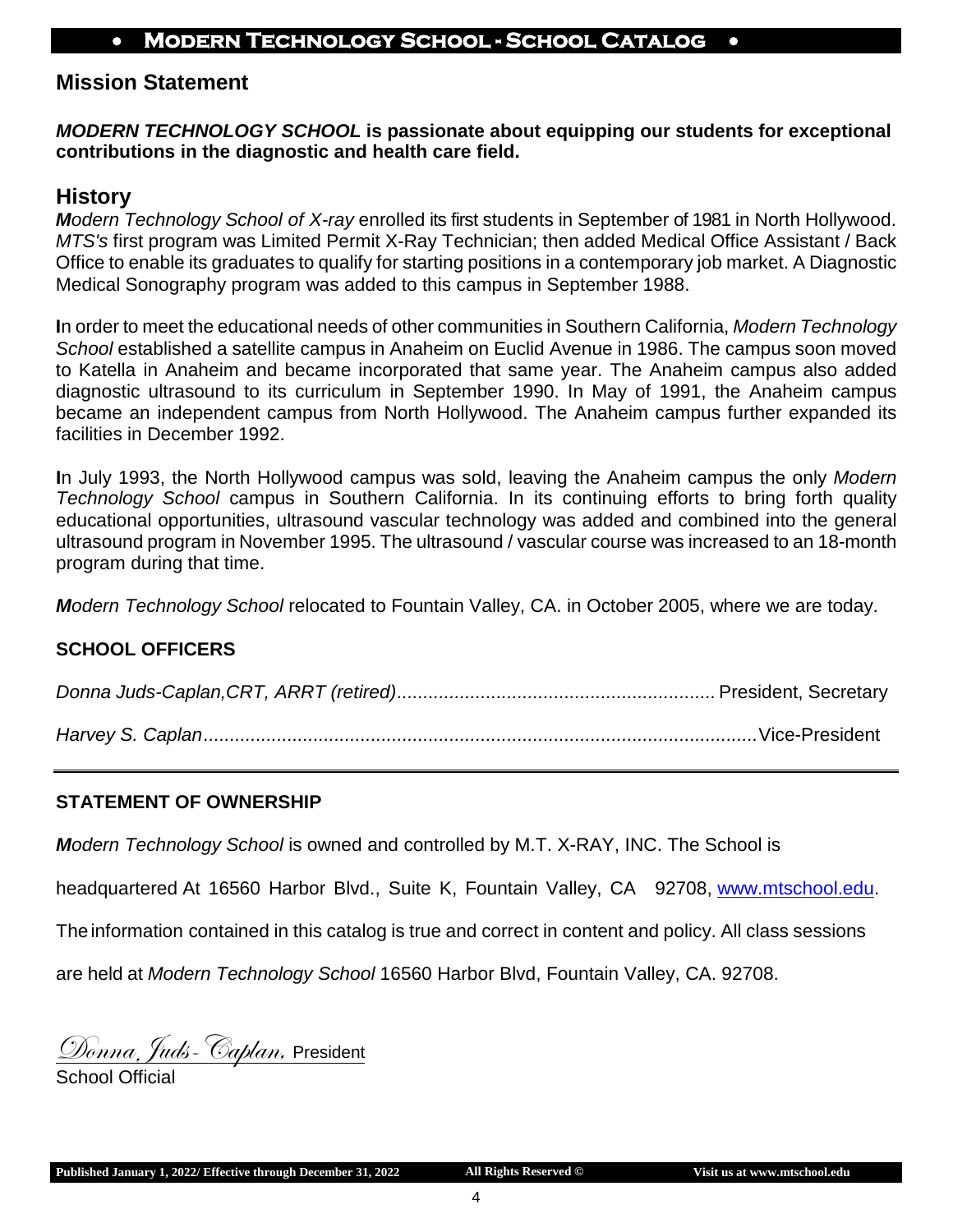## **ACCREDITATION AND LICENSES**

- *Modern Technology School* is accredited by the Accrediting Commission of Career Schools and Colleges (ACCSC).
- **T**he Accrediting Commission of Career Schools and Colleges is a recognized accrediting agency by the US Department of Education.
- *Modern Technology School was* approved to operate as a Private Postsecondary Educational Institute by the State of California, Bureau for Private Post-secondary Education.
- **A**pproved to offer Limited Permit X-Ray Technology didactic courses and clinical education by the California Department of Public Health, Radiologic Health Branch.
- **R**ecognized by the National Center for Competency Testing in Medical Assisting/BackOffice.
- **E**ligible institution to provide training services for the California Department of Vocational Rehabilitation and the Eligible Training Programs List (ETPL) for California EDD.
- **E**ligible institution under the Federal Stafford Loan, Federal PLUS, Federal PELL Grant, and Federal SEOG programs.
- **A**pproved for the training of veterans and eligible persons under provisions of Title 38, United States Code.

 $\overline{\phantom{a}}$ 

 $\tilde{}$ 

• **A**merican Heart Association BLS/CPR and First Aid training facility.

 $\overline{\phantom{0}}$ 

 $\overline{\mathscr{E}}$ 

## <span id="page-4-0"></span>**OCCUPATIONAL CODES**

CIP Codes—Classification of Instructional Program Codes for IPEDS/DOE SOC/OC/CA Codes—Standard Occupational Classification for EDD, Orange County, California

#### **MEDICAL OFFICE ASSISTANT/BACK OFFICE**

CIP Code: 51.0801, SOC/OC/CA Code: 31-9092

#### **x-RAY TECHNICIAN/MEDICAL ASSISTANT**

CIP Code: 51.0911, SOC/OC/CA Code: 29-2037

#### **DIAGNOSTIC MEDICAL ULTRASOUND/VASCULAR TECHNOLOGY**

CIP Code: 51.0910, SOC/OC/CA Code: 29-2799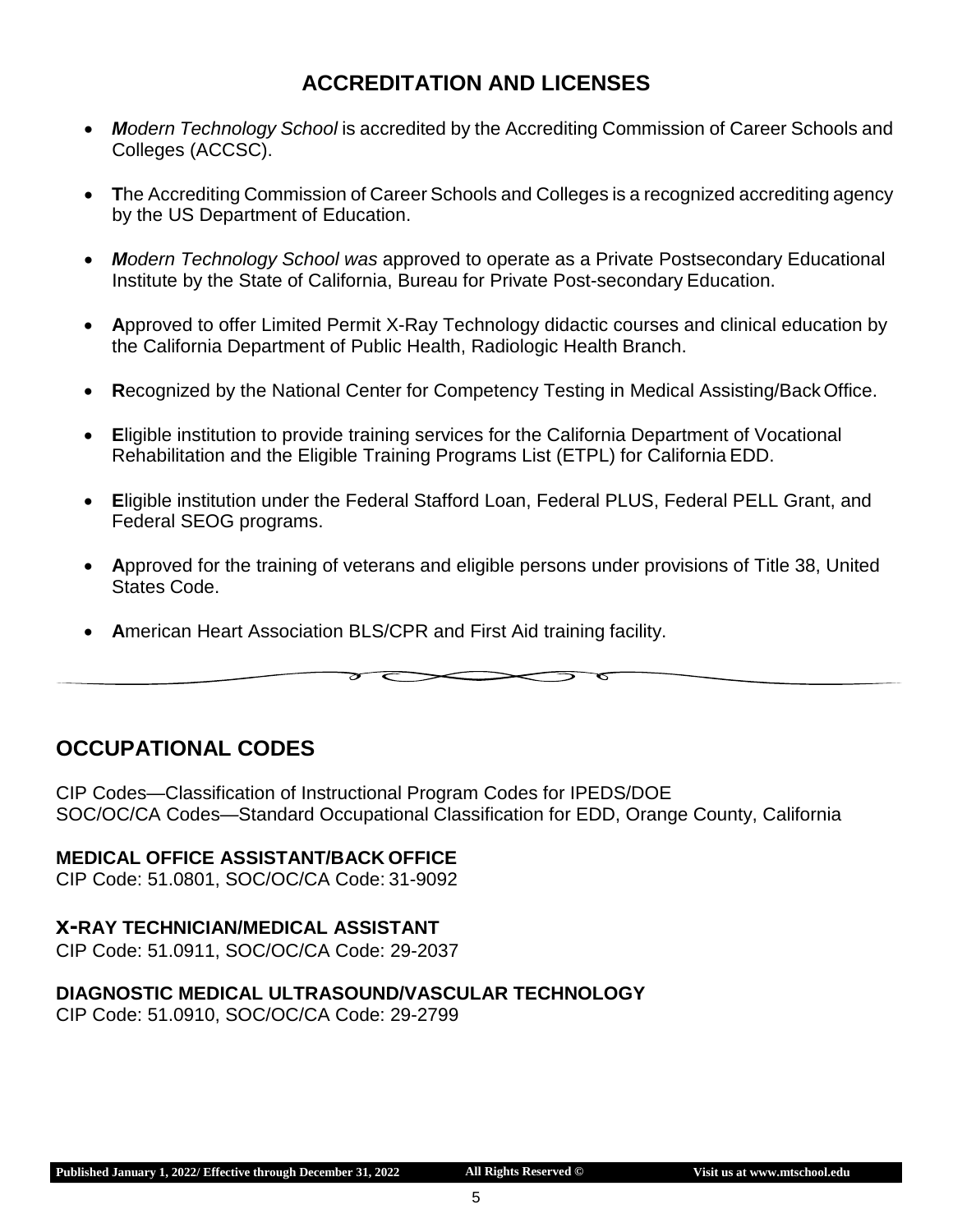



#### <span id="page-5-0"></span>**BUSINESS OFFICE HOURS:**

**M**onday – Thursday 8:00 a.m. to 5:00 p.m. **F**riday 8:00 a.m. to 4:00 p.m.

#### <span id="page-5-1"></span>**HOURS OF INSTRUCTION:**

**C**lassroom instruction is between 8:00 am and 10:00 pm Monday through Thursday and Friday 8:00 am - 4:00 pm. All classes are held following the school calendar and class schedules.

#### **THE CAMPUS:**

**M**odern Technology School occupies 11,000 square feet of space in a multi-use office park. The school has nine classrooms, two live x-ray labs, a film processing room, two Ultrasound scanning labs with live ultrasound units similar to ones found in the field, and two medical labs for the Medical Assistant program. Our campus is in Fountain Valley near Mile Square Park; it is accessible by several local freeways.

ద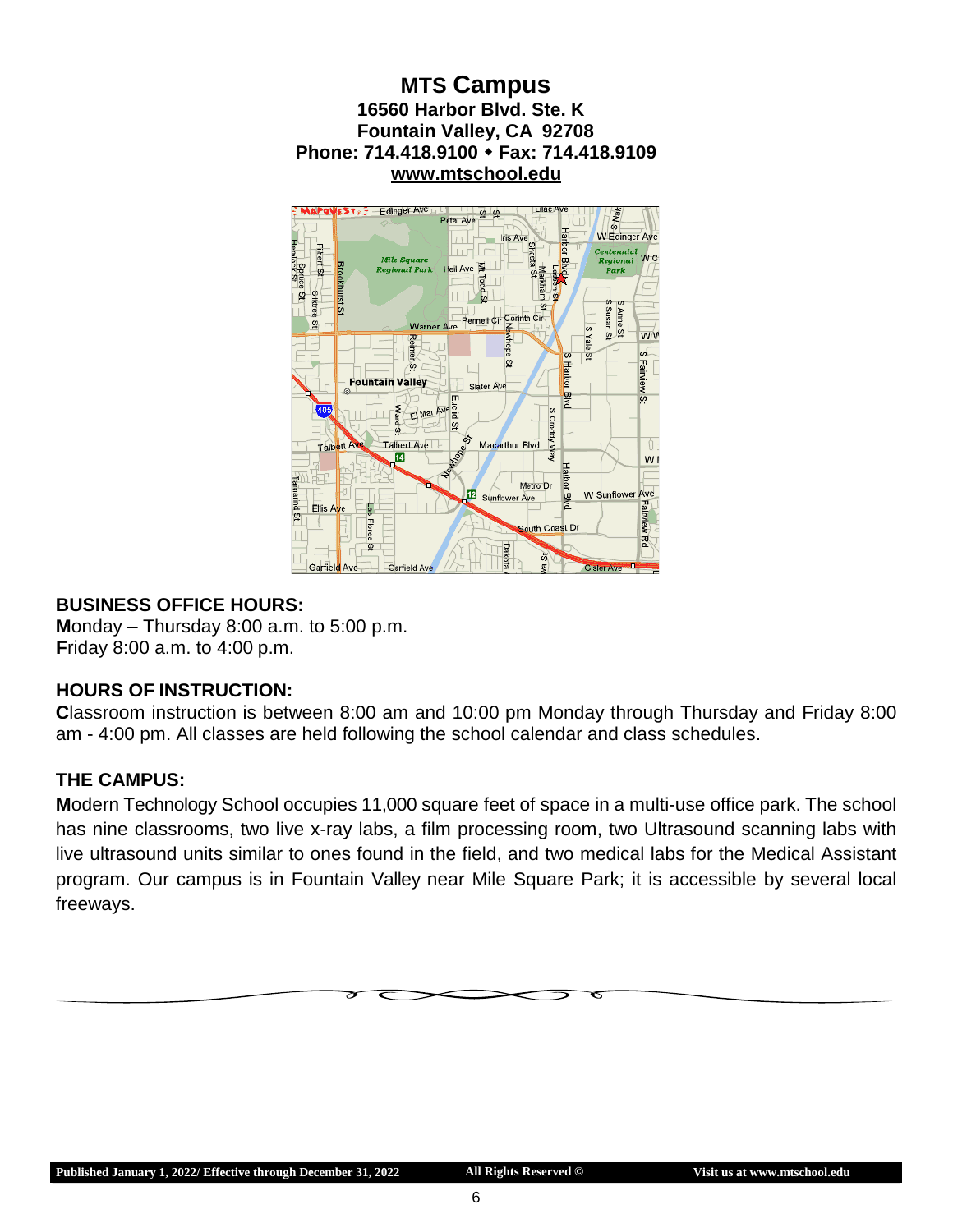## **ADMINISTRATION & FACULTY**

## **A D M I N I S T R A T I O N**

| Susan Shannon, MS, CRT, ARRT (R) (M) Campus Director |  |
|------------------------------------------------------|--|
|                                                      |  |
|                                                      |  |
|                                                      |  |
|                                                      |  |
|                                                      |  |
|                                                      |  |
|                                                      |  |

| <b>MEDICAL ASSISTANT DIVISION</b> | <b>Academic Staff</b> |
|-----------------------------------|-----------------------|
|                                   |                       |
|                                   |                       |
|                                   |                       |
|                                   |                       |
|                                   |                       |

## **X-RAY TECHNICIAN DIVISION Academic Staff**

| Alina Kane, AS, CRT (ARRT) (R)  Instructor, Clinical Coordinator      |  |
|-----------------------------------------------------------------------|--|
| Ed Fernandez, BA, CRT (ARRT) (R)(F)  Instructor, Clinical Coordinator |  |
| Lotchel Lumayno, BSRT, CRT(R)(F)  Instructor, Clinical Coordinator    |  |
|                                                                       |  |
|                                                                       |  |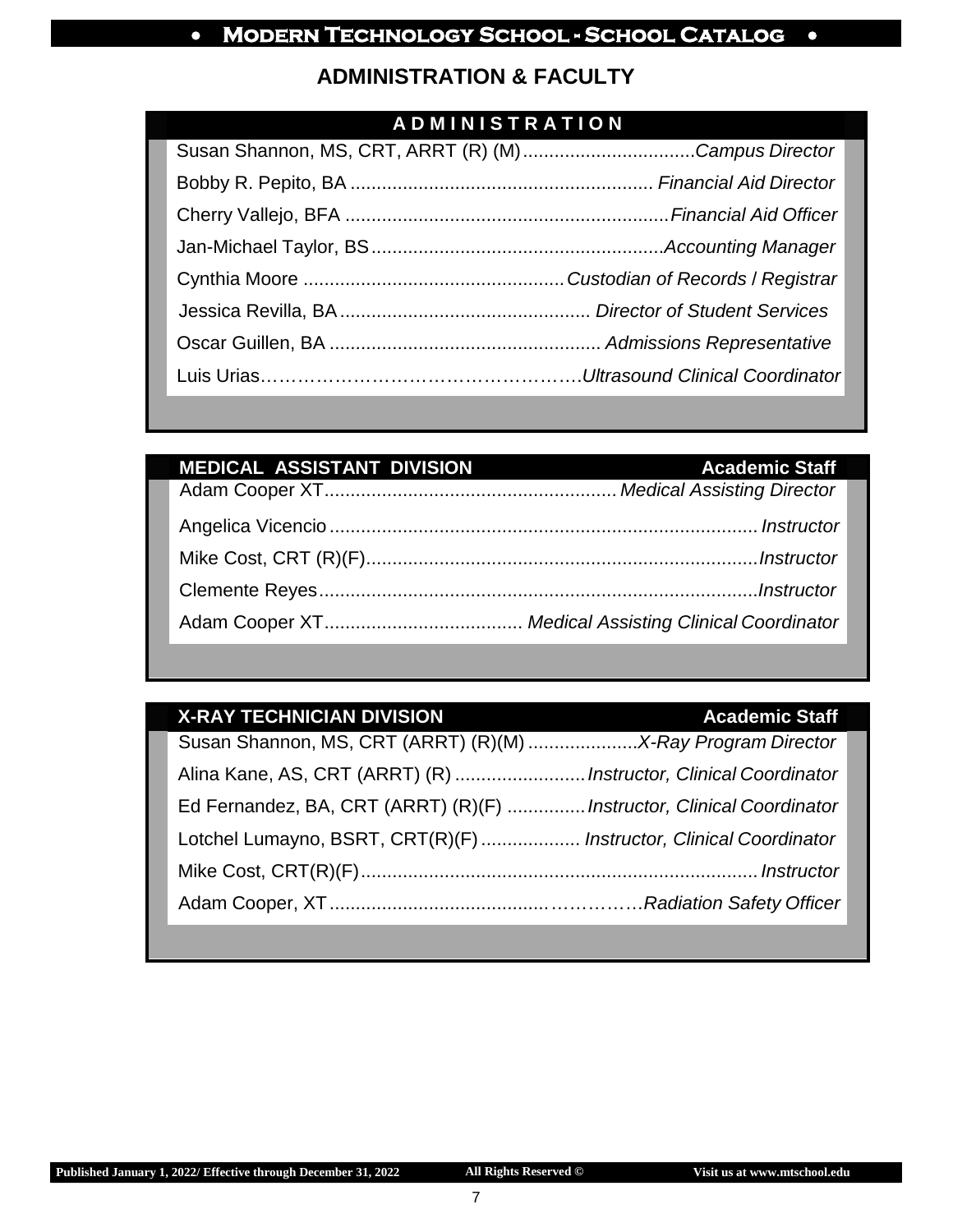#### **ADMINISTRATION & FACULTY continued . . .**

## **ULTRASOUND/VAS DIVISION Academic Staff**

| ULTNASOUND/VAS DIVISION (PORTUGALISMO PROGREMIIC SIGN) |  |
|--------------------------------------------------------|--|
|                                                        |  |
|                                                        |  |
|                                                        |  |
|                                                        |  |
|                                                        |  |
|                                                        |  |
|                                                        |  |
|                                                        |  |
|                                                        |  |
|                                                        |  |
|                                                        |  |

## **CAMPUS SAFETY OFFICER Staff Staff**

## **TITLE IX OFFICERS**

| <b>Title IX Coordinator</b> | 714-418-9100 |
|-----------------------------|--------------|
| Title IX Investigator       | 714-418-9100 |

ᠳ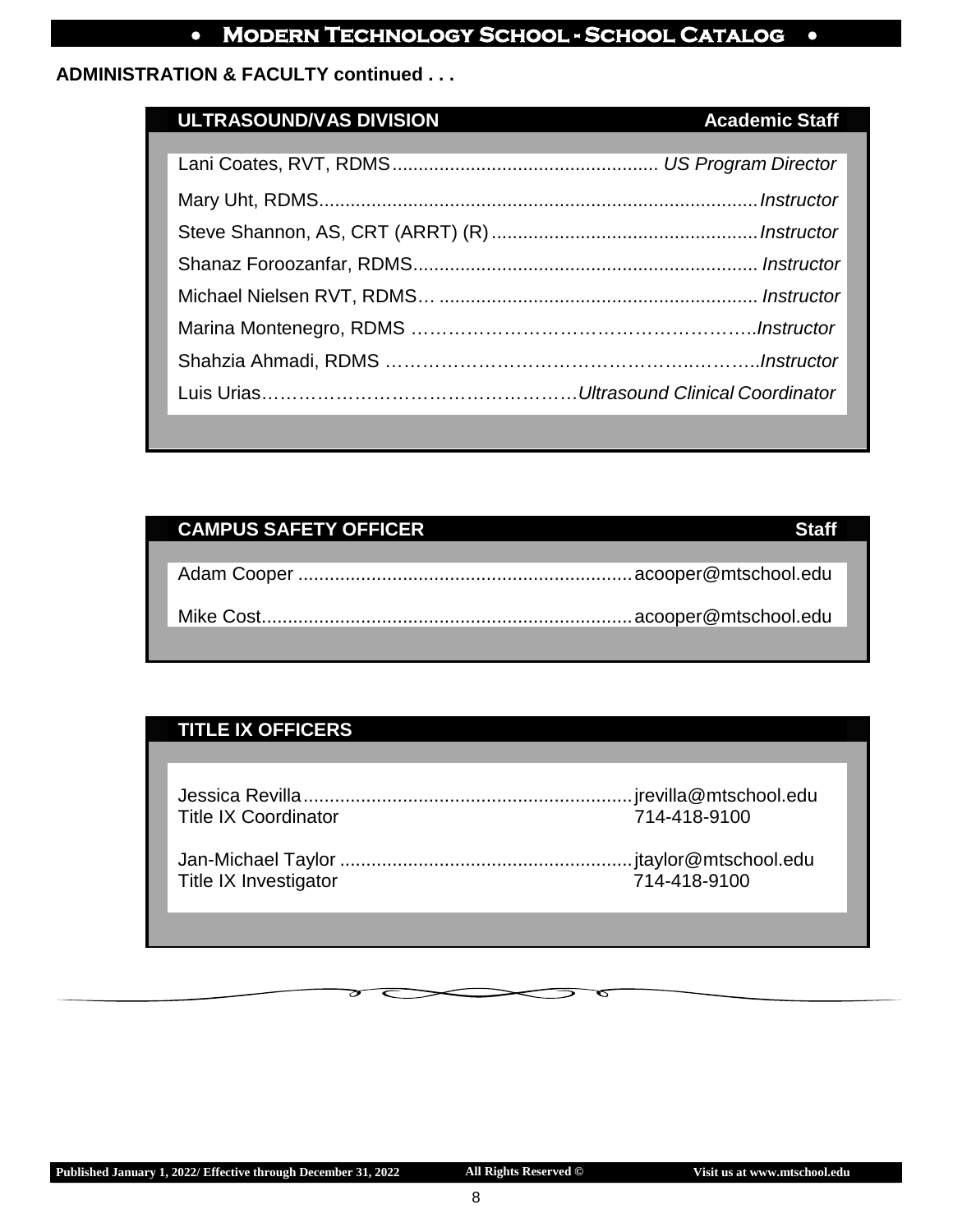## **ADMISSION POLICIES & PROCEDURES**

#### **POLICIES & PROCEDURES:**

**Policies & procedures may be amended at any time following regulations by the school Campus** Director and Board of Directors.

**A**dmission applications may be submitted to an admissions representative. At the time of application, official transcripts from high school, GED, or California High School Proficiency Exam (CAHSPE) and any post-secondary institutions the applicant attended should be sent directly to the school Registrar. Foreign documents must be translated into English and may be required to be notarized on translated documents. Translated documents must indicate it is an equivalent US high-school diploma.

**U**pon receipt of the application, the passage of the entrance exam, acceptance by the review committee, application for or receipt of official transcripts, and any other required documents, the applicant will be notified regarding acceptance for admission by mail.

**I**n order for a potential student to be considered a *regular student,* they must meet all the admission requirements and be enrolled or accepted for enrollment in one of our eligible programs. They must also be at least 18 years of age & possess a high school diploma, California High School Proficiency Exam (CAHSPE), or equivalent GED.

#### **ENGLISH ONLY INSTRUCTION**

**M**odern Technology School does not provide visa services nor vouch for student status. Applicants must be proficient in English at a High School Level. All courses are taught in English; all clinical internship sites are English-speaking.

**T**he recommended English language proficiency level should be the Professional Working Proficiency or the fourth level of five in the Interagency Language Roundtable (ILR) scale of language proficiency, formerly called the Foreign Service Institute (FSI) scale. Proficiency in the English language must be that of a High School level.

**T**his level is sometimes referred to as S-3 or Level 3. A person at this level is described as follows:

- able to speak the language with sufficient structural accuracy and vocabulary to participate effectively in most formal and informal conversations on practical, social, & professionaltopics,
- can discuss particular interests & special fields of competence with reasonable ease,
- has comprehension, which is quite complete for an average rate of speech,
- has a general vocabulary that is broad enough that they rarely have to fumble for aword,
- has an accent that may be foreign; has reasonable control of grammar; & whose errors virtually never interfere with understanding & rarely disturb the native speaker.

#### **ADMISSION REQUIREMENTS FOR ALL PROGRAMS:**

- Must be proficient in the English language at a High School Level,
- High School Diploma, official transcript verifying High School graduation, California High School Proficiency Exam (CAHSPE) or GED,
- Passing score on the Wonderlic assessment,
- Health screening documents,
- Financial arrangements must be completed before admission,
- Two reference forms, and
- Approval of admissions committee based on personal interview.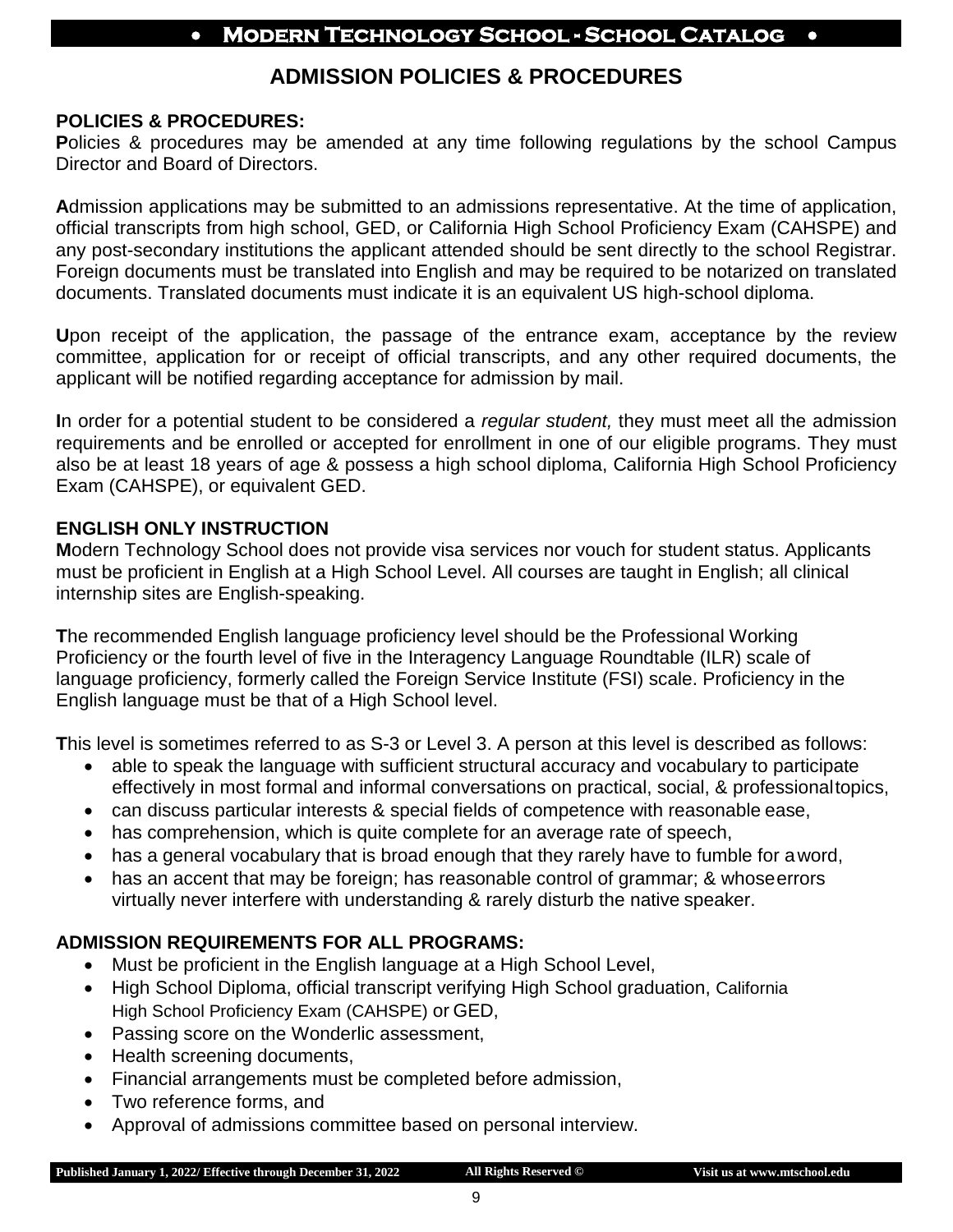#### **ADMISSIONS PROCEDURE Continued….**

#### **PROGRAM SCHEDULES:**

*MTS* reserves the right to cancel a class start date due to insufficient enrollment. If this occurs, the student may request a full refund of all monies paid or apply all monies paid to the next scheduled class start date.

#### **PROGRAM CHANGES:**

**M**TS reserves the right to change or modify program contents, equipment, staff, or materials as it deems necessary. Such changes may be required to keep pace with technological advances and improve teaching methods or procedures. In no event will any such changes diminish the competency or content of any program or result in additional charges to the student.

#### **GRANTING PREVIOUS CREDIT**

**M**TS reserves the right to make the final determination regarding the transfer of credits. Transfer credits are accepted for a Medical Assisting waiver into the MA/X-ray program for students who were graduates of the Medical Assistant program at MTS and want to continue into the X-ray program. Outside diplomas are not accepted.

**T**ransfer of credits are accepted for Ultrasound/Vascular and are determined on a case by case basis. Credit must be granted before enrollment and only by the Ultrasound/Vascular Director or Campus Director. Official Transcripts will be required to determine eligibility of equal instructional hours for courses requested.

**T**he acceptance of credit for transfer is primarily based on the competencies achieved by the student in previously completed coursework and whether the competencies reasonably align with the coursework and the program into which the credit is to be transferred.

**A**dvanced standing, waiver of course requirements, and a credit will be given to students who have previously and satisfactorily completed courses equivalent to those required in specific curricula by Modern Technology School.

**S**uch credit is determined upon evaluation of official transcripts or certification of completion/ diploma. The school's policy is not to grant credit for courses taken more than three years before enrollment. Transfer students must complete a minimum of seventy percent (75%) of the required credit units for graduation at MTS.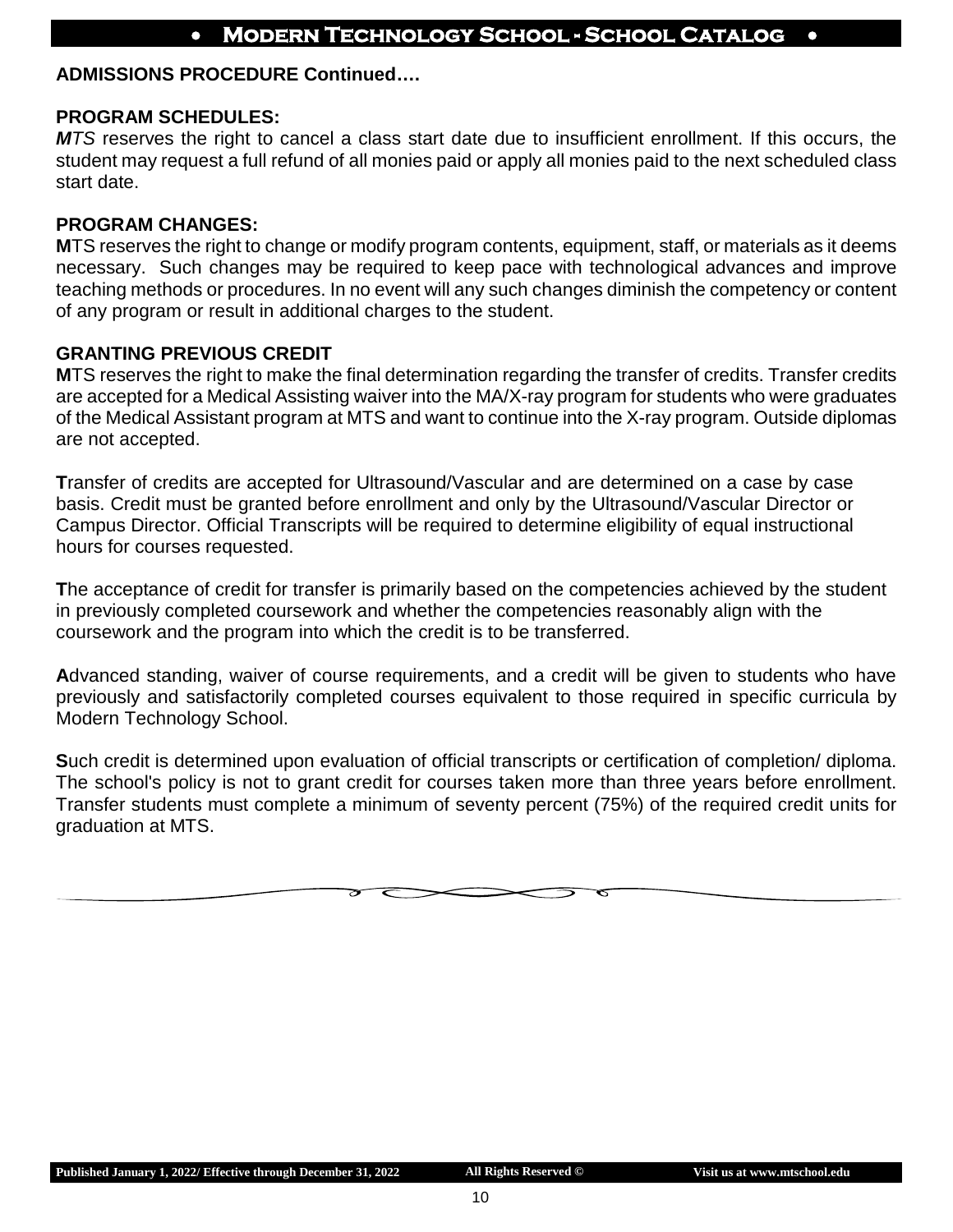## **PROGRAMS OFFERED**

## <span id="page-10-1"></span><span id="page-10-0"></span>MEDICAL OFFICE ASSISTANT/BACK OFFICE

#### **THE PROGRAM:**

**T**he didactic portion of the program will cover medical terminology, practical math for healthcare workers, OSHA & CDC healthcare requirements and regulations, medical law & ethics, HIPAA requirements, primary human anatomy/physiology/pathology, and clinical diagnostic examinations.

**C**linical/laboratory medical office procedures included in the Medical Office Assistant/ Back Office program:

- Medical and Surgical Asepsis Training
- Office Management
- Proper Use of Body Mechanics
- **Sterilization Procedures**
- Vital Signs
- Medication Preparation and Administration (injections)
- Accurate Specimen Collection and Processing
- Blood Collection (capillary and venipuncture)
- Use of Glucose Monitor & blood hemoglobin photometer
- Visual Examination (ophthalmoscope/Snellen chart)
- Ear Lavage (otoscope)
- Exam Preparation and Instruction
- ECG/EKG
- Healthcare Provider BLS/CPR with AED
- Healthcare Provider First Aid
- Medical Record Management

#### **EDUCATIONAL OBJECTIVES:**

**T**o provide the student with didactic, laboratory, and clinical training needed to enable them to meet the entry-level requirements for a position as a Medical Office Assistant/Back Office; with the ability to perform a variety of back-office procedures to include, but not limited to, venipuncture, injections, EKG's, and various other routine laboratory procedures. The program also qualifies the student to sit for the National Certification Medical Assistant Examination.

#### **NATIONAL CERTIFICATION TESTING:**

**M**odern Technology School is a proctoring site for the National Center for Competency Testing. The student is eligible to sit for the National Certification for Medical Assisting. Successful completion of the **entire** program, including the didactic & clinical internship, is required before issuing the certification. An MTS school diploma must be submitted to obtain CMA certification.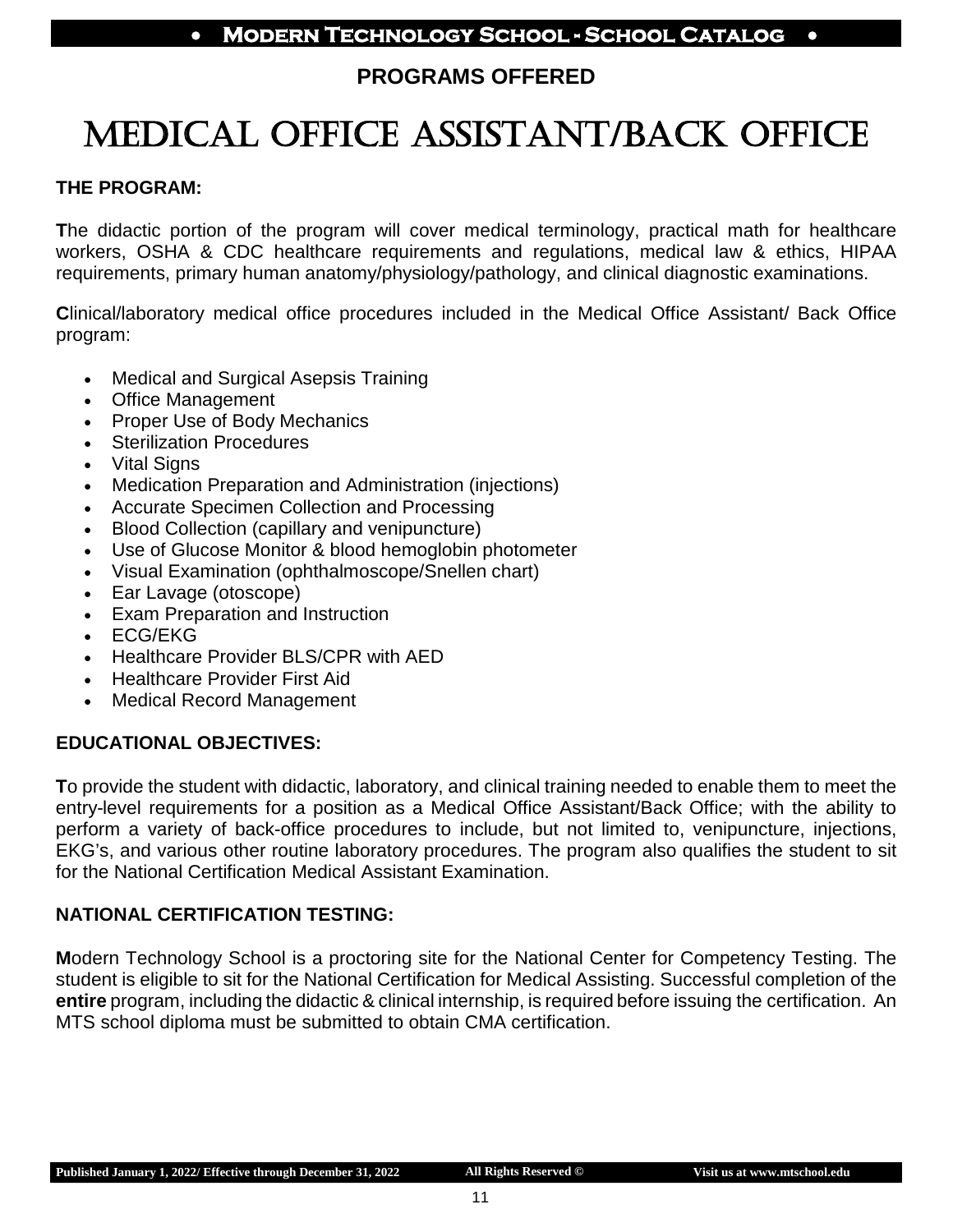#### **MEDICAL OFFICE ASSISTANT/BACK OFFICE continued . . .**

#### **CAREER OPPORTUNITIES:**

**O**nce the graduate has completed the program and passed the CMA exam, they can assume a responsible entry-level Medical Assistant-Back Office position as a healthcare team member in a physician's office, hospital, chiropractic office, or clinic. Jobs are available in private practice, industry, and government service.

↽

*NOTE:* The Medical Assistant/Back Office program is a stand-alone program that differs in hours and content from the X-ray Technician/Medical Assistant program. Students who drop at any point during the X-ray/MA course are not eligible to obtain the MA certification or diploma.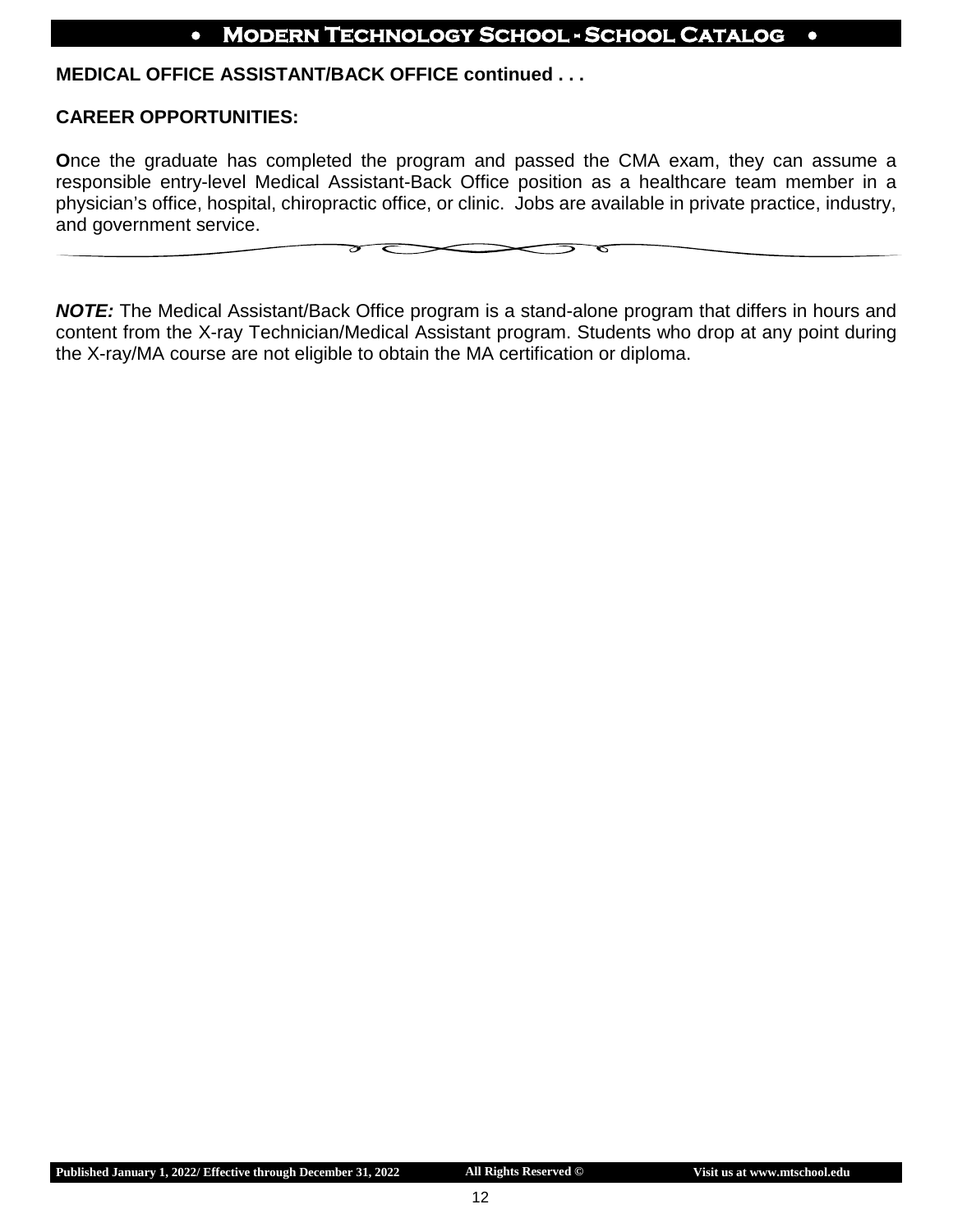## **PROGRAM OF INSTRUCTION**

#### **MEDICAL OFFICE ASSISTANT/BACK OFFICE Certificate Awarded - DIPLOMA Maximum Class Size: 10**

#### **PROGRAM OUTLINE:**

| <b>COURSE</b><br><b>CODES</b> | <b>SUBJECTS</b>                                                                                                                                                                                                                                                                                                                                                                                                                              | <b>CLASS</b><br><b>ROOM</b><br><b>HOURS</b> | LAB<br><b>HOURS</b> | <b>INTERNSHIP</b><br><b>HOURS</b> | <b>CREDIT</b><br><b>HOURS</b> |
|-------------------------------|----------------------------------------------------------------------------------------------------------------------------------------------------------------------------------------------------------------------------------------------------------------------------------------------------------------------------------------------------------------------------------------------------------------------------------------------|---------------------------------------------|---------------------|-----------------------------------|-------------------------------|
| OM 101                        | This course provides the student with an<br>understanding of how a medical office is<br>managed. This course further prepares<br>the student to use office equipment and<br>understand its upkeep. Students will<br>also learn what information is needed to<br>set up patient appointments and what<br>related documentation is needed.                                                                                                     | 40.00                                       | 0.00                | 0.00                              | 2.50                          |
| OM 102                        | Students will be provided information<br>regarding the patient's medical record<br>documentation. Also, students will learn<br>about electronic medical data input and<br>the various systems available. Students<br>will be instructed about common medical<br>examination preparations andscreening<br>procedure documentation needed for<br>patient files.                                                                                | 80.00                                       | 0.00                | 0.00                              | 5.50                          |
| MA 101                        | Orientation, Intro to Medical Assisting,<br>Medical Terminology, Medical Asepsis,<br>Infection Control, Bloodborne Pathogen<br>Safety, Medical Law & Ethics, HIPAA,<br>Professionalism, Communication Skills,<br>Fundamental Body Structures, Patient<br>History, Vital Signs, Body Mechanics,<br>Medical<br>&<br>Surgical<br>Asepsis,<br>Sterilization,<br>Minor<br>Surgery,<br>Medication<br>Pharmacology,<br>Administration & Injections. | 60.00                                       | 20.00               | 0.00                              | 5.00                          |
| MA 102                        | Medical Terminology, Visual Acuity<br>Testing, Eye & Ear Lavage.<br>Anatomy for the following body systems:<br>Musculoskeletal, Urinary, Reproductive,<br>Digestive, Nervous & Endocrine.                                                                                                                                                                                                                                                    | 47.50                                       | 32.50               | 0.00                              | 5.00                          |
| MA 103                        | Medical<br>Terminology,<br>Hematology,<br><b>Blood</b><br>Collection,<br>Laboratory<br>Procedures, EKG/ECG, BLS CPR/AED<br>& First Aid.<br>Anatomy for the following body systems:<br>Respiratory, Circulatory, Immunology,<br>Cardiac<br>Screening,<br>Intro<br>to<br>Administrative Skills, CMA review,<br>Program Finals                                                                                                                  | 47.50                                       | 32.50               | 0.00                              | 5.00                          |
| <b>MA 104</b>                 | <b>Clinical Internship Experience</b>                                                                                                                                                                                                                                                                                                                                                                                                        | 0.00                                        | 0.00                | 240.00                            | 9.00                          |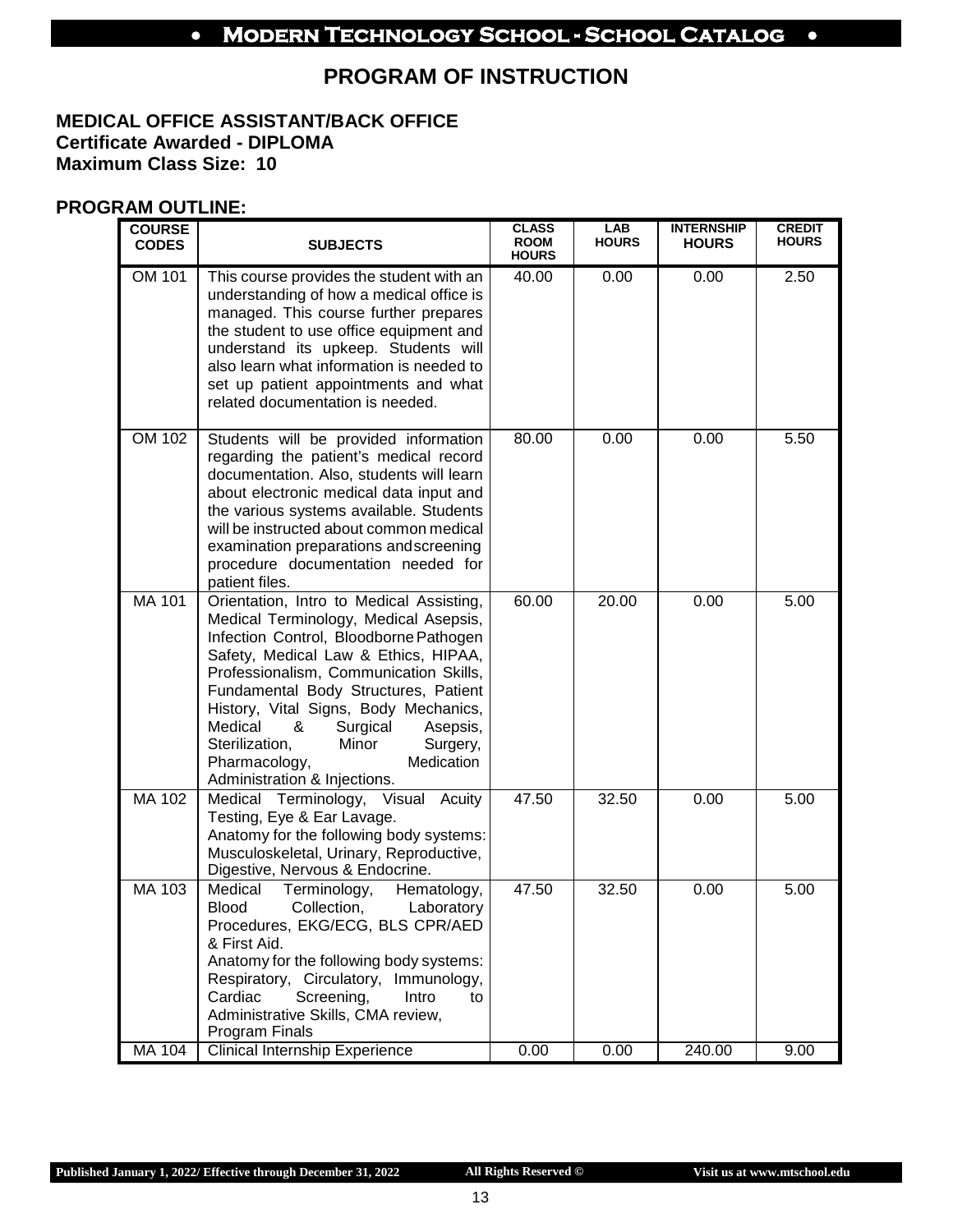#### **PROGRAM TOTALS:**

|                            | <b>CLASS</b><br><b>ROOM</b><br><b>HOURS</b> | <b>LAB</b><br><b>HOURS</b> | <b>INTERNSHIP</b><br><b>HOURS</b> | <b>CREDIT</b><br><b>HOURS</b> |
|----------------------------|---------------------------------------------|----------------------------|-----------------------------------|-------------------------------|
| CLASSROOM/LAB HOURS:       | 275.00                                      | 85.00                      | 0.00                              | 23.00                         |
| INTERNSHIP HOURS:          | 0.00                                        | 0.00                       | 240.00                            | 9.00                          |
| TOTAL INSTRUCTIONAL HOURS: | 600                                         |                            |                                   |                               |
| <b>OUTSIDE PREP:</b>       | 248                                         |                            |                                   |                               |
| <b>PROGRAM LENGTH:</b>     | 30 weeks                                    |                            |                                   |                               |

## **MEDICAL OFFICE ASSISTANT/BACK OFFICE EQUIPMENT**

**T**he school provides a lab setting similar to those observed in most medical clinic environments to accommodate clinical competency skills development. Specialized lab equipment includes:

- $\checkmark$  Medical Examination Tables
- $\checkmark$  Stethoscope/Sphygmomanometer
- $\checkmark$  Balance Beam Scale
- $\checkmark$  Biohazard Sharps Containers
- $\checkmark$  Mayo Stand-Minor Surgery Set Up
- $\checkmark$  Autoclave
- $\checkmark$  Bandaging and Dressing Supplies
- $\checkmark$  First Aid Supplies
- Otoscope
- $\checkmark$  Ear Lavage Supplies
- $\checkmark$  Ophthalmoscope
- $\checkmark$  Snellen Eye Charts
- $\checkmark$  Injection Supplies & Equipment
- $\checkmark$  Urinalysis Supplies & Equipment
- $\checkmark$  Clinitek Status Analyzer Equipment
- $\checkmark$  Microscopes & Equipment
- $\checkmark$  Venipuncture & Capillary Equipment
- $\checkmark$  Centrifuge Machines
- $\checkmark$  Adult/Child & Infant CPR Training **Mannequins**
- $\checkmark$  CPR Training Equipment
- $\checkmark$  Automated External Defibrillator
- $\checkmark$  ECG/EKG Machine & Supplies
- $\checkmark$  Documentation Charting Supplies

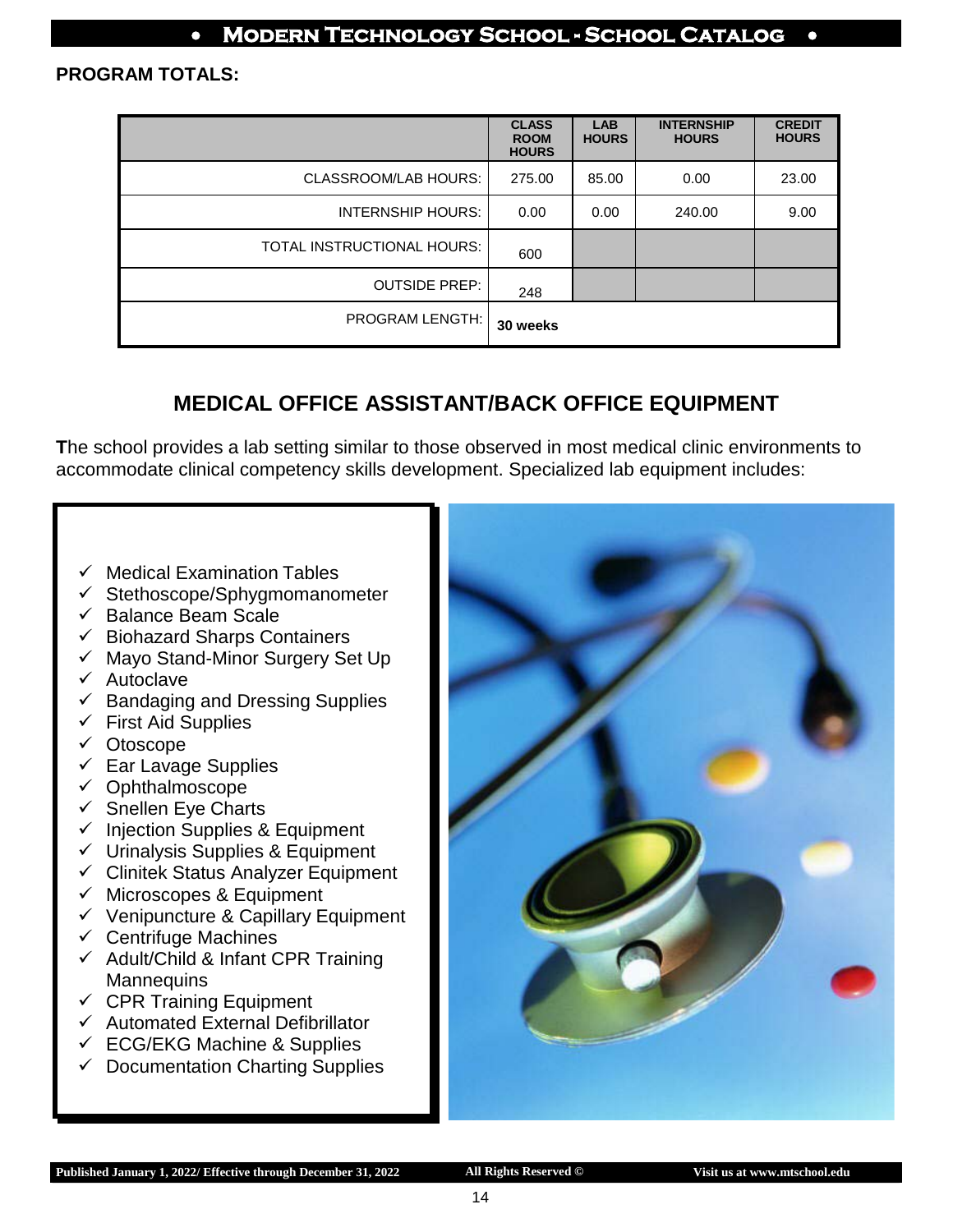

**T**he California Department of Public Health—Radiologic Health Branch has set minimum standards for all x-ray schools with educational programs for X-Ray Technicians. Our program of studies meets these minimum standards:

| <b>X-RAY TECHNICIAN—</b>     | <b>California Department of Public Health -</b><br><b>Radiologic Health Branch, Title 17 Regulations</b> |
|------------------------------|----------------------------------------------------------------------------------------------------------|
| <b>Instructional Hours:</b>  | • 1,155 Hours which include 520 Clinical Hours                                                           |
| <b>Clinical Requirement:</b> | • 50 Chest Exams—minimum 3-month internship                                                              |
|                              | • 50 Upper Extremity Exams—minimum 3-month internship                                                    |
|                              | • 50 Lower Extremity Exams—minimum 3-month internship                                                    |
|                              | • 200 Torso-skeletal Exams—minimum 3-month internship                                                    |
|                              | . Exam categories must be completed concurrently                                                         |
|                              |                                                                                                          |

#### **THE PROGRAM:**

**T**he program will cover the principles of radiographic imaging, medical terminology, anatomy & physiology, x-ray physics, radiation protection, radiobiology, digital radiography, and positioning factors for Chest, Extremity, and Torso-skeletal x-ray categories. The program also includes Medical Assisting/ Back Office procedures include medical terminology, medical law and ethics, fundamental anatomy & physiology, back-office examinations, first aid, and healthcare provider CPR.

#### **EDUCATIONAL OBJECTIVES:**

**T**o provide the student with didactic, laboratory, and clinical training needed to enable them to meet an entry-level position as an X-ray Technician/Medical Assistant with the ability to perform Chest, Extremity, and Torso-skeletal X-rays procedures and a variety of Medical Assistant/Back Office procedures. In addition, Medical Assistant students will be able to sit for the CMA Examination.

#### **CALIFORNIA STATE X-RAY TECHNICIAN EXAMINATION:**

**A**ll successful graduates of the X-ray Technician/Medical Assistant program are eligible to take the **California State X-ray Technician Examination** through the American Registry of Radiologic Technologists in the appropriate training categories of Chest, Extremity, Torso-skeletal & Digital radiography. The examination can be scheduled at multiple testing centers throughout California. In California, it is mandatory to have a valid x-ray license issued by the CDPH-RHB to operate x-ray equipment.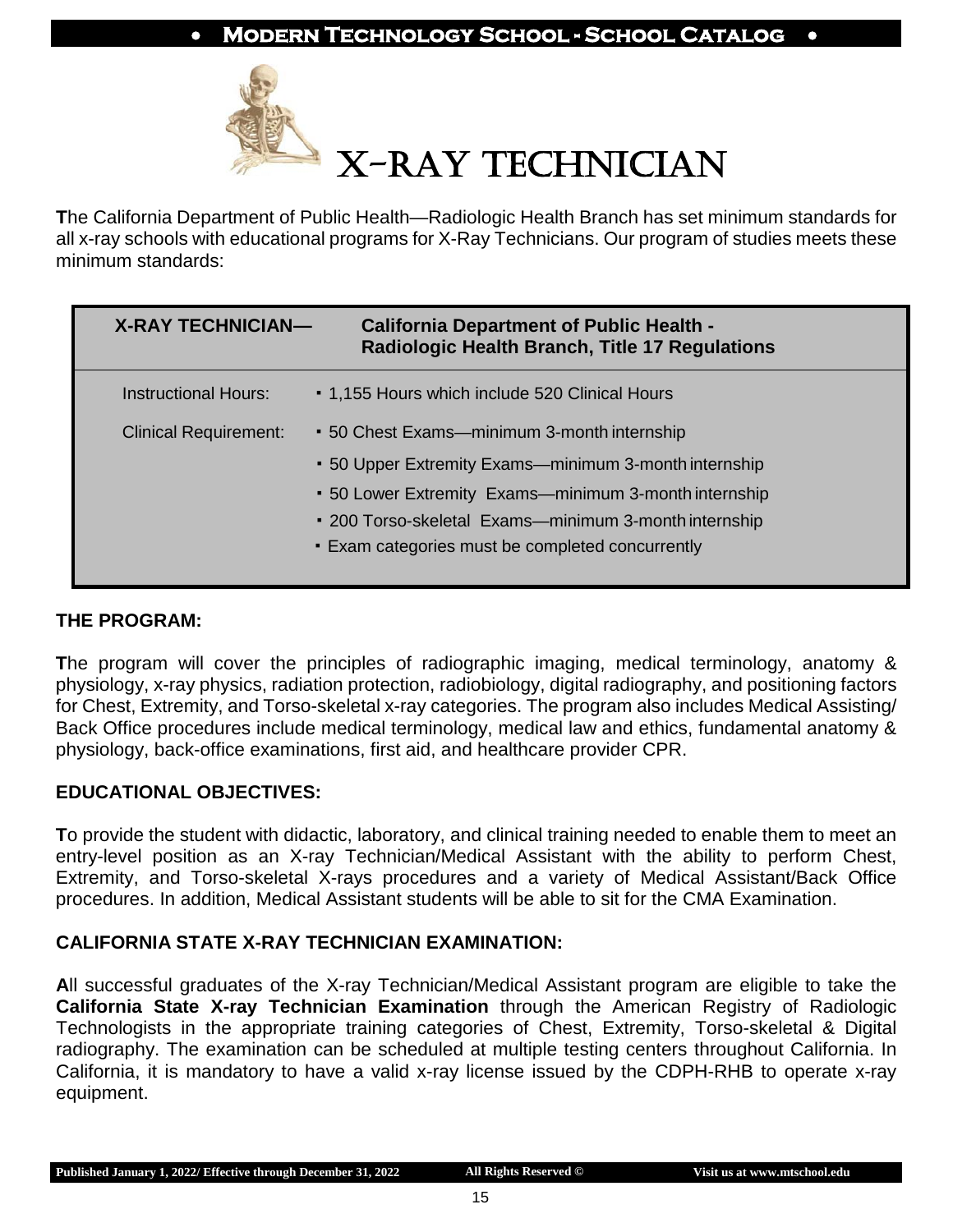#### **X-RAY TECHNICIAN/MEDICAL ASSISTANT continued . . .**

#### **CAREER OPPORTUNITIES:**

**O**nce the graduate passes the *California State X-Ray Technician Examination,* they can pursue a responsible entry-level position as a member of the healthcare team in a physician's office, urgent care facilities, imaging centers, industrial medicine clinics, chiropractic office, sports medicine, orthopedics or in a hospital (with experience). Jobs are available in private practice, corporate healthcare, and government service.

## **PROGRAM OF INSTRUCTION**

#### <span id="page-15-0"></span>**X-RAY TECHNICIAN / MEDICAL ASSISTANT Certificate Awarded - DIPLOMA Maximum Class Size: 10**

#### **PROGRAM OUTLINE - FIRST QUARTER:**

| <b>COURSE</b><br><b>CODES</b> | <b>SUBJECTS</b>                                                                                                                                                                                                                                                                                                                                                                                                         | <b>CLASS</b><br><b>ROOM</b><br><b>HOURS</b> | <b>LAB</b><br><b>HOURS</b> | <b>INTERNSHIP</b><br><b>HOURS</b> | <b>CREDIT</b><br><b>HOURS</b> |
|-------------------------------|-------------------------------------------------------------------------------------------------------------------------------------------------------------------------------------------------------------------------------------------------------------------------------------------------------------------------------------------------------------------------------------------------------------------------|---------------------------------------------|----------------------------|-----------------------------------|-------------------------------|
| <b>MA 101</b>                 | Orientation, Intro to Medical Assisting,<br>Medical Terminology, Medical Asepsis,<br>Infection Control, Bloodborne Pathogen<br>Safety, Medical Law & Ethics, HIPAA,<br>Professionalism, Communication Skills,<br>Fundamental Body Structures, Patient<br>History, Vital Signs, Body Mechanics,<br>Medical & Surgical Asepsis, Sterilization,<br>Minor Surgery, Pharmacology,<br>Medication Administration & injections. | 60.00                                       | 20.00                      | 0.00                              | 5.00                          |
| MA 102                        | Medical Terminology, Visual Acuity<br>Testing, Eye & Ear Lavage.<br>Anatomy for the following body systems:<br>Musculoskeletal, Urinary, Reproductive,<br>Digestive, Nervous, & Endocrine.                                                                                                                                                                                                                              | 47.50                                       | 32.50                      | 0.00                              | 5.00                          |
| MA 103                        | Medical Terminology, Hematology,<br><b>Blood Collection, Laboratory</b><br>Procedures, EKG/ECG, BLS CPR/AED<br>& First Aid.<br>Anatomy for the following body systems:<br>Respiratory, Circulatory, Cardiac<br>Screening, Intro to Administrative Skills,<br>CMA review, Program Finals                                                                                                                                 | 47.50                                       | 32.50                      | 0.00                              | 5.00                          |
|                               | <b>FIRST QUARTER TOTALS</b>                                                                                                                                                                                                                                                                                                                                                                                             | 155.00                                      | 85.00                      | 0.00                              | 15.0                          |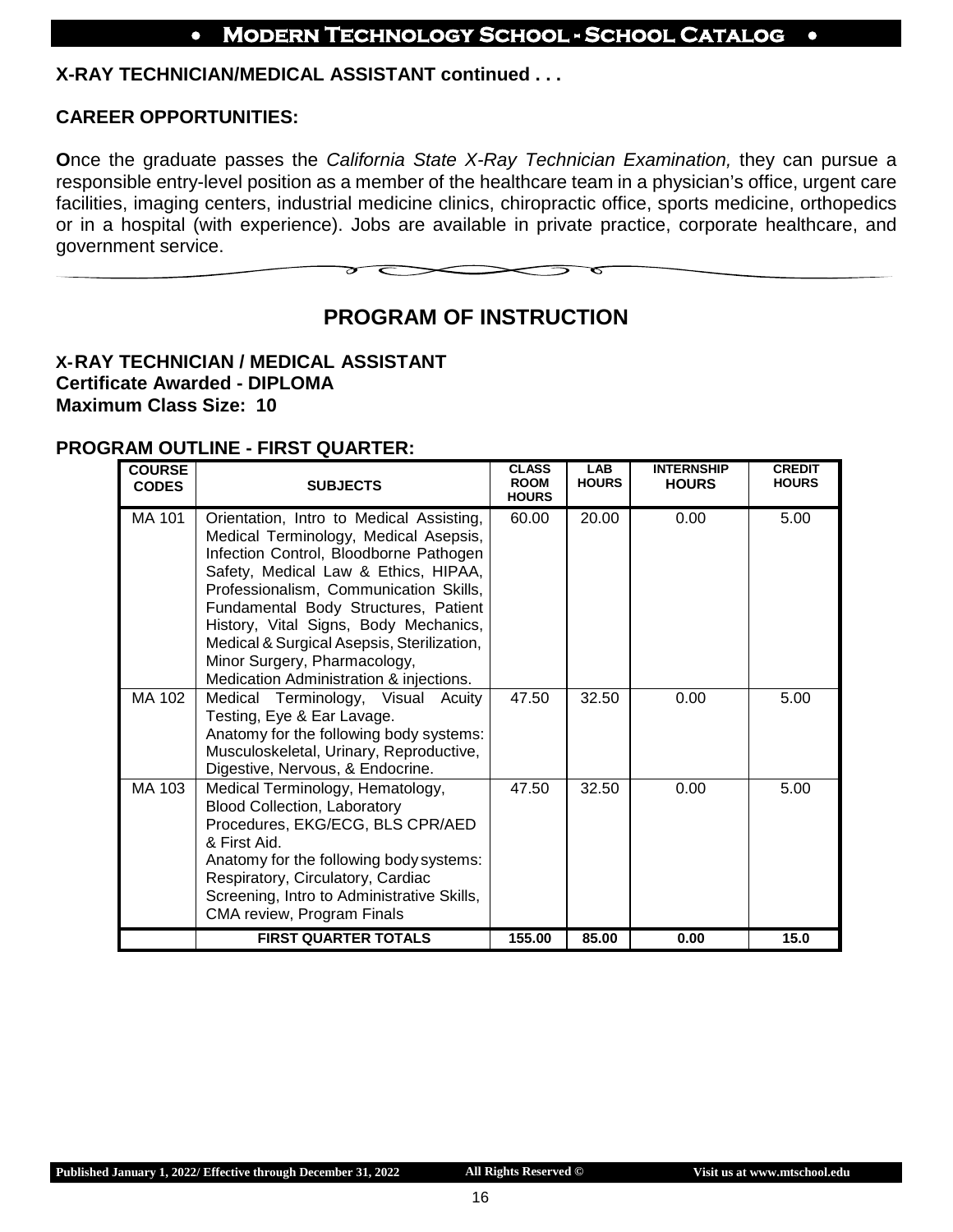#### **PROGRAM OUTLINE - SECOND QUARTER:**

| <b>COURSE</b><br><b>CODES</b> | <b>SUBJECTS</b>                        | <b>CLASS</b><br><b>ROOM</b><br><b>HOURS</b> | <b>LAB</b><br><b>HOURS</b> | <b>INTERNSHIP</b><br><b>HOURS</b> | <b>CREDIT</b><br><b>HOURS</b> |
|-------------------------------|----------------------------------------|---------------------------------------------|----------------------------|-----------------------------------|-------------------------------|
| XR 201                        | X-Ray Technology                       | 65.00                                       | 10.00                      | 0.00                              | 5.00                          |
| XR 202                        | Specialized Chest Radiography          | 15.00                                       | 5.00                       | 0.00                              | 1.00                          |
| XR 203                        | Specialized Extremity Radiography      | 50.00                                       | 25.00                      | 0.00                              | 4.50                          |
| XR 204                        | Specialized Torso-skeletal Radiography | 50.00                                       | 25.00                      | 0.00                              | 4.50                          |
| XR 401                        | Radiobiology & Radiation Protection    | 50.00                                       | 20.00                      | 0.00                              | 4.50                          |
|                               | <b>SECOND QUARTER TOTALS</b>           | 230.00                                      | 85.00                      | 0.00                              | 19.50                         |

#### **PROGRAM OUTLINE** - **THIRD QUARTER:**

| <b>COURSE</b><br><b>CODES</b> | <b>SUBJECTS</b>                      | <b>CLASS</b><br><b>ROOM</b><br><b>HOURS</b> | <b>LAB</b><br><b>HOURS</b> | <b>INTERNSHIP</b><br><b>HOURS</b> | <b>CREDIT</b><br><b>HOURS</b> |
|-------------------------------|--------------------------------------|---------------------------------------------|----------------------------|-----------------------------------|-------------------------------|
| XR 301                        | Digital Radiography                  | 20.00                                       | 0.00                       | 0.00                              | 1.00                          |
| XR 302                        | <b>Radiation Physics</b>             | 20.00                                       | 0.00                       | 0.00                              | 1.00                          |
| XR 303                        | X-Ray Medical Procedures & Review    | 20.00                                       | 0.00                       | 0.00                              | 1.00                          |
| XR 304                        | <b>Clinical Application Skills I</b> | 0.00                                        | 0.00                       | 240.00                            | 9.00                          |
|                               | <b>THIRD QUARTER TOTALS</b>          | 60.00                                       | 0.00                       | 240.00                            | 12.00                         |

#### **PROGRAM OUTLINE** - **FOURTH QUARTER:**

| <b>COURSE</b><br><b>CODES</b> | <b>SUBJECTS</b>                       | <b>CLASS</b><br><b>ROOM</b><br><b>HOURS</b> | <b>LAB</b><br><b>HOURS</b> | <b>INTERNSHIP</b><br><b>HOURS</b> | <b>CREDIT</b><br><b>HOURS</b> |
|-------------------------------|---------------------------------------|---------------------------------------------|----------------------------|-----------------------------------|-------------------------------|
| XR 402                        | <b>Clinical Application Skills II</b> | 0.00                                        | 0.00                       | 280.00                            | 10.50                         |
| XR 403                        | X-Ray Review & Exam Preparation       | 20.00                                       | 0.00                       | 0.00                              | 1.00                          |
|                               | <b>FOURTH QUARTER TOTALS</b>          | 20.00                                       | 0.00                       | 280.00                            | 11.50                         |

#### **PROGRAM TOTALS:**

|                            | <b>CLASS</b><br><b>ROOM</b><br><b>HOURS</b> | <b>LAB</b><br><b>HOURS</b> | <b>INTERNSHIP</b><br><b>HOURS</b> | <b>CREDIT</b><br><b>HOURS</b> |
|----------------------------|---------------------------------------------|----------------------------|-----------------------------------|-------------------------------|
| <b>CLASSROOM HOURS:</b>    | 465.00                                      | 170.00                     | 0.00                              | 38.5                          |
| INTERNSHIP HOURS:          | 0.00                                        | 0.00                       | 520.00                            | 19.5                          |
| TOTAL INSTRUCTIONAL HOURS: | 1155                                        |                            |                                   |                               |
| <b>OUTSIDE PREP:</b>       | 539.5                                       |                            |                                   |                               |
| <b>PROGRAM LENGTH: I</b>   | DAY 44 weeks - EVN 48 weeks                 |                            |                                   |                               |

*NOTE: Students must complete the entire X-ray Technician / Medical Assisting program and receive their diploma to be eligible to apply for the CMA certification. Students who drop out before graduation will not be eligible to receive their CMA certification*.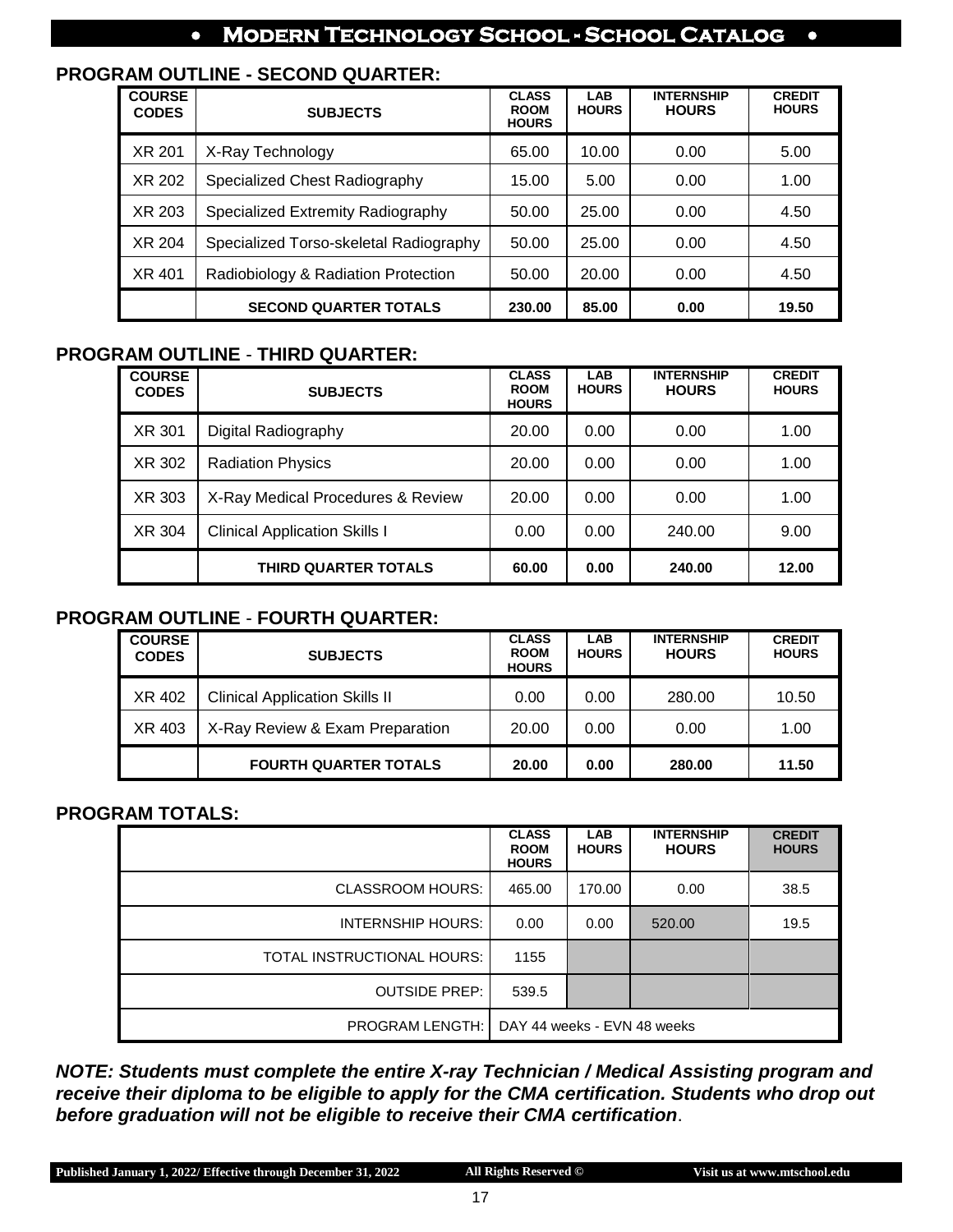## **X-RAY EQUIPMENT**

**T**he school provides energized x-ray units and practice/non-energized x-ray units, and a processing room to accommodate clinical competency skills development. Specialized x-ray equipment includes:

| √ Live x-ray machines             |
|-----------------------------------|
| √ Live digital x-ray equipment    |
| √Skeletons                        |
| √ Positioning aides               |
| √Calipers                         |
| √X-ray illuminators               |
| √ Lead aprons                     |
| √Radiation protection devices     |
| √Automatic film processor         |
| √ Conventional cassettes/film     |
| √Digital cassettes/image receptor |
| √Densitometer                     |
| √Penetrometer                     |
| √X-ray training phantoms          |
|                                   |
|                                   |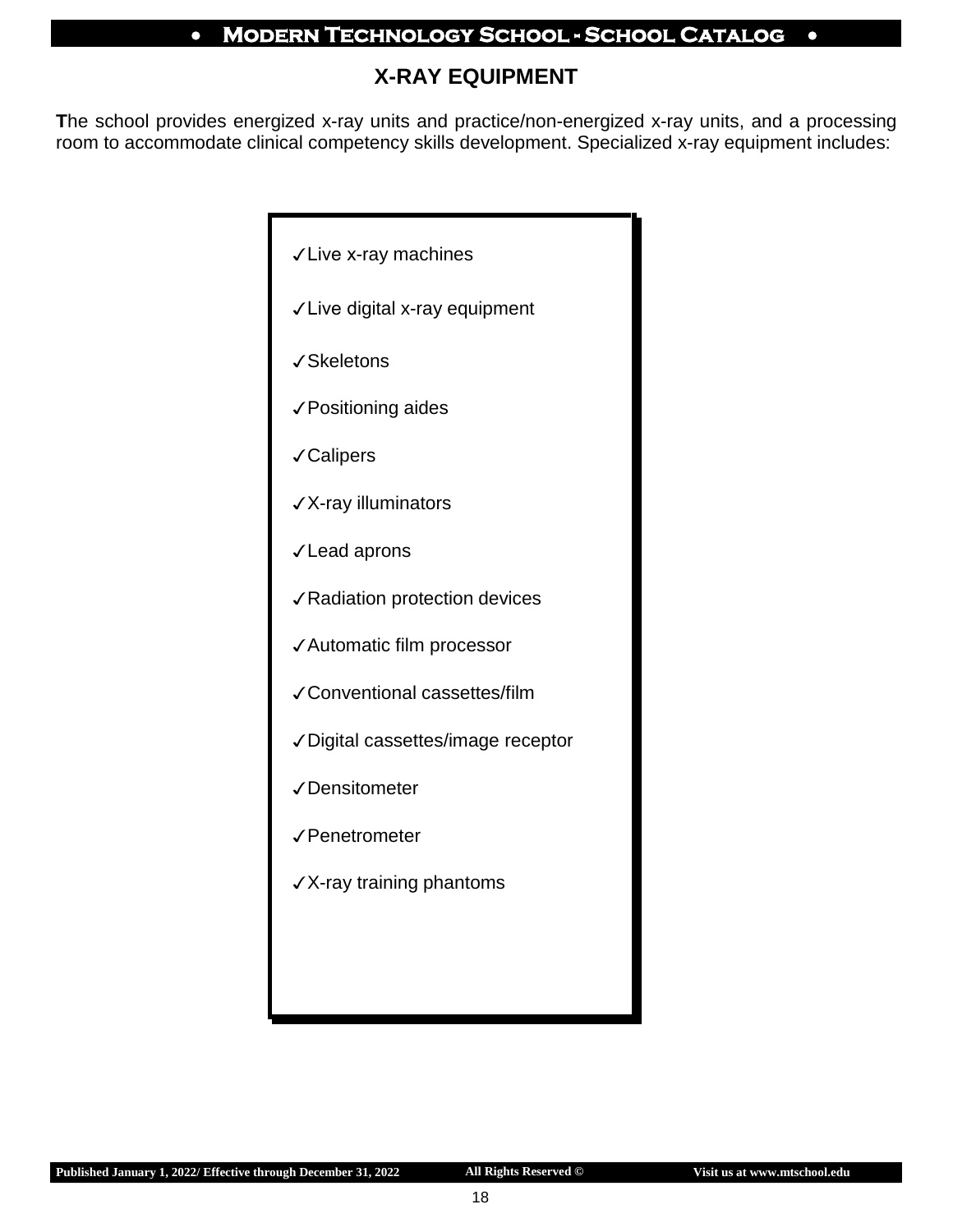## <span id="page-18-0"></span>DIAGNOSTIC MEDICAL ULTRASOUND/VASCULAR TECHNOLOGY

**The DIAGNOSTIC MEDICAL ULTRASOUND / VASCULAR TECHNOLOGY program is offered for the student who wishes to obtain preparation for employment in the field of diagnostic medical ultrasound and vascular technology.**

#### **THE PROGRAM:**

 $\overline{\phantom{a}}$ 

**T**he Diagnostic Medical Ultrasound/Vascular Technologist program is an 18-month course of study with three major components: didactic, laboratory & clinical internship. The didactic and laboratory portions average twenty-four hours per week; upon placement in a clinical internship, the student must commit to thirty-six to forty hours per week. All internships require a daytime commitment.

**T**he program will cover ultrasound technology, vascular technology, anatomy & physiology, pathology, scanning protocols, ultrasound physics and medical ethics, medical terminology, and patient care. The predominant didactic scope of the program is in the abdomen, obstetrics, and gynecology, small parts, vascular evaluations, abdominal Doppler of vasculature & abdominal structures, venous & arterial imaging, and evaluation.

#### **EDUCATIONAL OBJECTIVE:**

**T**o provide students with didactic, laboratory, and clinical training necessary to obtain employment in the field of ultrasound. Sonographers are frequently required to perform vascular procedures as part of their caseload. Students completing the ultrasound/vascular technology course will be able to perform various techniques related to diagnostic ultrasound and vascular technology.

#### **NATIONAL REGISTRY EXAMINATION - ARRT or ARDMS:**

**S**uccessful program graduates are eligible to sit for the ARDMS registry examination in general ultrasound and vascular technology or the ARRT Examination in Sonography (primary-path).

**M**TS graduates interested in taking the *ARDMS* exam must meet the prerequisite requirements listed on the ARDMS registry website:

- 12 months of post-graduate employment
- 12 continuing education credits in ultrasound
- A letter of verification of hours from the employer

**M**TS graduates interested in taking the *ARRT* Sonography Examination (primary path) must have an Associate degree (any major) before taking the examination.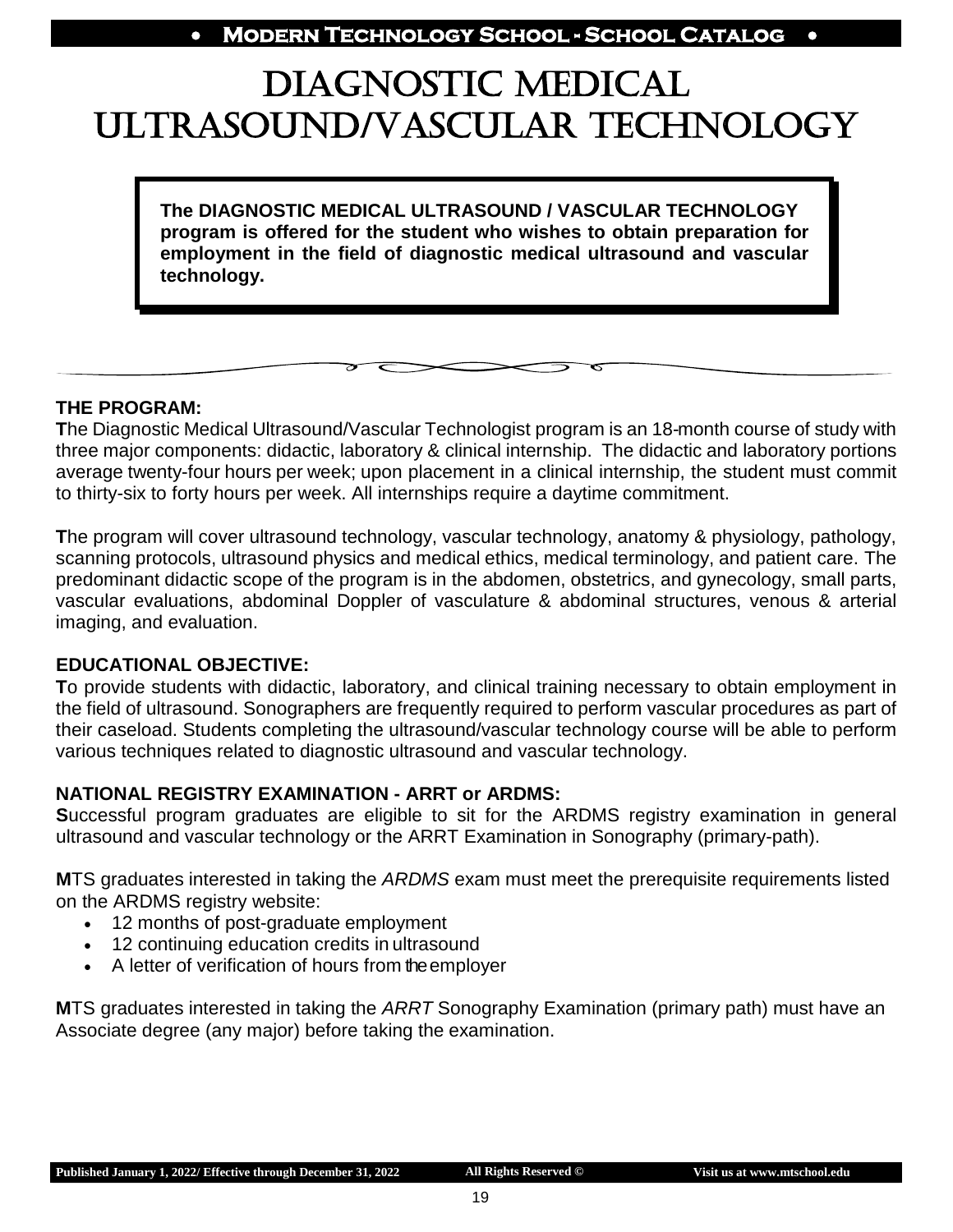#### **CAREER OPPORTUNITIES:**

**S**tudents completing the Diagnostic Medical Ultrasound/Vascular Technologist program will be able to obtain entry-level employment as either an ultrasound &/or vascular technologist. Employment opportunities will be found in medical centers, hospitals, imaging centers, mobile or portable companies, or the ultrasound registry. Student employment opportunities also exist in ultrasound departments that require sonographers performing diagnostic procedures to be cross-trained in vascular technology.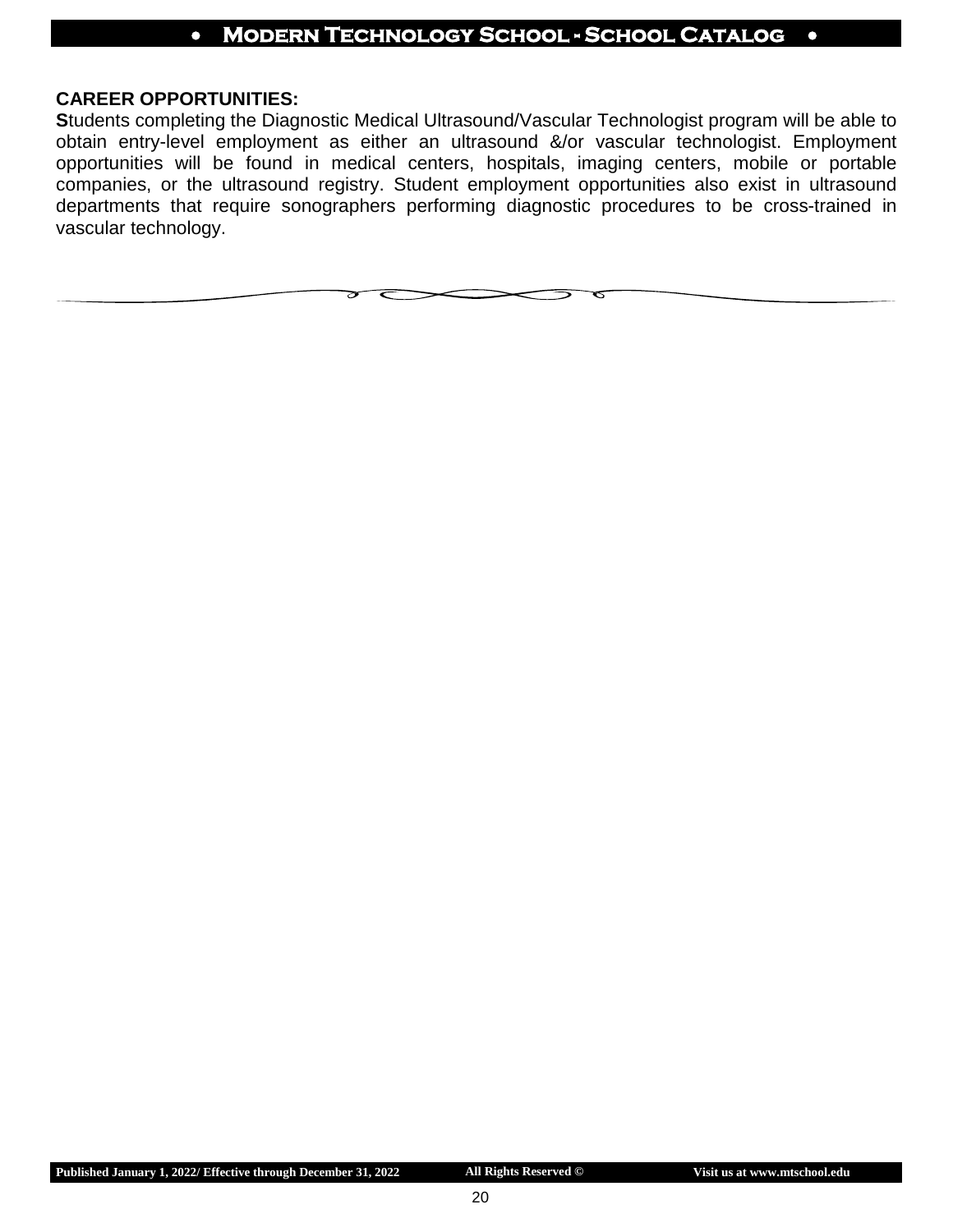## **PROGRAM OF INSTRUCTION**

#### **DIAGNOSTIC MEDICAL ULTRASOUND/VASCULAR TECHNOLOGY Certificate Awarded – Diploma Maximum Classroom Size: 8**

#### **PROGRAM OUTLINE:**

|                                                                |                                                     | <b>INSTRUCTIONAL</b> | <b>CREDIT</b>                |
|----------------------------------------------------------------|-----------------------------------------------------|----------------------|------------------------------|
| MODULE $I = (8 \text{ WEEKS})$                                 |                                                     | <b>HOURS</b>         | <b>HOURS</b>                 |
| HUMAN ANATOMY AND PHYSIOLOGY                                   |                                                     | <b>48 HRS</b>        | 3.00                         |
| <b>MEDICAL TERMINOLOGY</b>                                     |                                                     | <b>72 HRS</b>        | 5.00                         |
| <b>COLLEGE MATHEMATICS</b>                                     |                                                     | 48 HRS               | 3.00                         |
| PATIENT CARE AND BLS/CPR                                       |                                                     | <b>24 HRS</b>        | 1.50                         |
| MODULE II = $(8 \text{ WEEKS})$                                |                                                     |                      |                              |
| ABDOMEN 100                                                    |                                                     | 48 HRS               | 3.00                         |
| <b>OB/GYN 101</b>                                              |                                                     | $72$ HRS             | 5.00                         |
| <b>SCANNING LABORATORY 103</b>                                 |                                                     | <b>72 HRS</b>        | 3.50                         |
| $MODULE III = (8 WEEKS)$                                       |                                                     |                      |                              |
| ABDOMEN 200                                                    |                                                     | <b>40 HRS</b>        | 2.50                         |
| <b>OB/GYN 201</b>                                              |                                                     | 60 HRS               | 4.00                         |
| <b>SCANNING LABORATORY 203</b>                                 |                                                     | <b>72 HRS</b>        | $\overline{3.50}$            |
| MODULE IV = $(8$ WEEKS)                                        |                                                     |                      |                              |
| ABDOMEN 300                                                    |                                                     | <b>40 HRS</b>        | 2.50                         |
| OB/GYN 301                                                     |                                                     | <b>60 HRS</b>        | 4.00                         |
| <b>SCANNING LABORATORY 303</b>                                 |                                                     | <b>72 HRS</b>        | 3.50                         |
| MODULE $V = (8 \text{ WEEKS})$                                 |                                                     |                      |                              |
| <b>OB/GYN 401</b>                                              |                                                     | <b>40 HRS</b>        | 2.50                         |
| PHYSICS 202                                                    |                                                     | <b>36 HRS</b>        | 2.50                         |
| <b>SCANNING LABORATORY 403</b>                                 |                                                     | <b>72 HRS</b>        | 3.50                         |
| MODULE $VI = (8 \text{ WEEKS})$                                |                                                     |                      |                              |
| <b>CLINICAL I</b>                                              |                                                     | <b>256 HRS</b>       | 9.50                         |
| PHYSICS 302                                                    |                                                     | <b>20 HRS</b>        | 1.00                         |
| PHYSICS 402                                                    |                                                     | $12$ HRS             | 0.50                         |
| MODULE VII = $(8 \text{ WEEKS})$                               |                                                     |                      |                              |
| <b>CLINICAL II</b>                                             |                                                     | <b>256 HRS</b>       | 9.50                         |
| <b>VASCULAR PRINCIPLES 500</b>                                 |                                                     | <b>32 HRS</b>        | 2.00                         |
| <b>SCANNING LABORATORY 700</b>                                 |                                                     | <b>32 HRS</b>        | 1.50                         |
| MODULE VIII = $(8 \text{ WEEKS})$                              |                                                     |                      |                              |
| <b>CLINICAL III</b>                                            |                                                     | <b>256 HRS</b>       | 9.50                         |
| <b>VASCULAR PRINCIPLES 501</b>                                 |                                                     | <b>32 HRS</b>        | 2.00                         |
| <b>SCANNING LABORATORY 701</b>                                 |                                                     | <b>32 HRS</b>        | 1.50                         |
| MODULE $IX = (8 \text{ WEEKS})$                                |                                                     |                      |                              |
| <b>CLINICAL IV</b>                                             |                                                     | <b>256 HRS</b>       | 9.50                         |
| <b>VASCULAR PHYSICS 600</b>                                    |                                                     | <b>32 HRS</b>        | 2.00                         |
| <b>SCANNING LABORATORY 702</b>                                 |                                                     | <b>32 HRS</b>        | 1.50                         |
| MODULE $X = (4 \text{ WEEKS})$                                 |                                                     |                      |                              |
| <b>VASCULAR PHYSICS 601</b>                                    |                                                     | <b>16 HRS</b>        | 1.00                         |
| <b>SCANNING LABORATORY 703</b>                                 |                                                     | <b>16 HRS</b>        | .50                          |
| <b>CAREER PREPARATION</b>                                      |                                                     | <b>16 HRS</b>        | 1.00                         |
|                                                                |                                                     |                      |                              |
|                                                                | <b>CLASSROOM HOURS:</b><br><b>INTERNSHIP HOURS:</b> | 1148                 | 67                           |
|                                                                | <b>TOTAL INSTRUCTIONAL HOURS;</b>                   | 1024<br>2172         | 38                           |
|                                                                | <b>OUTSIDE PREP:</b>                                | 1058                 |                              |
|                                                                | <b>PROGRAM LENGTH:</b>                              | 76 WEEKS             |                              |
| Published January 1, 2022/ Effective through December 31, 2022 | All Rights Reserved ©                               |                      | Visit us at www.mtschool.edu |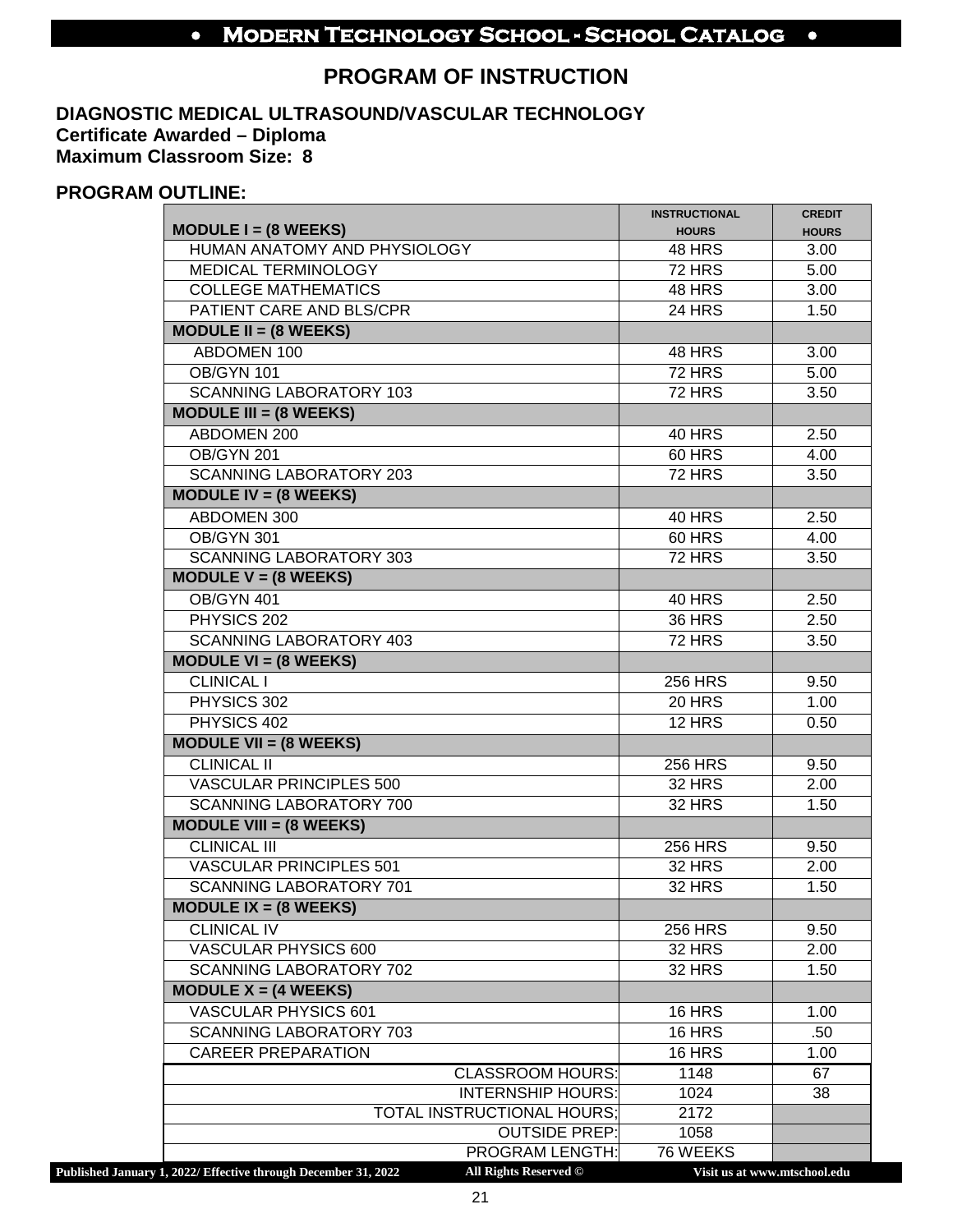## **ULTRASOUND/VASCULAR EQUIPMENT**

Specialized ultrasound equipment includes:



**U**ltrasound equipment is standard equipment found in clinical and hospital settings.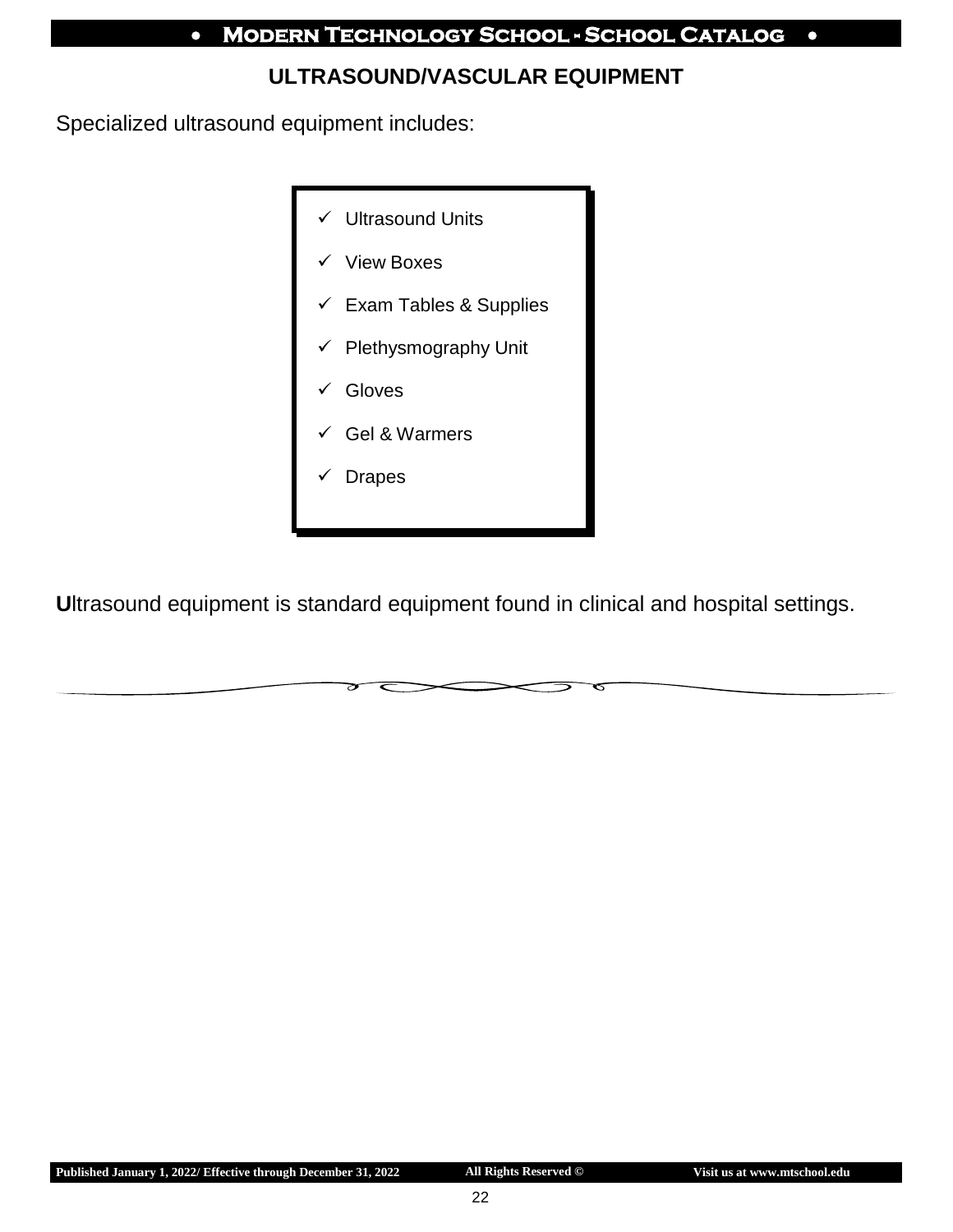## CLINICAL INTERNSHIP—ALL PROGRAMS

**I**n the latter portion of each program, the student will begin the clinical phase and be placed in a healthcare facility to continue learning under clinical professionals. During this time, the student is expected to perform in an ethical, professional manner and assist the clinical professionals in all matters requested within the scope of the student's training. The school is not responsible for the volume of patients during the internship. Clinical training may be longer due to patient volume.

**A**ll clinical sites are carefully selected based on evaluation of clinical personnel, caseload, facilities, geographic location, and, when applicable, approval by the Radiologic Health Branch of the State of California. Clinical placement is at the sole discretion of the program director. All clinical training is to be conducted during the day—no night, evening, weekend, or graveyard shifts will be available for training purposes. Clinical training is full-time. Students will be subjected to background checks by clinical facilities before entry.

**C**riteria used for selection are student suitability for a specific site, availability of a site at the time of placement &/or department reorganization. Circumstances sometimes arise that will cause a delay in clinical scheduling. Clinical assignments for students meeting the requirements for internship placement will be made according to the clinical policies.

**M**odern Technology School maintains affiliation agreements with multiple clinical facilities. To maintain formal and structured relationships with these clinical affiliates, a student, or their representative, parents, rehabilitation counselor, etc., are NOT PERMITTED to approach a school-affiliated clinical facility independently. Suppose a student is interested in a clinical facility with which MTS is not affiliated. In that case, the student must bring this to the program director's attention, who will evaluate the clinical setting for approval.

## **CRITERIA FOR PLACEMENT IN A CLINICAL INTERNSHIP SITE**

**T**he eligibility criteria for placement in a clinical site are as follows:

- 1. Students must be cleared from each department before clinical placement.
- 2. Students must have a GPA of 70% with 80% attendance in each course and module of the program before entering the clinical rotation.
- 3. Tuition payments must be current with no outstanding Financial Aid issues.
- 4. All students must have a current and valid BLS/CPR card.
- 5. Students must have completed the appropriate health screening per program.
- 6. Students must have reliable transportation to and from the clinical site.
- 7. If applicable, the student must be in strict compliance with any probation plan at the time of eligibility for placement.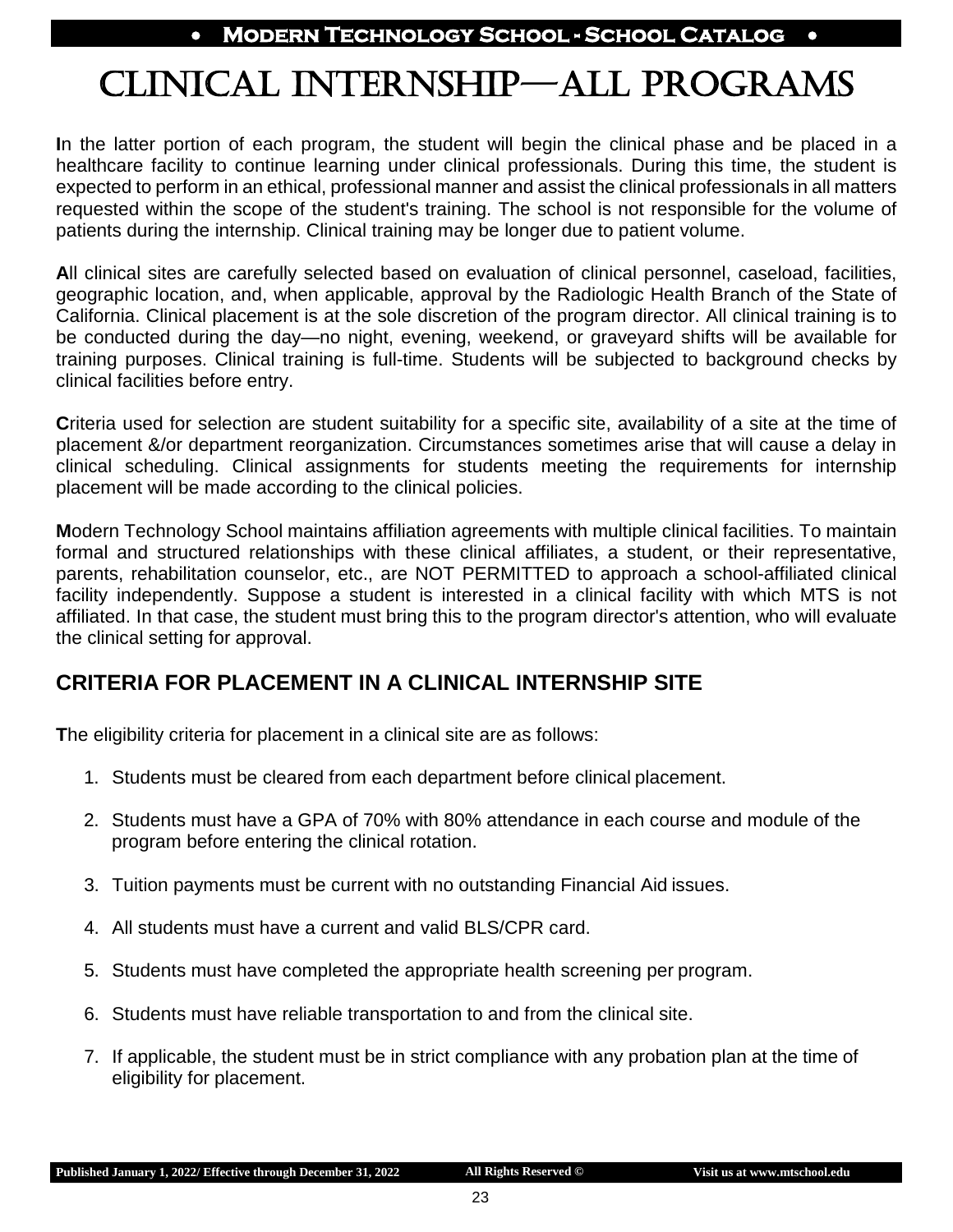#### **CLINICAL INTERNSHIP Continued….**

**O**nce eligible; the *selection criteria* for placement in a clinical site are as follows:

- 1. Best attendance/punctuality in the class.
- 2. Level of clinical competency in medical assisting, x-ray & ultrasound/vascular procedures.
- 3. Best overall grade point average.
- 4. Conduct in the classroom & labs with specific emphasis on interaction with peers/staff.
- 5. Probation's accrued.
- 6. Instructor recommendation.

**Other selection requirements:** 

- 1. If a student declines an offered clinical site, they have 14 calendar days to personally procure a viable clinical site; failure to do so may result in a drop from the program.
- 2. Any student fired from a clinical site has 14 calendar days to personally procure a viable clinical site; failure to do so may result in a drop from the program.
- 3. If a student is required to find their own clinical site, they are prohibited from contacting facilities under contract with Modern Technology School. If the student contacts one of the currently contracted facilities, disciplinary action will be taken, including expulsion.
- 4. If, after placement in a clinical site, any student demonstrates academic failure of any component, module, or final exam, the following may occur:
	- a. If a student is required to repeat, due to failure, any class, component, or module of the program, that student may be pulled from their clinical site permanently. The student will be suspended from the clinic until that student successfully demonstrates academic competency in the repeated class, component, or module.
	- b. This may extend the completion date of the program.

## **CLINICAL PROTOCOLS**

**T**he clinical facilities and the school require a professional attitude during a clinical internship. The clinical intern student is expected to follow all clinical protocols and rules and take pride in their participation. The clinical intern student is likely to be in attendance during all scheduled hours. They must **never** reveal any confidential medical information to patients or their families. Good personal hygiene is mandatory, and the dress code must meet clinical department requirements. If you fail to notify the clinical site and/or the school of your need to be absent, disciplinary action will be taken. No time off or vacation is to be taken during your clinical rotation, except for a formal leave of absence.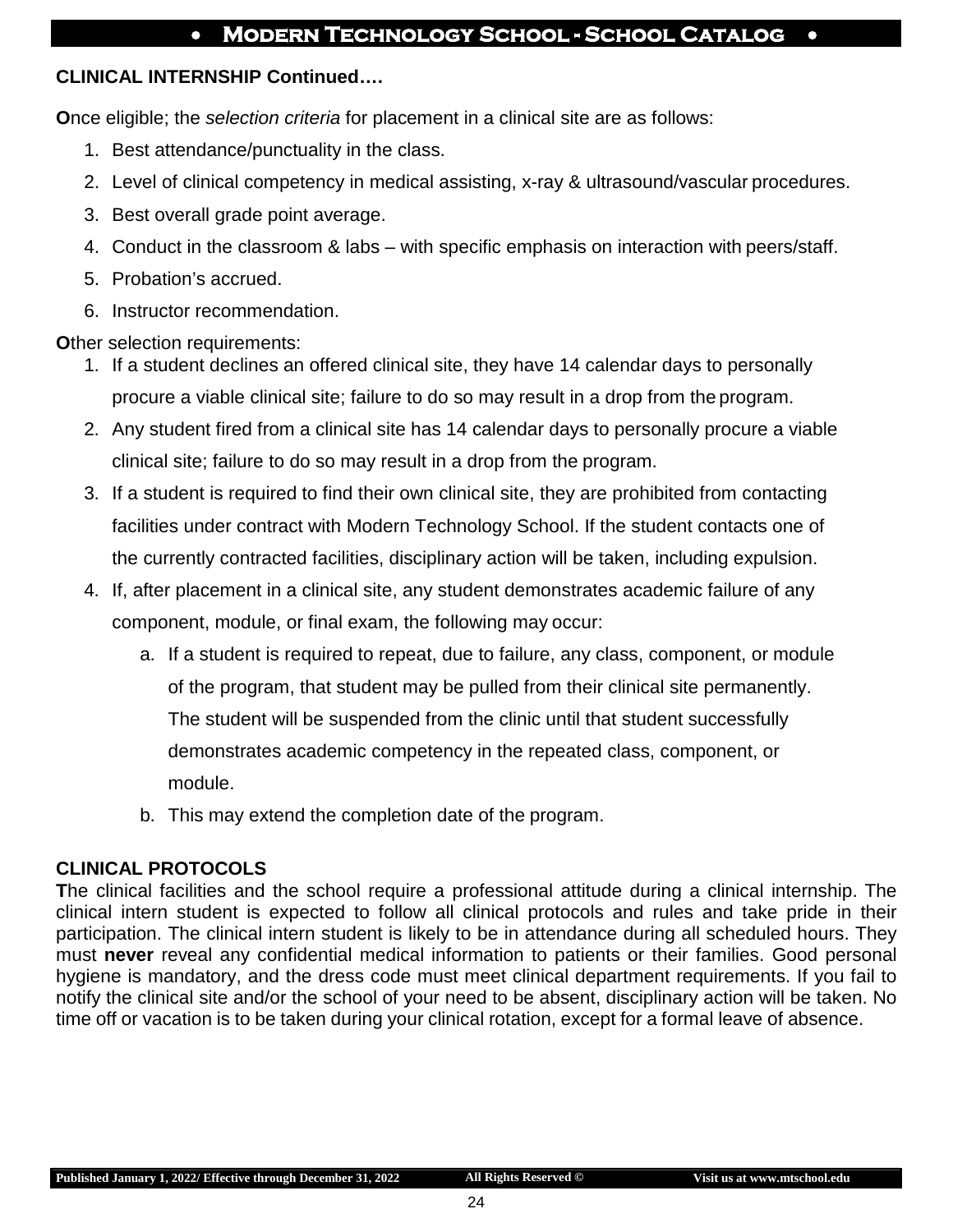#### **CLINICAL INTERNSHIP Continued….**

**T**he Medical Assistant/Back office program is a full-time assignment. (40 hours per week/240 total hours). You must make all the necessary arrangements to meet this requirement before starting clinical rotation. Typical clinical hours are Monday – Friday, 8 am – 5 pm. All students must take a required  $\frac{1}{2}$  hour lunch, which is not included in the clinical hours.

**T**he X-Ray/Medical Assistant clinical internship is combined with classroom training & is a full-time assignment (32-36 hours per week/520 total hrs). Radiologic Health Branch regulations require X-ray students to wear their dosimeter & name tag during the internship. You must make all the necessary arrangements to meet this requirement before starting your clinical rotation. Typical clinical hours are Monday – Friday, 8 am – 5 pm. All students must take a required  $\frac{1}{2}$  hour lunch included in the clinical hours.

**T**he Diagnostic Medical Ultrasound/Vascular Technology clinical internship, combined with classroom training, is a full-time assignment (32-36 hours per week/1024 total hrs). Clinical hours may require a daytime, evening, or weekend commitment. You must make all the necessary arrangements to meet this requirement before starting your clinical rotation. All students must take a required ½ hour lunch which is not included in the clinical hours.

**S**tudents must have reliable transportation available to and from their clinical assignments. **S**tudents will be subjected to background checks by clinical facilities beforeentry. *MTS* maintains general liability insurance on all students during a clinicalinternship.

#### **EVALUATION OF CLINICAL PERFORMANCE**

**T**he school sets competency-based standards for clinical performance. Both the clinical facility and school personnel will submit evaluations.

**F**ailing clinical training or violating the department's standards during a clinical internship can result in program failure. A restart of clinical will be evaluated on a case-by-case basis and may require additional tuition charges. Upon satisfactory completion of all program segments, a diploma will be issued.

#### **CASE STUDY LOG AND TIMESHEET**

**E**ach clinical student must maintain a timesheet and a logbook of cases observed and performed by the student during the internship. Submission of timesheets, procedural counts, and copies of clinical logs to the clinical department on a **weekly basis is mandatory** and is a requirement for graduation.

#### **SCHOOL HOLIDAYS DURING CLINICAL INTERNSHIPS**

*MTS* Holidays listed in this catalog represent classroom/didactic days recognized only by the school. These holidays DO NOT pertain to students' clinical training schedules. Each student must maintain the scheduled clinical hours and days at the clinic to which they are assigned and may take only those holidays recognized by the clinical facility. In addition, during the classroom phase, students are not allowed to take vacations during their clinical or didactic training. Satisfactory attendance must be maintained during all phases of students' programs.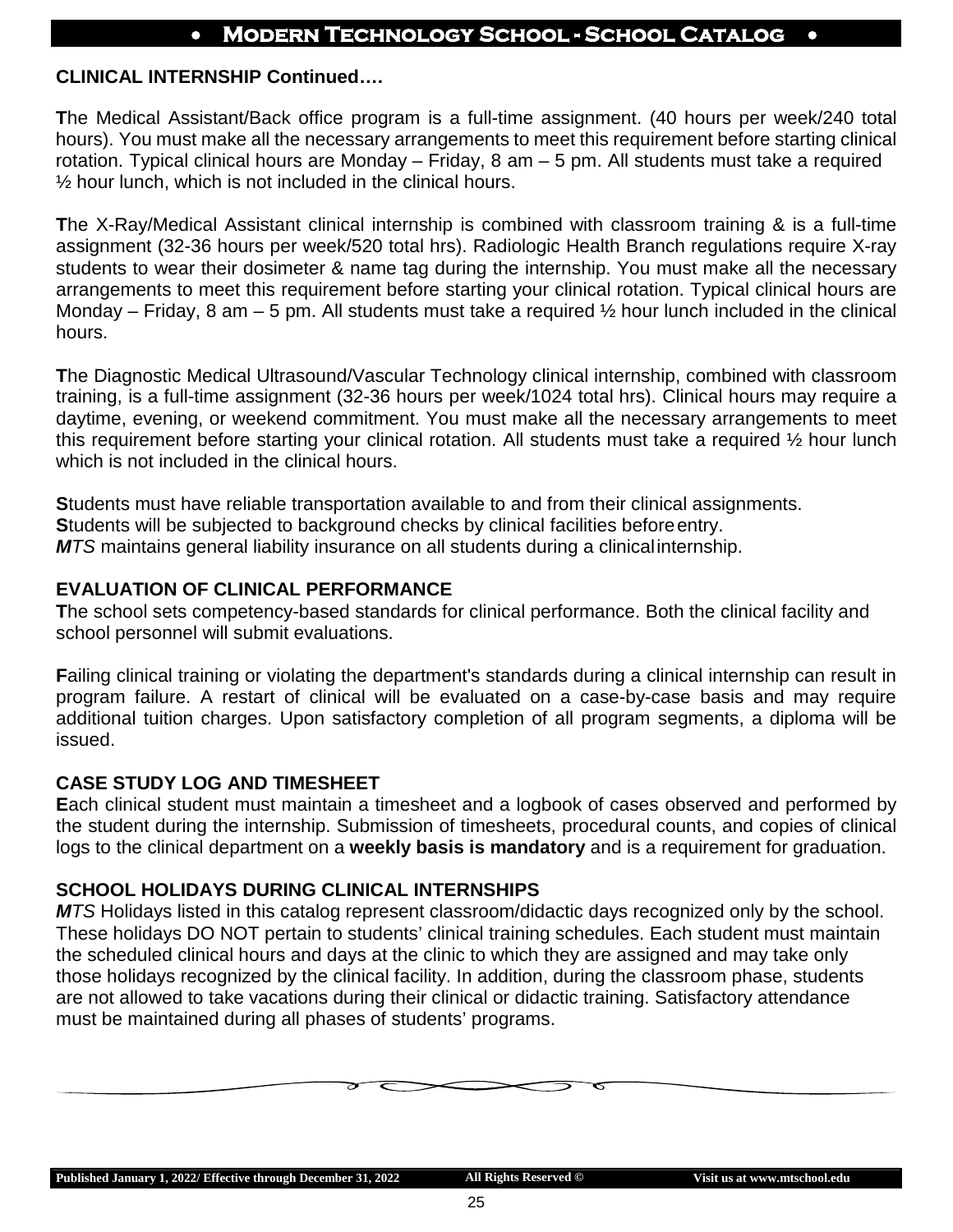## **CONTINUING EDUCATION**

#### POST-GRADUATION CONTINUING EDUCATION CREDITS:

**O**nce the graduate is certified, they must maintain continuing education requirements.

- o X-ray technicians must have obtained 24CE credits to renew their permit through an approved institution every two years.
- o Medical Assistant graduates must complete 14CE credits to renew their license or certification through the NCCT.
- o The ARDMS requirement varies and can be found at: [https://www.ardms.org/Maintain-](https://www.ardms.org/Maintain-Certification/CME/)[Certification/CME/](https://www.ardms.org/Maintain-Certification/CME/)

#### **TRANSFERABILITY OF CREDITS/UNITS EARNED AT MODERN TECHNOLOGY SCHOOL**

**M**odern Technology School has not entered into an articulation agreement with other colleges or universities.

**T**he transferability of credits you earn at Modern Technology School is at the complete discretion of an institution to which you may seek to transfer. Acceptance of the diploma you earn in Medical Office Assistant/Back Office, X-ray Technician/Medical Assistant, or the Diagnostic Medical Ultrasound/Vascular Technology programs is also at the institution's discretion to which you may seek to transfer. If the diploma you earn at this institution is not accepted at the institution you seek to transfer to, you may be required to repeat some or all of your coursework at that institution. For this reason, you should make sure that your attendance at this institution will meet your educational goals. This may include contacting an institution you may seek to transfer to after attending Modern Technology School to determine if your diploma will transfer.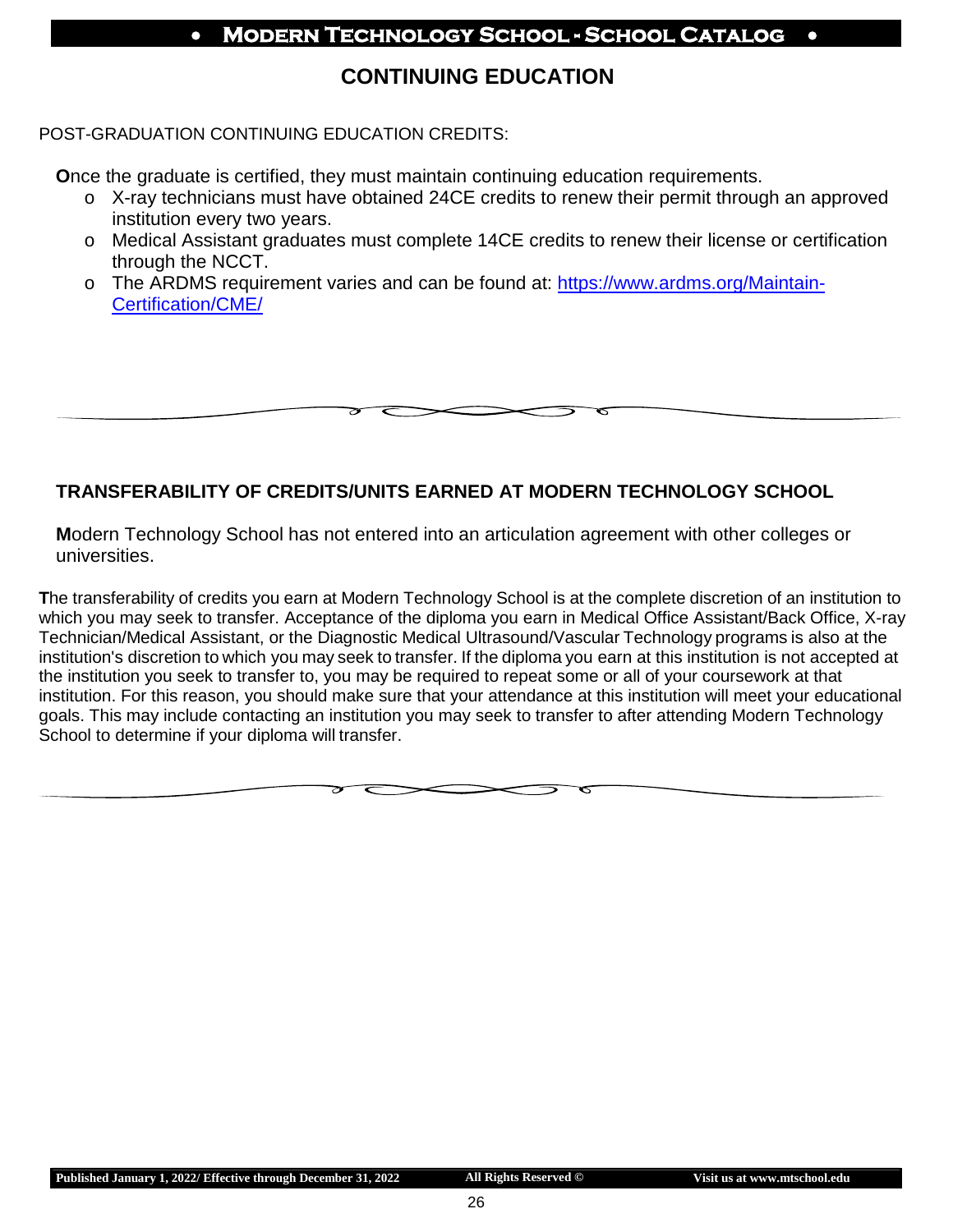## **GRADUATION REQUIREMENTS**



#### **REQUIRED LEVELS OF PERFORMANCE FOR GRADUATION**

**S**tudents must complete all required course work with a grade point average of 70% or better, plus complete and pass all clinical training hours. Students must also fulfill all financial obligations to *Modern Technology School* before graduation.

**T**o receive a diploma and be seated for the state x-ray exam(s), students must fulfill all academic, clinical, and financial requirements within 30 days of completing their program. The graduate will receive a diploma from the school recognizing the graduate's achieved competency.

**G**raduation requirements include:

- o Satisfactory completion of all didactic, lab, and clinical components of the program.
- o The clinical logbook, timesheets, log sheets, case studies, and clinical evaluations must be submitted for assessment.
- o All financial obligations to the school are paid in full.
- o All departments at the school must complete a graduation clearance.

**T**he school can permanently maintain all student records and can be furnished to students upon written request, provided all financial obligations are current. The first copy of official school transcripts will be provided free of charge. A \$10.00 fee will be assessed for each additional copy of official school transcripts. Students requesting any documents from their educational files will be charged \$10.00 for up to 20 pages and \$1.00 per additional page per request.

**U**pon graduation, the academic credential awarded for each program is a Modern Technology School diploma.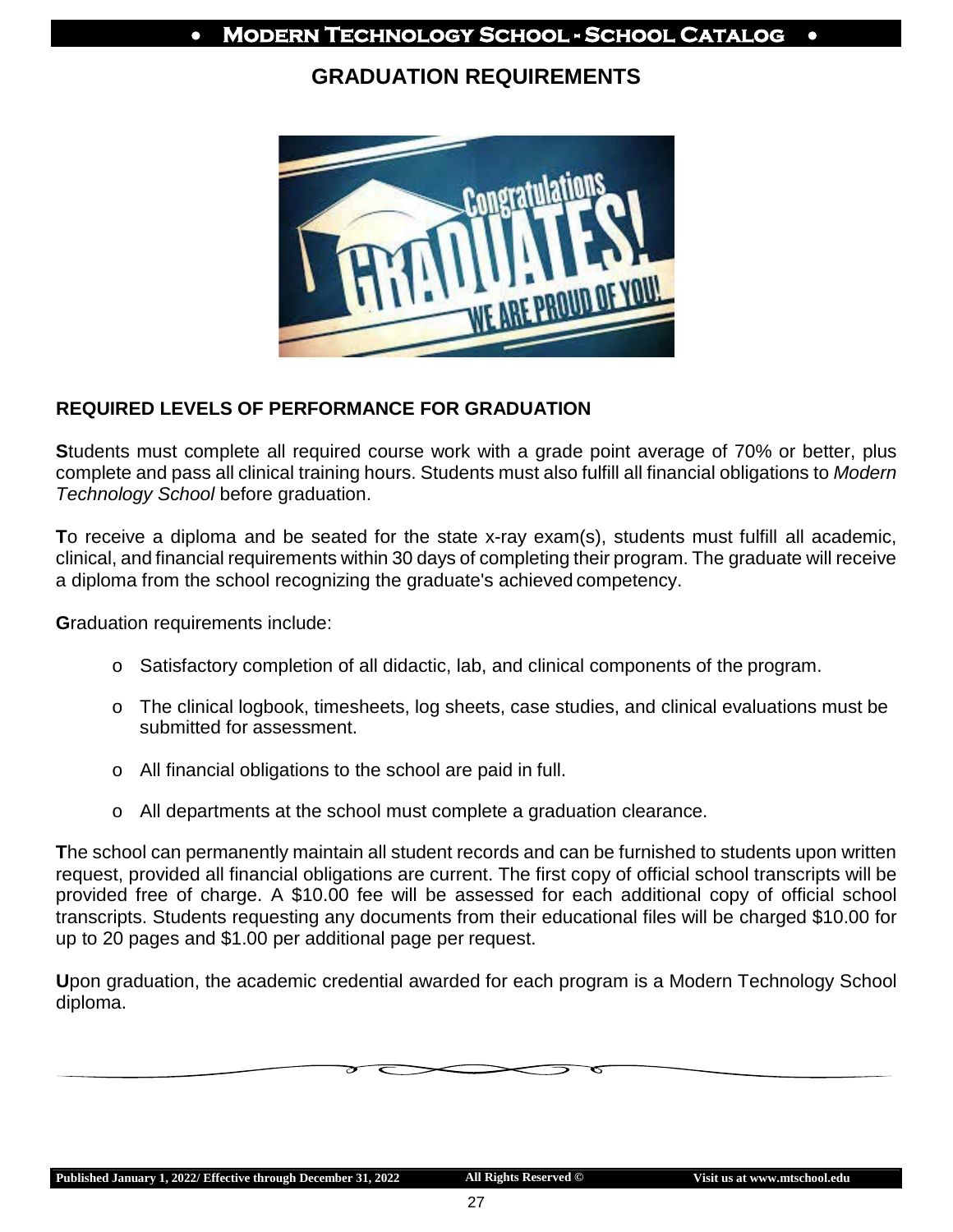#### **FINANCIAL AID INFORMATION continued . . .**

## **FINANCIAL AID CONSUMER INFORMATION**

**F**inancial Aid is the money you receive from various sources to help cover the total cost of education. Regardless of income, most people are eligible for financial aid. This can include:

- Grants or campus-based programs; sometimes called free money or gift aid, or
- Loans, including Federal Stafford loans for students or Federal PLUS loans for parents and alternative loans.

**S**pecific written information provided under Title IV of the Higher Education Act and its amendments is available free of charge to interested parties from our Financial Aid Office.

**A**nyone desiring further information regarding our financial aid programs, policies, and procedures may contact the Financial Aid Director during business hours and request our financial aid assistance information pamphlet and Free Application for Federal Student Aid - FAFSA forms.

**F**inancial aid recipients are subject to all terms and conditions of federal regulations for eligibility, enrollment, disbursement, and continued satisfactory progress. Therefore, financial aid programs under Title IV are awarded based on need as determined by the applicable program regulations to the extent that funds are available directly to the school or the student.

**I**n addition to the Federal Pell Grant application, the school requires verification of income and assets of the applicant, spouse, and parents, if applicable, for the base year and academic year and/or award year before the determination of the applicant's eligibility status and amount of aid for which the student is eligible. All applicants awarded Title IV funds will be given a formal letter regarding the amount, the program, and the conditions of the estimated aid awarded. The written estimated offer must also be accepted in writing by the student before any assistance is disbursed.

**T**he financial aid paid to eligible students will be paid on a voucher system. The disbursements will be made in a minimum of two equal installments: one at the beginning of the program and the second after the program's mid-point.

**M**odern Technology School does disburse Title IV aid for living expenses to eligible students. Eligibility funding will be applied to the extent of the program cost. If any excess Title IV funds for those who did not apply for living expenses have been applied to a student's account that exceeds the school costs, the student will immediately notify. The student can then decide within 14 days if they wish to have the excess amount or can choose to return it to the lender to reduce student loan indebtedness. To those students that were dropped, terminated, or withdrawn, all excess funds applied to a student's account will be refunded or returned to the lender/holder of the funds accordingly.

**S**atisfactory academic progress is required for all disbursements of Title IV program awards. For financial aid disbursements, satisfactory progress must be maintained.

**I**f the student does not maintain satisfactory academic progress, the subsequent scheduled disbursements will be withheld until the conditions causing the funds to be withheld have been rectified, and written verification is received by the Financial Aid Director based on the established policy of the Campus Director, the Program Director and Instructors involved in classes in which the student failed to maintain satisfactory academic progress. Please refer to the satisfactory progress description found in the academic policies of this catalog.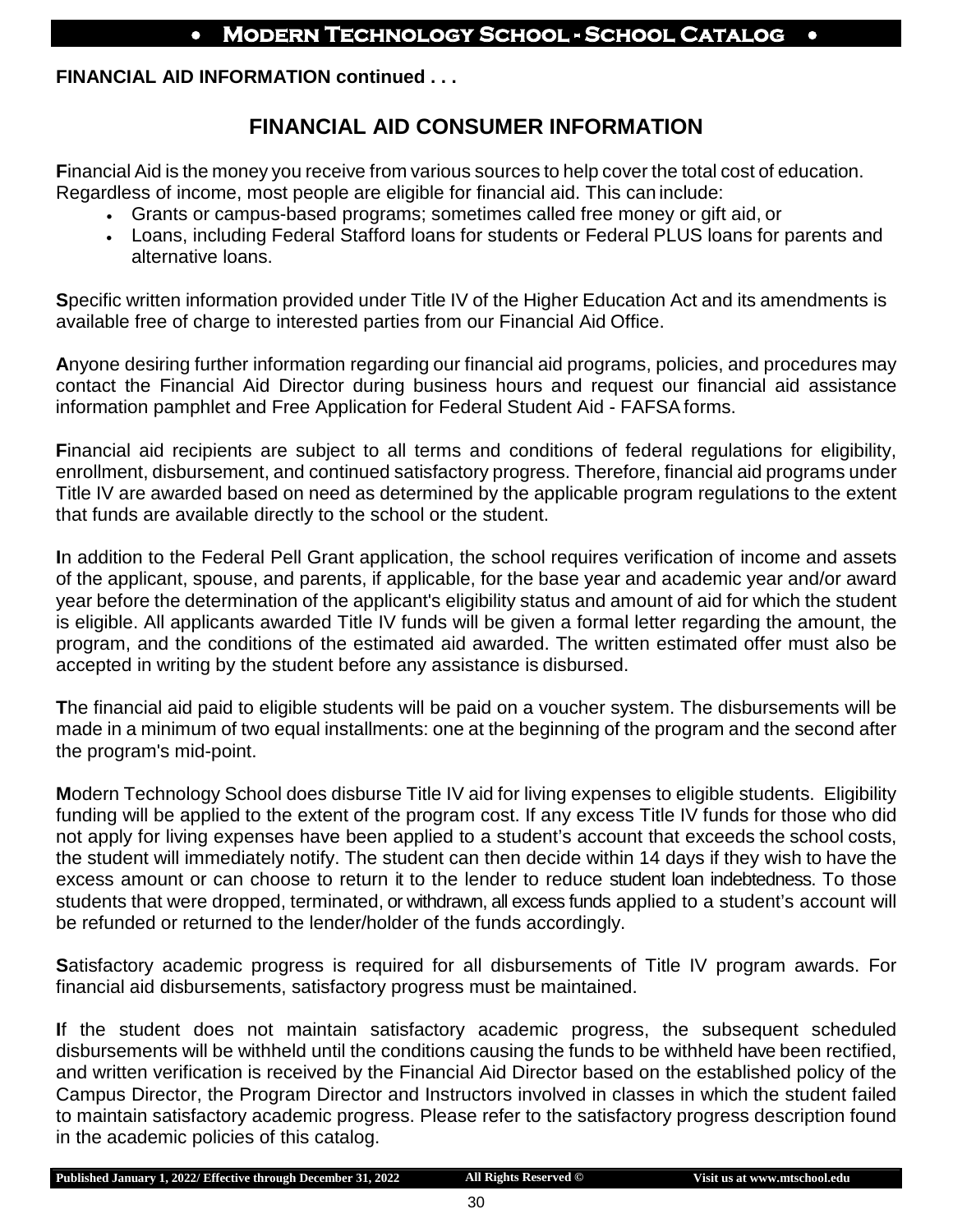#### **FINANCIAL AID INFORMATION continued . . .**

**S**tudents dismissed from school for other than failure to maintain satisfactory academic progress will not be eligible to receive any subsequent scheduled awards and will be required to complete the school process for re-admission. An exit interview will be required with the Financial Aid Director upon dismissal.

**E**xit interviews are required of all loan recipients who have graduated, dropped, or dismissed. During the exit interview, loan recipients will be given a repayment schedule and disclosure form, which summarizes the total amount borrowed, interest amount, and interest rate as outlined on the borrower's interim or in-school promissory note. The repayment schedule will also fix the first date and the monthly payments required to pay the loan plus interest.

**During the exit interview, the Financial Aid Director will also review the borrower's rights and** responsibilities and provide a copy for future reference. The borrower must sign all documents if the borrower does not wish to invalidate any conditions allowed for the loan repayment.

**A**ll loan recipients will receive payment books through the mail before the first payment due date of the loan. All loan recipients are required to notify the Financial Aid Director or business office regarding any change of address to ensure all communications regarding the repayment of the loan are received on a timely basis and for the protection of the borrower's rights since the school has specific United States Department of Education reporting requirements on individual loans made with Federal funds or guarantees of interest payments on an individual basis.

**Federal Family Education Loan Programs:** If you need to borrow to help pay for college, there are Federal Stafford loans (unsubsidized and subsidized) for students and Federal PLUS loans for parents. The amount you can borrow varies by the type of loan and your enrollment status.

**1.** *Subsidized*: are need-based. The federal government does not charge interest while you're in school. Six months after graduating, leaving school, or dropping below half-time status, *you must begin repaying your loan***.**

2. *Unsubsidized:* are for qualified students, regardless of income. While you don't have to show financial need, you have to meet all the other requirements for the subsidized Stafford loan. Interest payments also begin immediately but may be deferred. Payments on the principal start six months after you are no longer enrolled, at least half time.

3. *Federal PLUS (Parent) Loan*: are for parents with a good credit history to help pay for their dependent's college costs. Interest begins to accrue when the first funds are released. Repayment begins within 60 days after the last disbursement for the school year. To apply, your parents must complete the PLUS loan application Promissory Note.

**Loans:** Students obtaining a loan to pay for an education program will be responsible for paying the total amount of the loan plus interest, less the amount of any refund. If the student has received federal student financial aid funds, and the student is entitled to a refund of the money not paid from federal student financial aid program funds.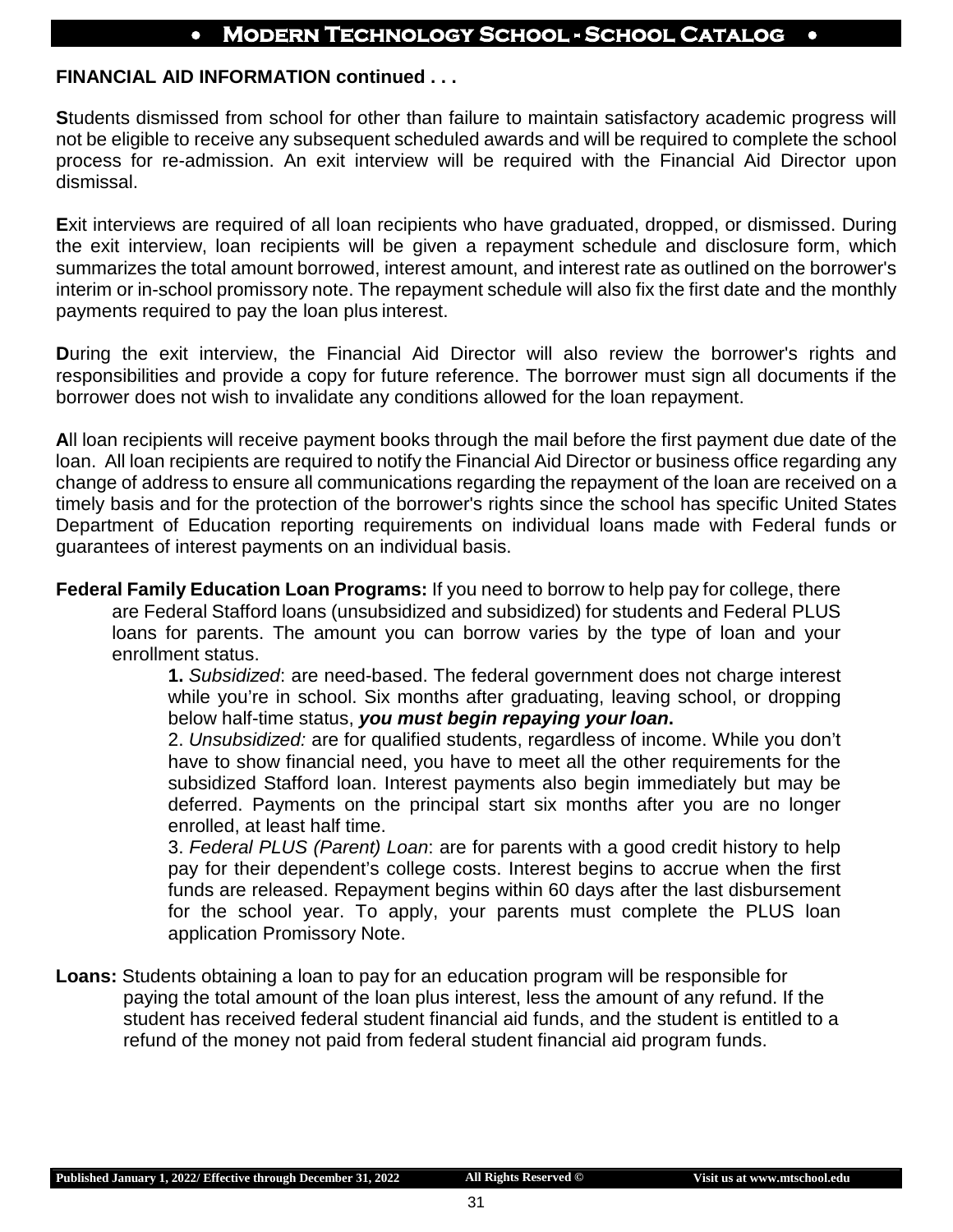#### **FINANCIAL AID INFORMATION continued . . .**

**Federal Pell Grants**: are targeted at undergraduate students with very high needs. The amount of your Pell Grant is determined by the size of your expected family contribution (EFC), the school's cost of attendance, your enrollment status, e.g., half-time or full-time, and whether you attend for part of all of the school's academic year. Federal Pell Grants do not have to be repaid as with all grants**.**

**Federal Supplemental Educational Opportunity Grants - FSEOG:** are for undergraduates with exceptional financial need, with priority to those receiving Pell Grants starting with the lowest EFC.

**T**he financial aid programs are made available to students attending this school as a convenience. In no way is the financial aid offer an inducement to enroll or an implied guarantee of employment.

**F**or Federal Pell Grant determination, a full-time student is a student enrolled in a minimum of thirty-six (36) credit units of class/clinical work each academic year. Half-time attendance status is a student enrolled in a minimum of eighteen (18) credit units of class/clinical work each academic year.

**A**s amended, the U.S. Department of Education certifies this institution as an eligible participant in the Federal Student Financial Aid - SFA programs established under the Higher Education Act of 1965 - HEA.

**I**nstitutions must complete two separate calculations to calculate refunds under the Federal Return of Title IV Funds policy. First, the institution must determine how much of the tuition, fees, and other Institutional charges it is eligible to retain using either the state/institutional refund policy. Then, using the Federal Return of Title IV Funds policy, the institution determines how much federal assistance the student has earned, which can be applied to the institutional charges.

**I**f a student received more SFA funds than they earned under the federal return of Title IV funds policy, the institution, and in some cases, the student, is required to return the unearned funds to the federal treasury. The student must pay any unpaid balance that remains after the return of Title IV funds policy has been applied to the state/institutional policy to the institution.

**A**ny monies due to an applicant or student will be refunded within thirty (30) days of the date of cancellation, withdrawal, termination of drop/or date of determination. A withdrawal is considered to have occurred on the earlier of a) the date the student officially notifies the school of their intent to withdraw, or (b) the point at which the student fails to meet the published attendance policies outlined in this Catalog. If a student receives a loan for tuition, a refund will be made to the lender to reduce the student loan debt. If the amount of refund exceeds the unpaid balance of the loan, the remainder of the monies will be applied to any student financial aid programs from which the student received funding. Any remaining balance of funds will then be returned to the student.

<span id="page-29-0"></span>**I**f a student does not return following a leave of absence on the date indicated on the approved written request, refunds will be made within thirty (30) days from the date the student was scheduled to have returned. To determine a refund, the last date of attendance is used when a student fails to return from an approved leave of absence.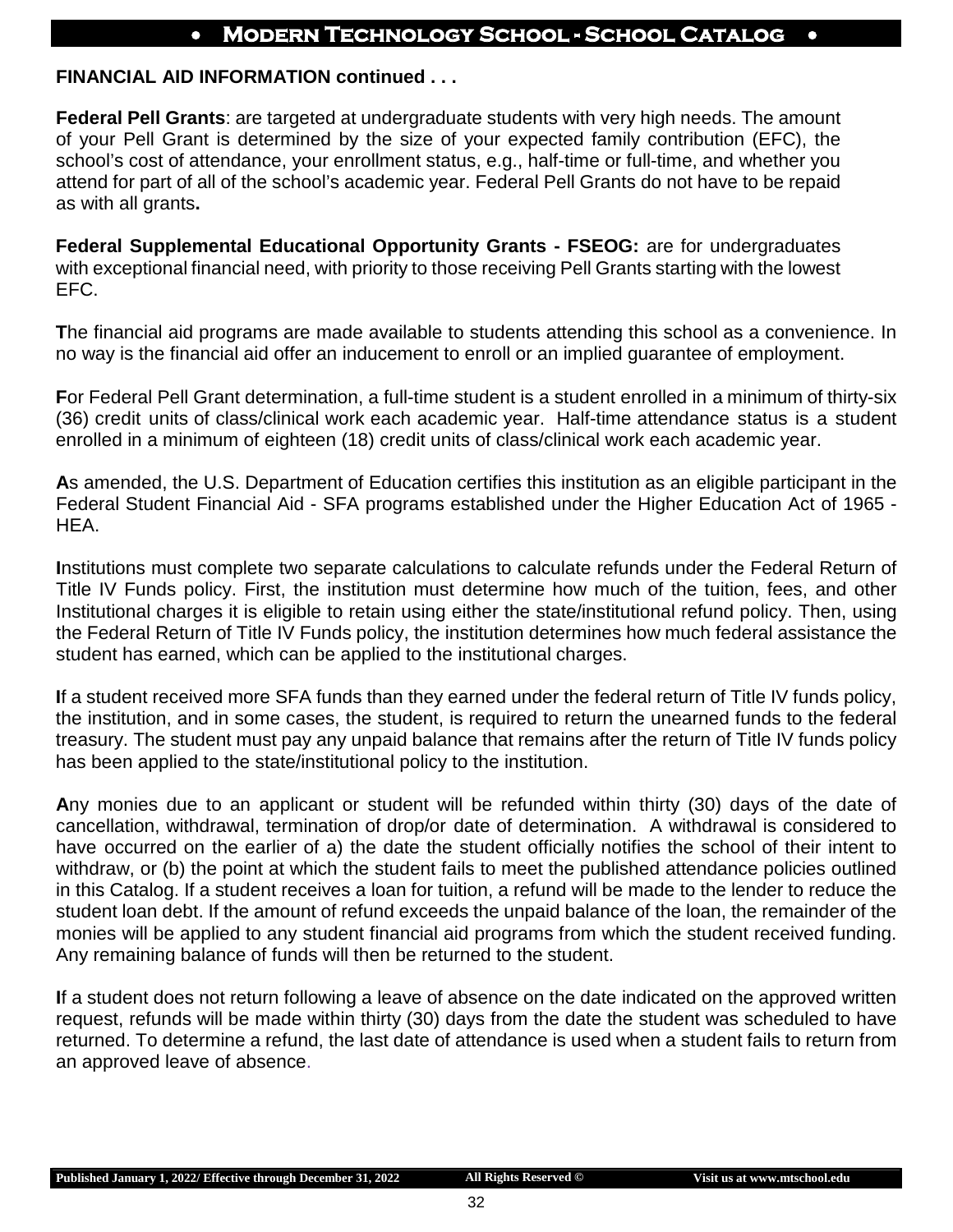## **ADMINISTRATIVE POLICIES**

#### **REGISTRATION**

**D**uring registration, class schedules are reviewed with each student to ensure timelyprogress through their program. Students are urged to register on time, as class space is limited. Students must be registered before attending class.

#### **ADMINISTRATIVE PREROGATIVES**

*MTS* reserves the right to make changes, as necessary, in the regulations, policies, and fees and to cancel any course if registration does not justify continuance.

#### **ORIENTATION**

**O**rientation for new students is held on the first day of each class start. Pertinent policies and procedures concerning students and the school are discussed. The student signs a signature sheet acknowledging receipt of the school catalog. The student retains a copy of the school catalog, and the original signature page is placed in the academic file.

#### **PROGRAM CHANGES**

**P**ermission must be obtained from the Program Director for a change in the program. In keeping with the School's philosophy of responding to the needs of the students and employers, *MTS* reserves the right to modify the course content and curriculum structure. Such modifications will comply with existing State and Federal regulations.

#### **CURRENT FILE**

**S**tudents must file their current legal name, address, and phone number with the school registrar within five (5) days of any change.

#### **SCHOOL CATALOG**

**A** student entering *Modern Technology School* has committed to reaching a professional vocational goal. To aid the student in the process, they receive a current copy of the school catalog. The catalog outlines student rights and responsibilities and the school policies, rules, and regulations that directly affect the student. The student is aware of the expected standards of performance and conduct, which will result in success in their chosen field. The school encourages students to review the catalog and school performance fact sheet before signing an enrollment agreement.

As a prospective student, you are encouraged to review this catalog before signing an enrollment agreement. You are also encouraged to review the *School Performance Fact Sheet*, which must be provided to you before signing an enrollment agreement. These can also be emailed to you upon request.

#### **REPEATING A MODULE**

**A** student failing any individual subject may not continue in the program. Students who fail any portion of a module are subject to repeat the entire course module. Repeating a course module is established solely on a case-by-case basis. A student may only recycle once in the whole program. The cost of the repeat course module will be based on the number of credit hours to be repeated, by percentage, and the total tuition cost when the course is to be repeated. The student must achieve a passing grade in the repeated course or course module to continue to the next phase of the program. All pending examinations must be completed before entering the next course module.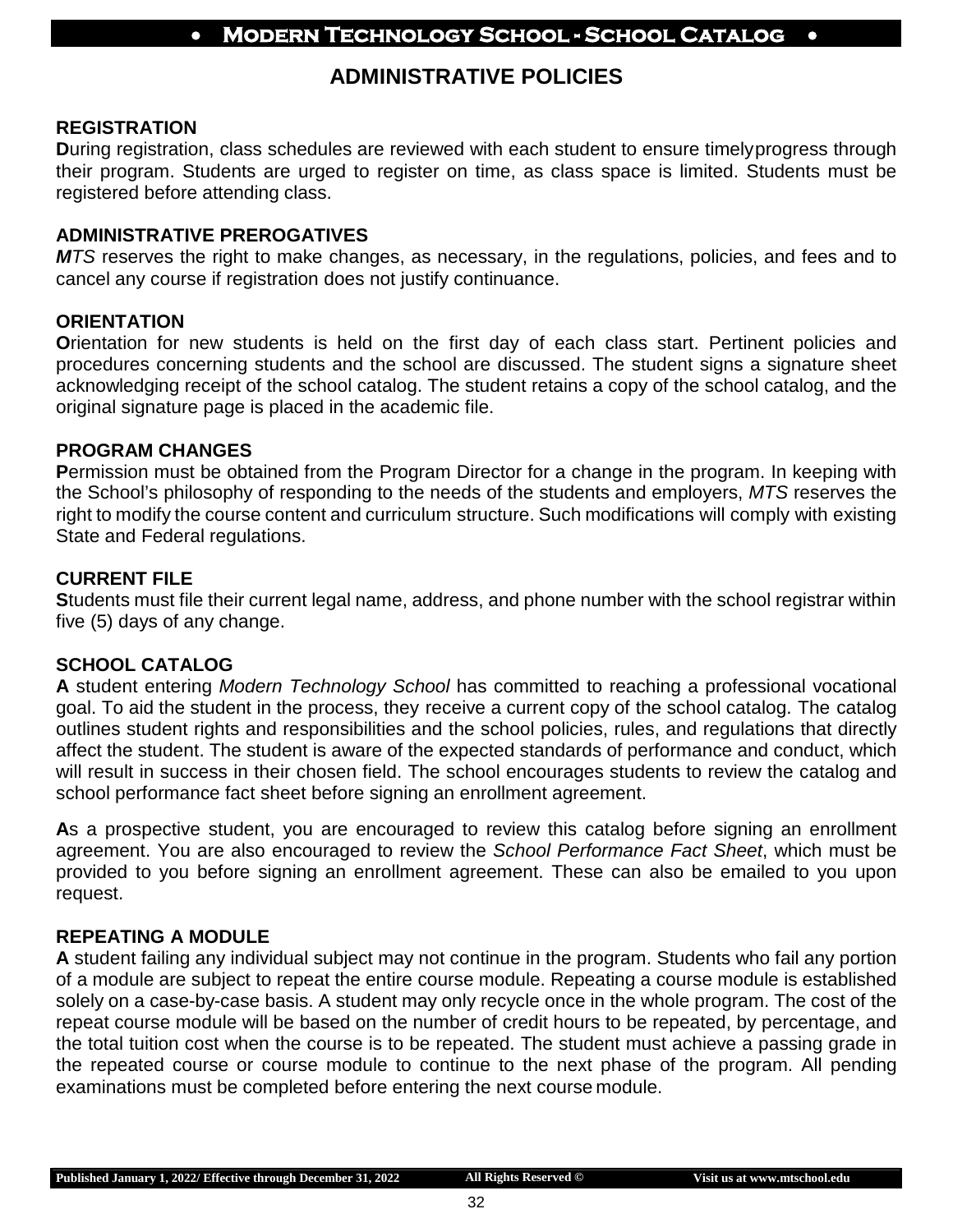#### **ADMINISTRATIVE POLICIES continued…**

**I**f failure of a course indicates the student may not benefit from continued participation in the program, permission to repeat may not be granted. If a student fails a course, the student fails the program. The repeating of a course module is based upon space availability and is at the sole discretion of MTS. **Note:** Financial Aid may or may not be available for repeat courses. Please see the Financial Aid Director for each individual case.

#### **RE-ADMISSION**

**A** student who has withdrawn from the school and was in good academic standing; may be reinstated upon request of the re-enrollment committee. Also, provided it has been less than six (6) months since the last date of attendance. The applicant for re-admission may be required to take a proficiency exam to test retained knowledge.

**I**f remedial work is deemed necessary by the faculty, MTS will advise the student of the schedule in writing. A new enrollment agreement will be written on all re-admissions, and tuition, supplies, and fees may be assessed relative to any remedial work required. The re-enrollment committee must approve a re-entry request from the same student.

#### **APPEALS**

**S**tudents may appeal any decision regarding their progress, probation, suspension, or dismissal. Appeals must be submitted in writing to the appropriate department Director within two weeks of the action causing the request. An appeals board will review all appeals and notify the student of its decision within thirty (30) days.

#### **RESOURCE CENTER LIBRARY**

**T**he resource center library is composed of books, periodicals, and reference books to support the courses offered in the various curricula. Students are encouraged to use and check out materials at *MTS* with the approval of the resource center coordinator. However, loss or damage to any materials will result in a charge to the student. The library is open during administrative hours. Many materials can be accessed online. *MTS* provides free WIFI throughout the building; ask an instructor for a password.

#### **PREGNANCY POLICY**

**M**odern Technology School's policy ensures that students can finish their coursework when specific standards are met during their tenure. If a student is pregnant upon entry into the program or becomes pregnant during their course of study, they may not be able to complete the program. Pregnancy disclosure is voluntary [Following the NCR Regulatory Guide 8.13]. Pregnant students will **not** be placed into clinical rotation at the request of our facilities and because of the liability issues associated with this type of program.

**P**regnant students who are not attending class on a full-time basis will not meet satisfactory attendance standards and will have to be dropped from the program. A 60-day leave of absence may be used in some cases for pregnant students and those who work with the Program Director to maintain an overall 80% attendance rate. Students who are dropped due to pregnancy can re-apply to the school within six months of their last date of attendance and only if they are not pregnant.

**S**tudents who are pregnant during the didactic phase of the program and are eligible to remain in class must wear a fetal monitor dosimeter. Clinics will not accept pregnant interns due to liability.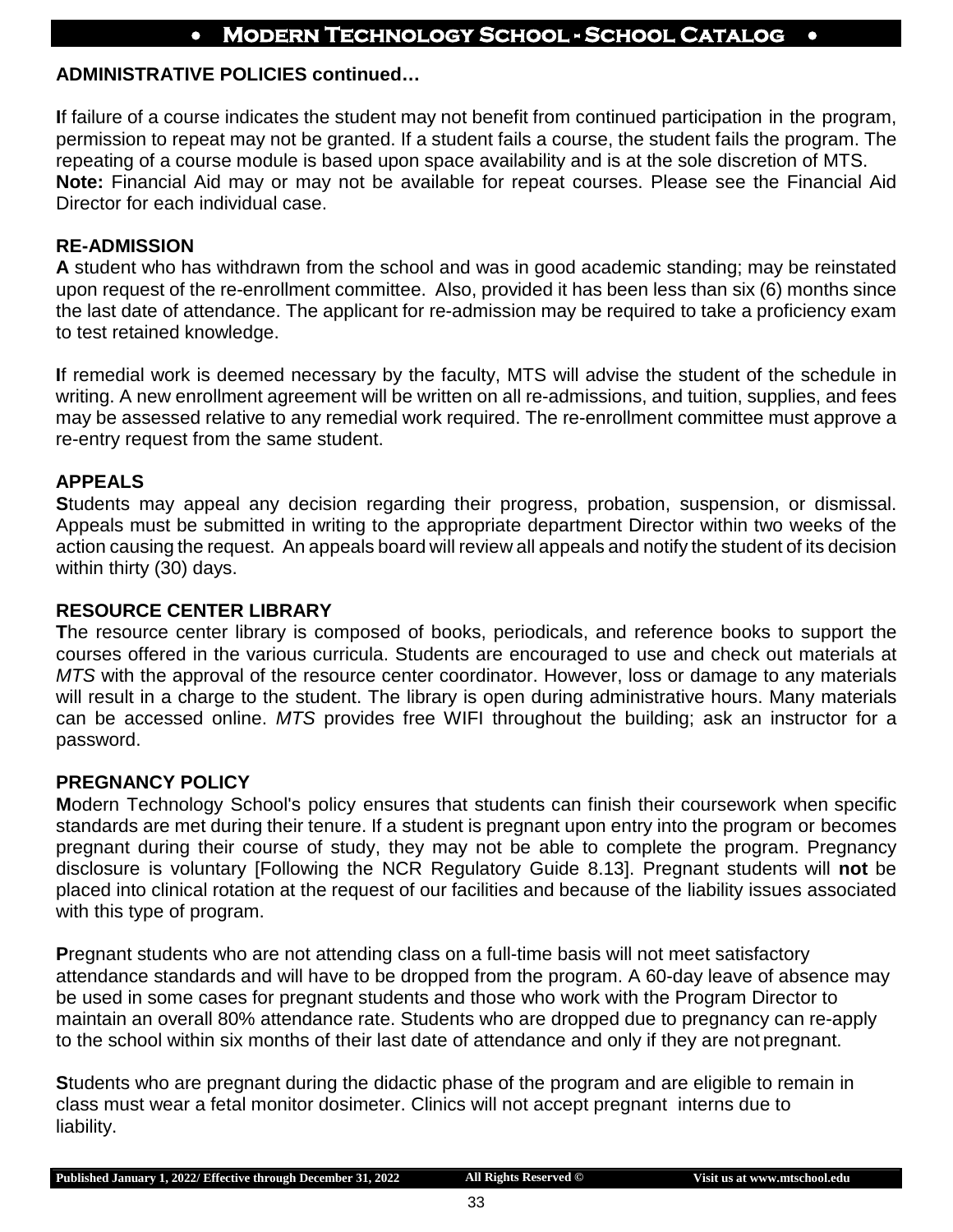#### **DRESS CODE POLICY**

- School uniform with the *MTS* logo shall be worn at **all times** on campus
- Uniforms must be cleaned and pressed
- Shoes must be solid black or solid white closed-toe shoes
- No sandals or multicolored shoes
- A lab jacket, cardigan, or zip-front sweat can be worn (NO PULLOVER HOODIES OR LOGOS)
- A modest amount of jewelry may be worn
- No visible body or face piercings, including earplugs
- No visible tattoos are permitted during the clinical phase
- No artificial nails or long nails
- Long hair must be groomed and tied back or up; including class & lab
- Hair must be a natural shade of color with an appropriate clinic style
- Moderate make-up; limit strong fragrances
- Maintain good body hygiene
- Students are required to wear student ID at all times on the school premises
- Clinic students must wear approved school uniforms any time they are on campus
- No baseball caps, hats, or beanies are to be worn inside the building
- Facial hair must be kept to a minimum and groomed

**S**tudents shall observe the dress code at all times. This includes both day & evening classes, arriving or leaving the campus, on class break, & during the proctoring session.

**F**ailure to comply with dress codes policy will result in the following:

- Students will not be admitted to class and will not receive credit for attendance.
- Repeated violations of the established dress code may result in termination from the program for inability to follow protocol.

**Note:** As stated above, variances from the established dress code must be requested in writing and shall be approved by the Program Director.

#### **DRUG AND ALCOHOL POLICY**

**I**n compliance with the Drug-Free Schools and Communities Act (Public Law 101-26), Modern Technology School prohibits the unlawful possession, use, and/or distribution of illegal drugs, alcohol, and marijuana by students. This includes providing alcoholic beverages or marijuana to a person under 21 and possessing or consuming alcoholic beverages or marijuana by a person under 21. Any student who violates this policy may be subject to disciplinary action, including permanent expulsion. Students will be subjected to background checks by clinical facilities before entry.

**N**o student shall use, sell or be under the influence of drugs, including prescription drugs, alcohol, or marijuana, while on campus, in classrooms, labs, in the parking lot, during the break, or during clinical training hours. Anyone found or suspected of using, selling, or arriving under the influence will be subject to a random drug test at their expense. If a student tests positive for drugs, alcohol, or marijuana, it is grounds for immediate dismissal from the program without chance of reinstatement. Please see the complete drug & alcohol policy outlined in the *Annual Safety Report* on our website; [www.mtschool.edu.](http://www.mtschool.edu/)

#### **SMOKING POLICY**

*MTS* is a smoke-free campus—including E-cigarettes. All smoking must be done in the lunch area near the mailboxes on the north side of the complex. Smoking/vaping is not permitted in or near the building.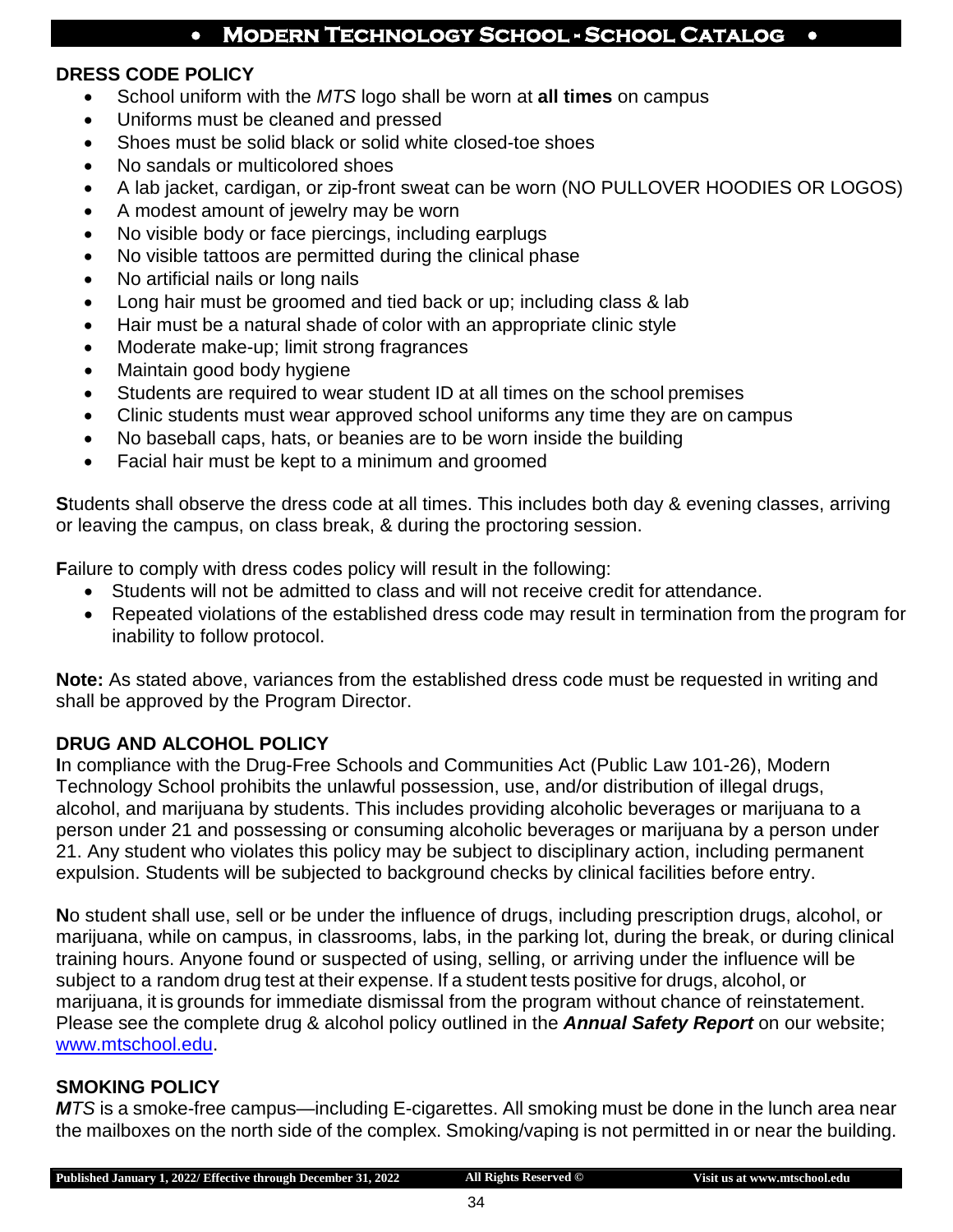#### **ADMINISTRATIVE POLICIES continued…**

### **HEALTH AND SAFETY POLICY**

**I**t is the policy of MTS to have its facility in compliance with the requirements of the state and local building codes and the Board of Health and Fire Department regulations. In case of a medical emergency during school hours, MTS will take action to obtain local medical services as needed. The School is OSHA compliant & CDPH-RHB compliant. Students must immediately report any injury on school premises to their instructor. Please see the complete health & safety report found in the **Annual Safety Report** on [www.mtschool.edu.](http://www.mtschool.edu/) A hard copy will be furnished upon request.

#### **HARASSMENT & DISCRIMINATION POLICIES**

**M**odern Technology School is committed to ensuring that it's learning and clinical environment be free from inappropriate conduct. Any harassment, sexual harassment, or sexual discrimination will not be tolerated, and individuals who engage in such behavior will be subject to disciplinary action or dismissal from the program.

This policy applies to all school administrators, faculty, educational and clinical staff, students, visitors, and applicants of Modern Technology School. This policy applies to any unwelcome conduct that violates state or federal laws regarding any harassment, sexual harassment-misconduct, or inappropriate behavior.

**S**pecifically addressing sexual discrimination, Modern Technology School is committed to providing an environment free of sexual harassment or discrimination. The policy applies regardless of the gender of the alleged complainant or respondent. It would include harassment directed at members of the same sex and the harassment of members of the opposite sex. Sexual harassment is a form of harassment and discrimination strictly prohibited. It is strictly forbidden to engage in threats or reprisals to dissuade another from reporting sexual harassment under this policy; impede or obstruct the investigation under this policy of complaints of sexual harassment, or retaliate in any manner against someone for pursuing or participating in a charge of sexual harassment. The School's complete policies can be found in the **Annual Safety Report** on the school's website at [https://www.mtschool.edu](https://www.mtschool.edu/)

#### **SEXUAL HARASSMENT POLICIES**

**M**odern Technology School prohibits dating violence, domestic violence, sexual assault, and stalking crimes. This policy applies to all school administrators, faculty, didactic and clinical staff, students, visitors, and applicants of Modern Technology School. This applies to any unwelcome conduct that violates state or federal laws regarding dating violence, domestic violence, sexual assault, and stalking. All reports are to be made directly to the Title IX coordinators.

**M**odern Technology School is committed to providing an environment free of dating violence, domestic violence, sexual assault, and stalking. The policy applies regardless of the gender of the alleged victim or the alleged offending party. It would include, within its scope, directed to members of the same sex and members of the opposite sex. Dating violence, domestic violence, sexual assault, and stalking are prohibited. The School's complete policies can be found in the **Annual Safety Report** on the school's website at [https://www.mtschool.edu](https://www.mtschool.edu/)

## **PARKING POLICY**

**S**tudent Parking: Students are required to park in the center area parking. Parking in front of any building from 8 AM to 6 PM in the complex is prohibited. These spots are reserved for customers of other businesses in the complex. Loud music or sports activities are also forbidden—no overnight parking.

**P**arking lot policies: *MTS* is located in a business park. Students of the school are obligated to conduct themselves professionally regarding surrounding businesses. No sports, loud music, or tailgate activities are allowed in the parking area. Keep a professional demeanor at all times.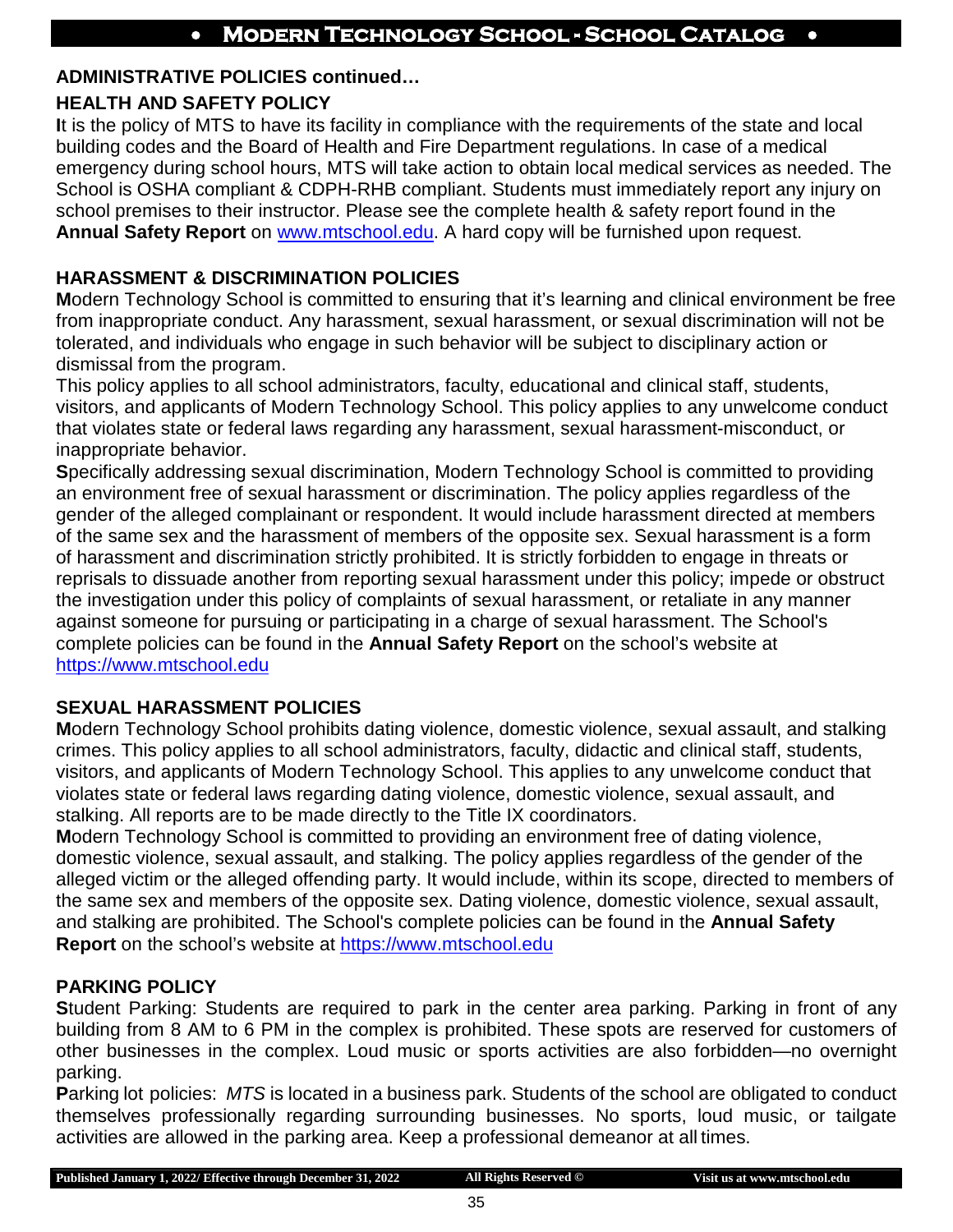#### **ADMINISTRATIVE POLICIES continued…**

#### **CRIME AWARENESS AND CAMPUS SECURITY POLICY**

**I**n compliance with the Crime Awareness and Campus Security Act of 1990, *Modern Technology School*  maintains and administers the policies described below. In accordance with this act, all colleges must publish and distribute standard procedures for reporting crime, educational programs for crime prevention, and crime rate statistics to all potential applicants and all current employees. The entire crime report can be found in the **Annual Safety Report** on the school's website at [https://www.mtschool.edu.](https://www.mtschool.edu/)

**Crime Statistics for 2018-2020**

## Number of Crimes Committed – Modern Technology School for the followingyears **Type of Crime 2018 2019 2020** Murder  $0 \t 0 \t 0$  0 0 0 Non-negligent Manslaughter 0 0 0 Negligent Manslaughter 0 0 0 Sex Offences  $\begin{array}{cccc} 0 & 0 & 0 \end{array}$ Rape  $0 \t 0 \t 0$  0 0 0 0 Fondling  $\begin{array}{ccccccc} 0 & 0 & 0 \end{array}$ Incest  $0 \t 0 \t 0$ Statutory Rape 0 0 0 Robbery  $0 \t 0 \t 0$ Aggravated Assault 0 0 0 Burglary  $0 \t 1 \t 0$ Motor Vehicle Theft 0 0 0 Arson  $0 \t 0 \t 0$ Arrests for liquor law violations 0 0 0 Drug law violations  $\begin{array}{|c|c|c|c|c|c|c|c|c|} \hline 0 & 0 & 0 & 0 \ \hline \end{array}$ Illegal weapon possession 0 0 0 Dating violence  $\begin{array}{cccc} 0 & 0 & 0 \\ 0 & 0 & 0 \end{array}$ Domestic violence and the contract of the contract of the contract of the contract of the contract of the contract of the contract of the contract of the contract of the contract of the contract of the contract of the cont Stalking 0 0 0 Hate crimes to include:  $\begin{array}{ccc} 0 & 0 & 0 \end{array}$ • Larceny-theft  $0 \t 0 \t 0$ • Simple assault  $\begin{array}{|c|c|c|c|c|c|c|c|c|} \hline \bullet & 0 & 0 & 0 \end{array}$ • Intimidation  $\begin{array}{ccccccc} 0 & 0 & 0 \\ 0 & 0 & 0 \end{array}$ • Vandalism  $\begin{array}{cccc} 0 & 0 & 0 \end{array}$ • Destruction /damage of property  $0 \t 0 \t 0$

**T**he cooperation and involvement of the students and staff in a campus safety program are necessary. Students and staff must assume responsibility for their safety and the security of their personal belongings by taking simple, common-sense precautions. Students and employees with cars should keep them locked at all times. Valuables should be locked in the trunk or out of sight. Students and employees should report any suspicious-looking persons/vehicles they feel should not be around the parking areas used by students or staff. Also, any unusual incidents should be reported. **The Fountain Valley Police Department's telephone number is 714-593-4483.**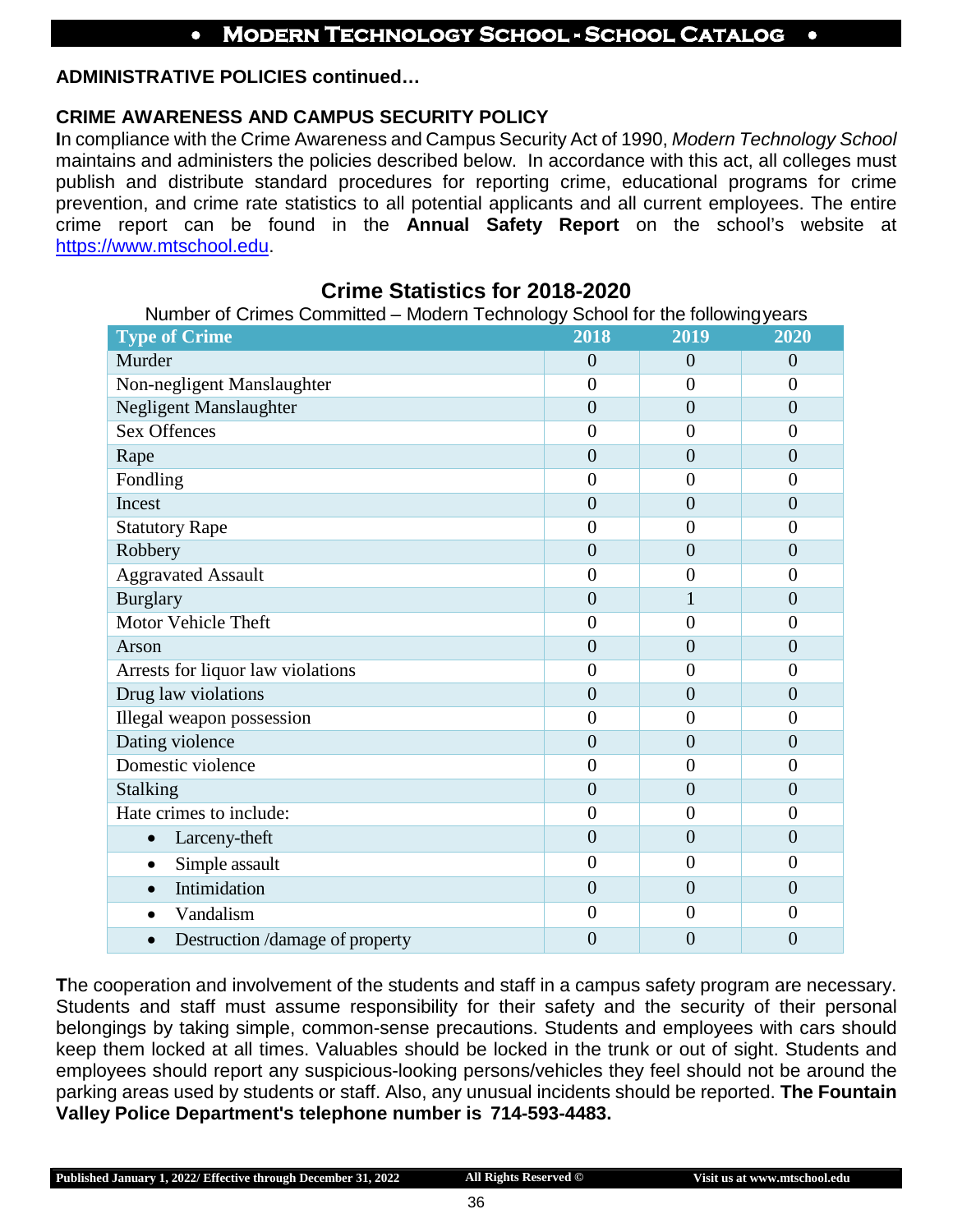#### **ADMINISTRATIVE POLICIES continued…**

#### **FERPA - DISCLOSURE OF EDUCATIONAL RECORDS**

**A**dult students, parents of minor students, and tax dependent students have the right to inspect, review and challenge information contained in their educational records or those of their minor or tax dependent child. Academic records are defined as files, materials, and documents which contain information directly related to a student and are maintained by the Registrar of the school. Students are not entitled to inspect the financial records of their parents. Enrollees are advised and cautioned that State Law requires the educational institution to maintain school and student records for a five (5) year period or the institution's life. Written consent is required before academic records may be disclosed to third parties, except accrediting bodies and government agencies, so authorized by law.

#### **Family Educational Rights and Privacy Act**

**T**he Family Educational Rights and Privacy Act - FERPA afford eligible students certain rights concerning their education records. An *eligible student* under FERPA is a student who is 18 years of age or older or who attends a postsecondary institution.

**T**hese rights include:

- 1. The right to inspect and review the student's education records within 45 days after the day the Modern Technology School receives an access request. A student should submit a written request to the registrar or head of the academic department that identifies the record(s) the student wishes to inspect. The school official will make access arrangements and notify the student of the time and place where the documents may be reviewed. If the records are not maintained by the school official to whom the request was submitted, that official shall advise the student of the correct official to whom the request should be addressed.
- 2. The right to request the amendment of the student's education records that the student believes are inaccurate, misleading, or otherwise violate the student's privacy rights under FERPA.

A student who wishes to ask the school to amend a record should write the school official responsible for it, clearly identify the part of the record the student wants to be changed, and specify why it should be changed.

If the school decides not to amend the record as requested, the school will notify the student in writing of the decision and the student's right to a hearing regarding the request for amendment. Additional information regarding the hearing procedures will be provided to the student when notified of the right to a hearing.

3. The right to provide written consent before the school discloses personally identifiable information from the student's education records, except that FERPA authorizes disclosure without consent.

The school discloses education records without a student's prior written consent under the FERPA exception for disclosure to school officials with legitimate educational interests. A school official is a person employed by Modern Technology School in an administrative, supervisory, academic, or support staff position (including law enforcement unit personnel and health staff); a person serving on the board of trustees; or a student serving on an official committee, such as a disciplinary or grievance committee.

A school official also may include a volunteer or contractor outside of Modern Technology School who performs an institutional service or function for which the school would otherwise use its employees and who is under the direct control of the school concerning the use and maintenance of PII from education records, such as an attorney, auditor, or a student volunteering to assist another school official in performing their tasks. A school official has a legitimate educational interest if the official needs to review an education record to fulfill their professional responsibilities for Modern Technology School.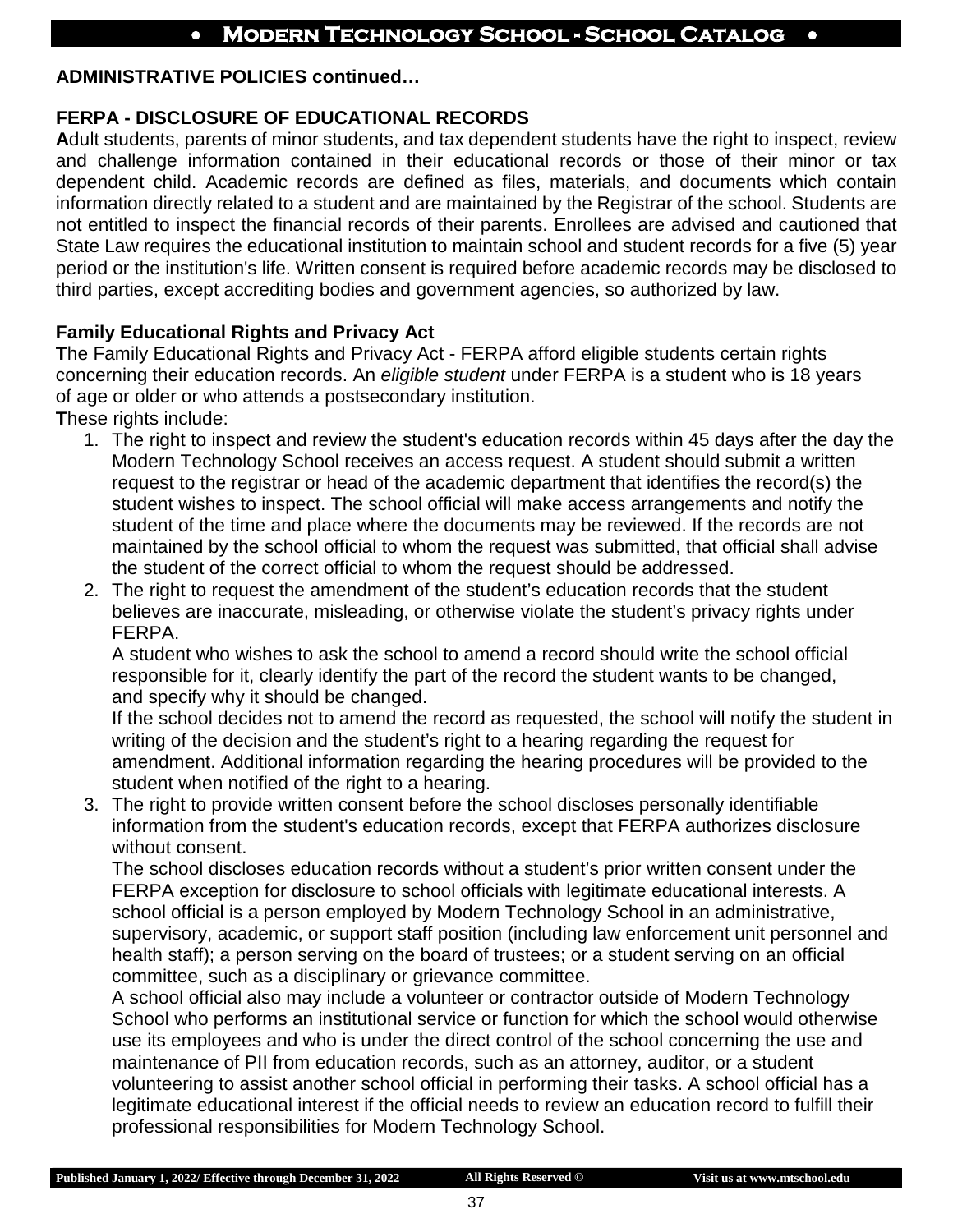**T**he *Family Educational Rights and Privacy Act* (FERPA), a Federal law, requires that the School**,**  with certain exceptions, obtain your written consent before the disclosure of personally identifiable information from your child's education records. However, Modern Technology School may disclose appropriately designated *"directory information"* without written consent unless you have advised otherwise. The primary purpose of directory information is to allow the School to include this type of information from your education records in certain school publications.

**D**irectory information at *MTS* includes: name, address, phone number, email address, dates of attendance, honor roll lists, perfect attendance recognition lists, degrees awarded, most recent educational program, or the institution attended.

**D**irectory information, which is generally not considered harmful or an invasion of privacy if released, can also be disclosed to outside organizations without prior written consent.

**If** you do not want Modern Technology School to disclose your directory information education records without your prior written consent, you must notify the School Registrar's Office in writing.

**M**ore information can be found at:<http://familypolicy.ed.gov/content/ferpa-general-guidance-parents>

#### **Title IX Coordinator**

**A**ny Sexual Discrimination issues can be addressed with the Title IX Coordinator. Students and employees report directly to her for assistance.

**T**he Title IX Coordinator for Modern Technology School is *Jessica Revilla*. She can be reached at jrevilla @mtchool.edu or 714.418.1900.

**T**he Title IX Investigator for Modern Technology School is *Jan-Michael Taylor*. He can be reached at jtaylor @mtchool.edu or 714.418.1900.

**F**ull policies regarding sexual discrimination or harassment can be found on the school's website [www.mtschool.edu](http://www.mtschool.edu/) in the Annual Safety report for the school.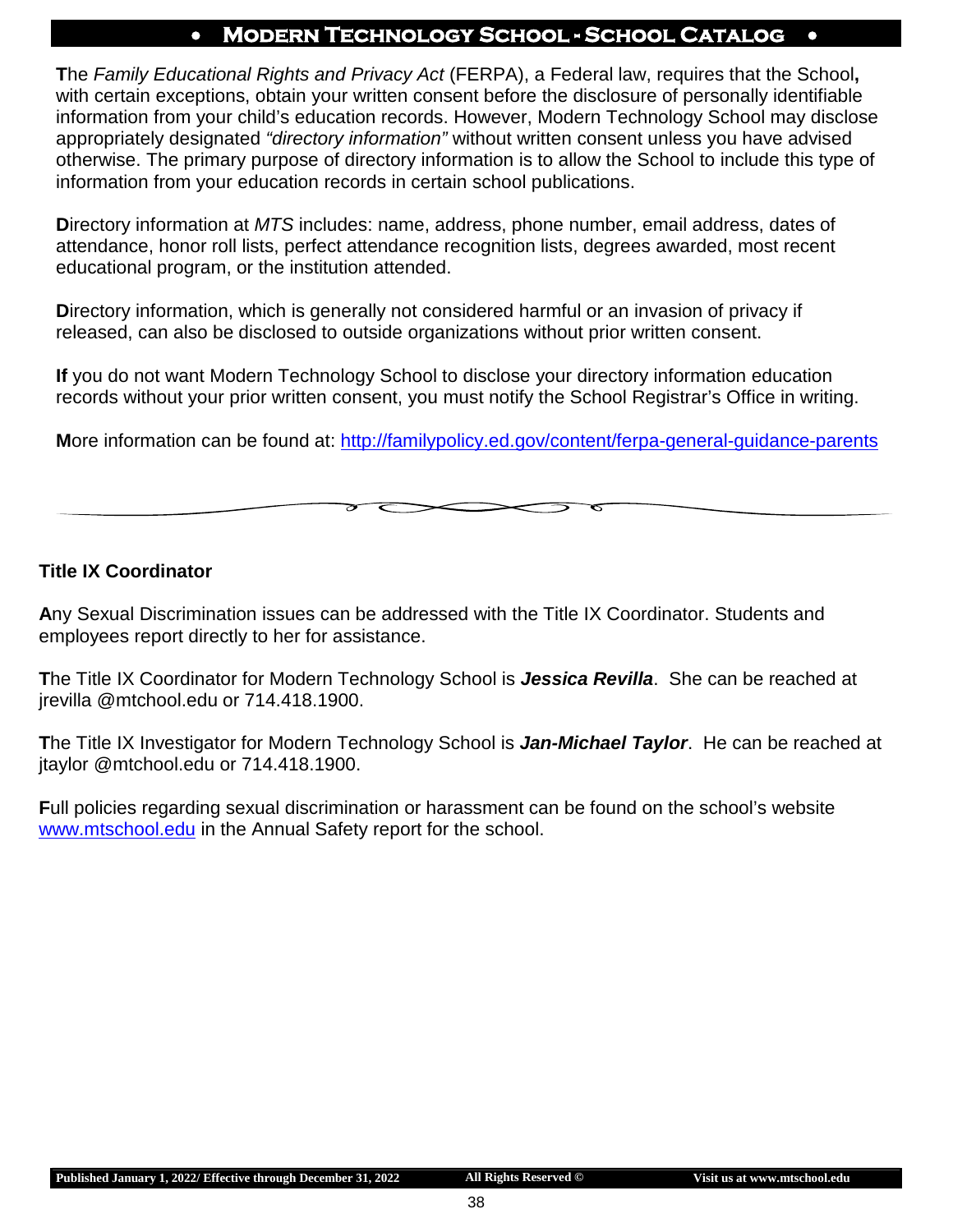#### **BUCKLEY AMENDMENT FORM**

#### *FAMILY RIGHT & PRIVACY ACT—FERPA*

U.S. Department of Education 20 U.S.C. § 1232g; 34 CFR Part 99

#### Interpretation of Public Law 93-380 Section 438

*The Family Rights and Privacy Act of 1974 prohibits an institution from releasing school records or other information about a student to any third party without the student's written consent. The institution can have a student sign an all-inclusive release for each record and other information, such as prospective employers, or sign an individual release. The one below would be appropriate; it can adjust for a specific event or all possible releases.*

|         | grant permission for Modern Technology School to release |
|---------|----------------------------------------------------------|
| Student |                                                          |

my school records and other similar information to

**Name of Institution, Company, or Person(s)**

(Optional) Please do not release the following directory information: .

Student Signature

Date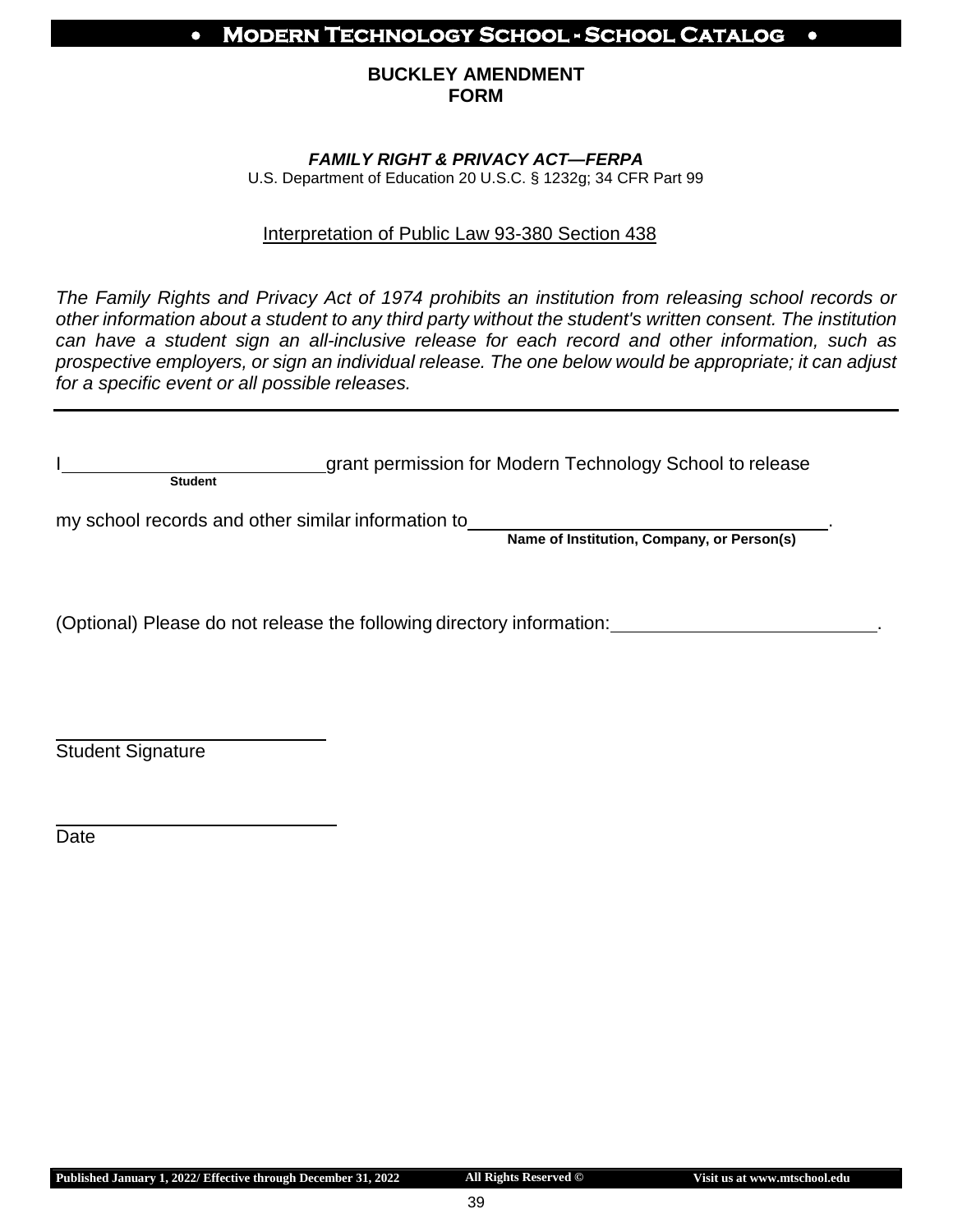## **STUDENT SERVICES POLICIES**

#### **STUDENT ACADEMIC ADVISEMENT:**

**S**tudents are routinely provided with notice of academic progress. Areas of concern, if any, are noted, and recommendations for improvement are identified.

**S**tudents are directed to the appropriate Program Director to discuss matters of concern, develop plans for improving performance, and meet required standards. The Program Director will arrange for a meeting with the student to advise them on their overall performance and discuss the specific areas identified in the student's progress reports. A program of remedial assignments or make-up work will be identified and agreed upon to correct any deficiencies noted.

#### **PERSONAL ADVISEMENT:**

**A**ny students experiencing personal or financial problems are directed to the appropriate person for possible assistance and advice. Financial issues are directed to the Financial Aid Director. Matters of a personal nature are required either to the Program Director or Campus Director forassistance.

**S**chool Directors will offer assistance and advice to the student related to personal problems whenever possible in keeping with the policies of the school and the requirements of the specific program in which they are enrolled. When appropriate, students will be referred to the social service agencies that address their particular need for assistance.

#### **STUDENT RECORDS:**

**A**ll student files, including educational and financial records, are securely maintained and protected against unauthorized access, fire, and other perils. Active and inactive files are retained in the administrative offices for a minimum of five (5) years.

**T**he Registrar is responsible for the maintenance and accuracy of student records other than the financial records and the supervision and monitoring of attendance and any Leave of Absence. The Financial Aid Director is responsible for the student's financial records. Computer records are maintained for all student files. The Accounting Manager maintains computerized student accounts and financial records and secures them against unauthorized access.

#### **CAREER PLACEMENT ASSISTANCE:**

**T**he school assists all graduates with their job search at no charge. As a matter of ethics, no school can guarantee placement or starting salaries. However, Modern Technology School has been a source of competent, skilled medical personnel for the community that we serve since its founding in1981.

**A**ll graduates must meet with the Career Services Coordinator for resume and future career development referrals. The School maintains an active list of employment opportunities and shares this information with graduates. The school performs a post-graduate survey and maintains verifiable records of the initial employment of its graduates. An annual report entitled "Performance Fact Sheet" is published to provide up-to-date statistics on graduation, state examination, and employment rates for the previous calendar year.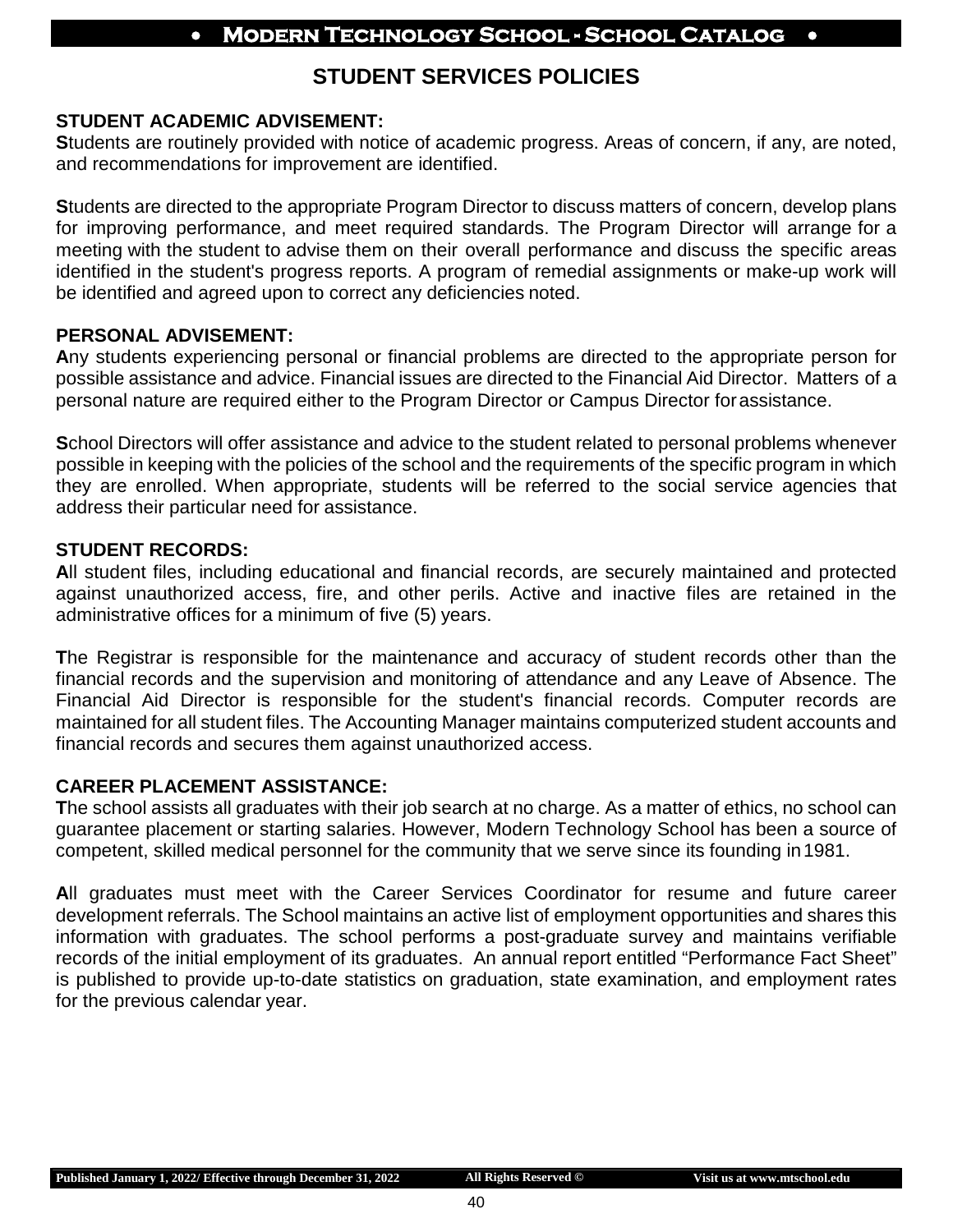#### **STUDENT SERVICES POLICIES continued . . .**

#### **DORMITORY FACILITIES / HOUSING**

**M**odern Technology School does not have dormitory facilities under its control. Most of our students reside within easy commuting distance to the school. Students must arrange for their housing. Modern Technology School has no responsibility to find or assist a student in finding accommodation. The average rental cost in the city of Fountain Valley is \$2000-\$2700 per month.

#### **TRANSPORTATION**

*MTS* is located in the city of Fountain Valley and is centrally located in the greater Orange County area. The school has easy access to several freeway entrances/exits and bus routes. There is ample free parking adjacent to the school building. No transportation is provided or offered by the School.

#### **CHILD CARE**

*Modern Technology School* has no facilities for childcare arrangements. Students in need of childcare are referred to local facilities providing such services or to the appropriate social service agencies to assist them with childcare arrangements.

#### **LOST OR STOLEN PERSONAL PROPERTY**

*MTS* makes every effort to minimize the possibility of theft. However, we cannot be responsible for lost or stolen personal property. Valuables should not be left unattended on school or clinical site grounds. Lost and found items are stowed at the reception desk.

#### **STUDENT COMPLAINT PROCEDURE**

**S**tudents experiencing difficulties or complaints related to school are encouraged first to bring this to the attention of the school. Student complaints should be brought to the attention of their Program Director. Complaints that are not satisfactorily resolved should be submitted individually in writing to the Campus Director. A written response will be given within five (5) working days of receiving the written complaint. If MTS cannot resolve the complaint, students can contact the corporate office at MT X-ray Inc., the Accrediting Commission of Career Schools & Colleges, or the Bureau for Private Postsecondary Education. Addresses are listed on the next page.

**Schools accredited by the Accrediting Commission of Career Schools and Colleges must have a** procedure and operational plan for handling student complaints. If a student does not feel that the school has adequately addressed a complaint or concern, the student may consider contacting the Accrediting Commission. All complaints reviewed by the Commission must be in written form and should grant permission for the Commission to forward a copy of the complaint to the school for a response. This can be accomplished by filing the Accrediting Commission of Career Schools and Colleges complaint form. The complainant(s) will be kept informed about the status of the complaint and the final resolution by the Commission. A copy of the Accrediting Commission of Career Schools and Colleges Complaint Review Process Form is available at the school. It may be obtained by contacting the school's Registrar's Office or online at [www.accsc.org.](http://www.accsc.org/)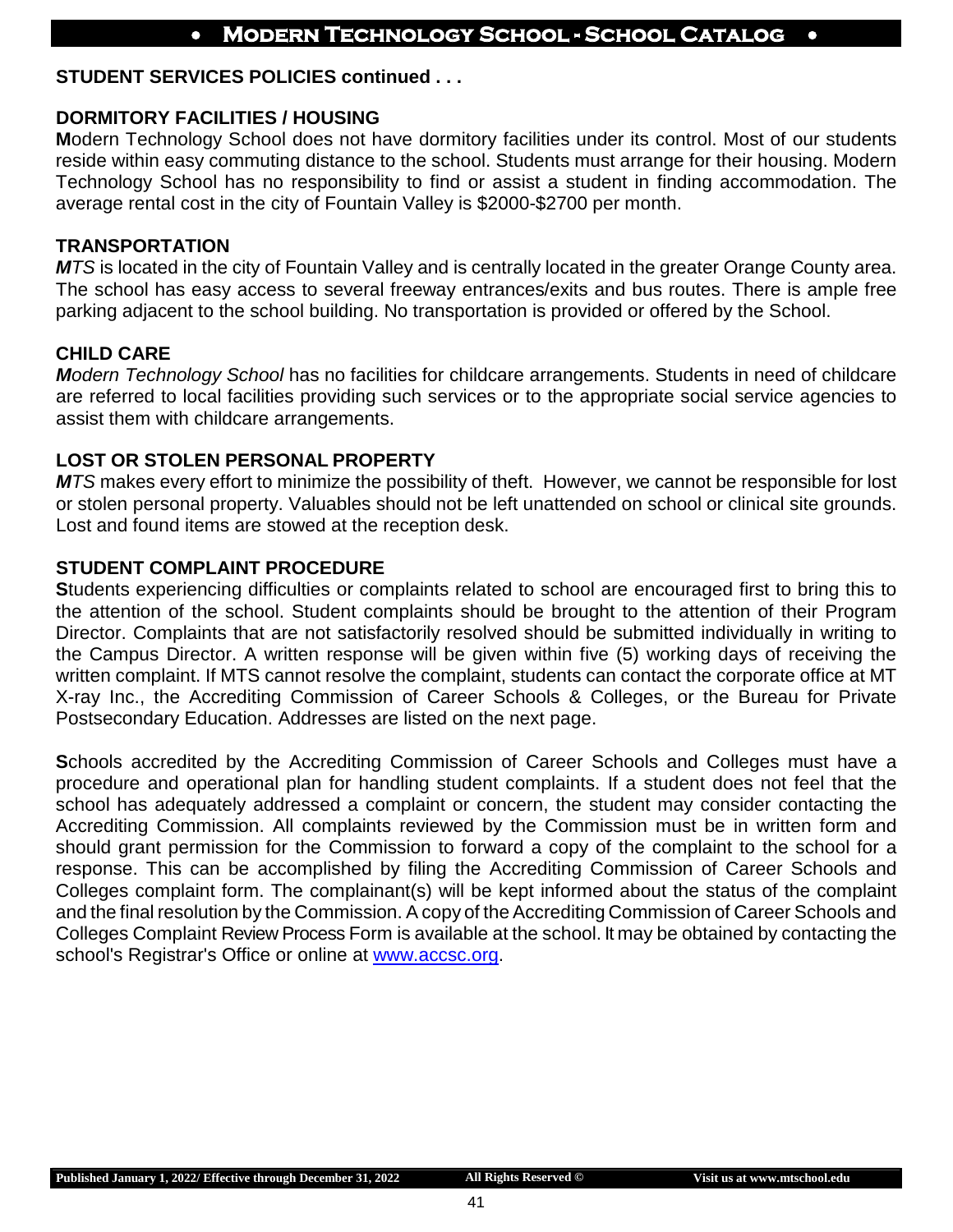#### **STUDENT SERVICES POLICIES continued . . .**

**A**ccrediting Agency Address:

#### *Accrediting Commission of Career Schools & Colleges*

*2101 Wilson Boulevard, Suite 302 Arlington, VA 22201 Phone: 703.247.4212*

**A** student or any public member may file a complaint about this institution by calling the toll-free number *888.370.7589* or completing a complaint form obtained on the bureau's internet website at [www.bppe.ca.gov.](http://www.bppe.ca.gov/) Any questions you may have regarding this catalog or your enrollment agreement that the institution has not satisfactorily answered may be directed to the following:

#### *Bureau for Private Post-Secondary Education*

*1747 N. Market Blvd. Suite 225 Sacramento, CA 95834. Phone: 916.574-8900 [www.bppe.ca.gov](http://www.bppe.ca.gov/)*

**S**tudents are also encouraged to also contact the corporate offices at:

*MT X-ray Inc. 16560 Harbor Blvd. Suite K Fountain Valley, CA 92708 714.418.9100*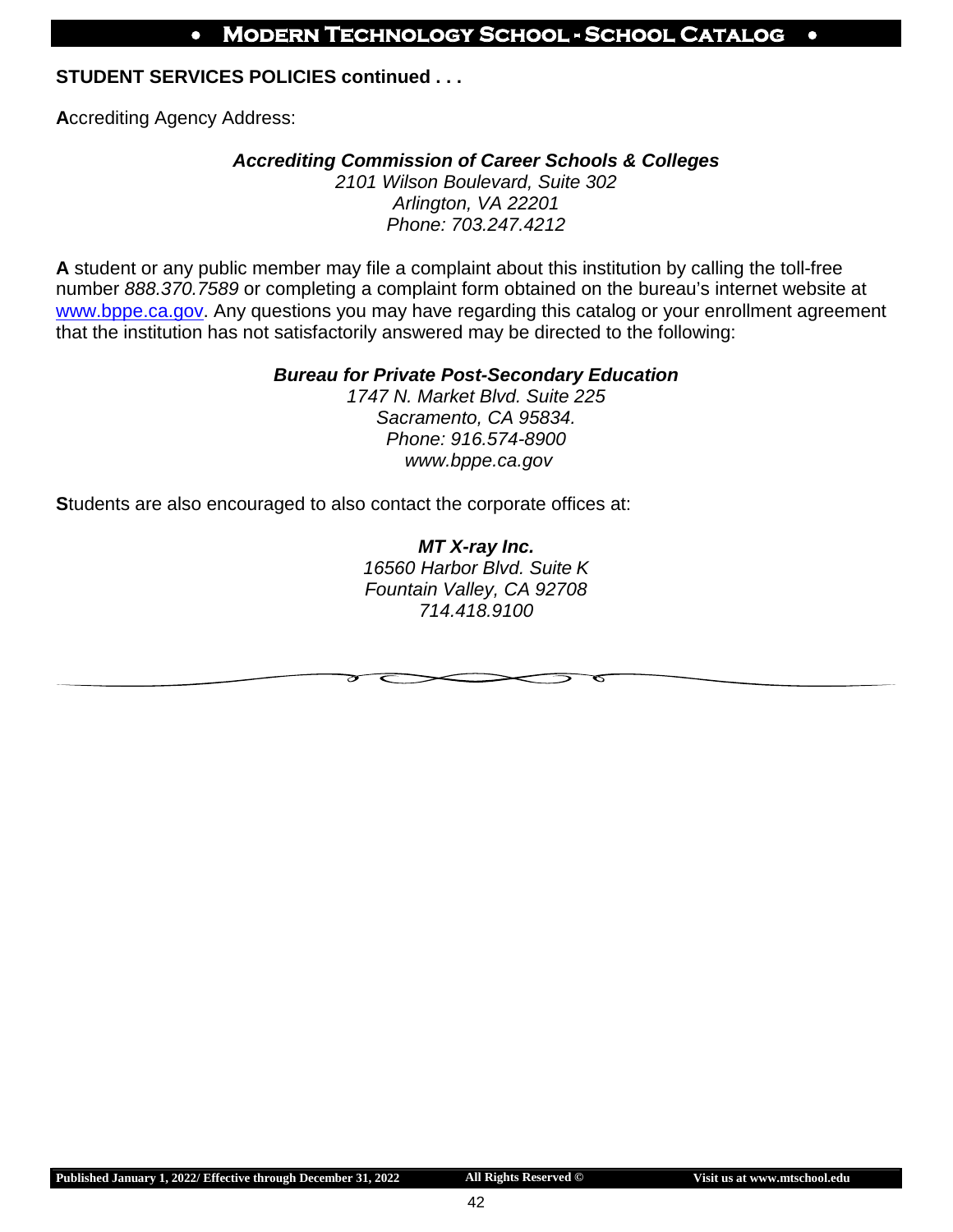## **ACADEMIC POLICIES SATISFACTORY ACADEMIC PROGRESS POLICY**

#### **ATTENDANCE POLICY**

**The school expects 100% attendance of all students**. The minimum acceptable standard to ensure reasonable progress in classes require student attendance cannot drop below 80% of any program module or individual course. The school requires that students report absences by telephone to the school and the clinical site on the day of absence; however, all absences and tardiness count toward excessive absenteeism. Students who enter class after the class begins or leave early will be counted as tardy. Students who arrive at their clinical site after their scheduled hour to start or go before their scheduled hours will be counted as tardy. For 30 days, any combination of four late arrivals to class/clinical site or early departures from class/clinical site equals one absence.

#### **Note: X-ray Technician students must meet 100% of the Title 17 State Regulatory hour requirements per subject indicated to graduate.**

**A** student must not drop below 80% attendance. Should absences exceed 20% of any program module or individual class, they will be placed on probation for the next 30 days. Should tardiness exceed 20% of courses to date, they will be placed on probation for 30 days. Should attendance not improve to acceptable levels, the student will be dismissed. Should a student be dismissed, they may apply for readmission. Students may be required to make up missed hours.

**D**uring the length of the entire program, any student who fails to maintain contact with the school for more than FOURTEEN (14) calendar days will be automatically dropped from the school.

#### **SATISFACTORY PROGRESS REQUIRED BY THE SCHOOL - ACADEMIC & ATTENDANCE**

**S**tudents are advised that the school requires students to maintain satisfactory academic and attendance progress to continue in the program. Financial Aid recipients must demonstrate satisfactory progress at all times during the program. All students must maintain a minimum grade point average of 70% and a minimum of 80% attendance of any component throughout their program to pull down funds for financial aid and other grant money.

**F**ederal regulations mandate that students maintain satisfactory progress to remain eligible for federal student aid, including loans, grants, veterans, and state financing programs. Students who do not achieve the required grade point average or minimum mandatory attendance will be placed on warning probation for 30 days. Students who do not then reach satisfactory academic or attendance progress will be placed on a 30-day probation. Students who do not remove themselvesfrom probation at the end of the 30-day calendar period will be subject to dismissal.

**T**he student may appeal the probation by submitting an SAP appeal request to the FA Director for approval if they wish to continue to receive financial aid disbursements.

**I**t should be noted that students are expected to complete their program requirements within the required time frame. But in no case may the student take more than 150% of the stated number of credit hours to complete the program requirements. The student's completion rate will be measured no later than the program's midpoint. If a student cannot complete the training within the maximum time frame, the student will be dismissed from the program.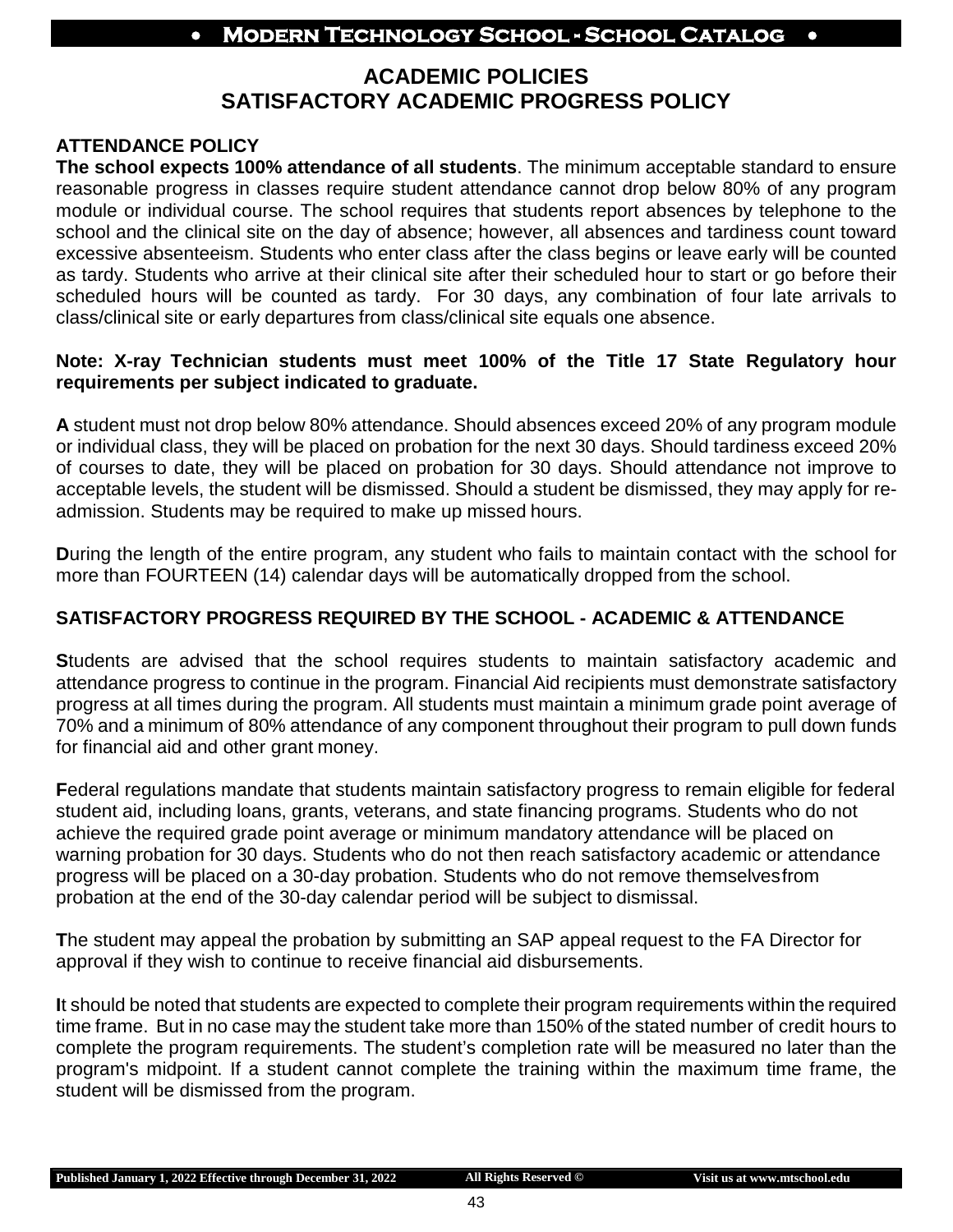## **GRADING SYSTEM**

#### **The grading system is as follows:**

- A 100—90 % 4-grade points for each unit completed
- B 89—80 % 3-grade points for each unit completed
- C 79—70 % 2-grade points for each unit completed
- F 69—0% 0-grade point for each unit completed
- W Withdrawal Students who voluntarily withdraw from a course within the first thirty (30%) percent of attendance.
- P Pass Student has fulfilled all the requirements of the course.
- NP No Pass To be given to students who withdraw after thirty (30%) percent unless there are mitigating circumstances connected with the dropping of the course. In the case of mitigating circumstances, a "W" is to be given as a final grade.
- I Incomplete To be given to students who have not completed course assignments or exams required. The student must make up the required work within thirty (30) days. Failure to do so will result in a failing grade for the course.
- IP In progress Student is an active student.

**A** separate grade will be issued for the didactic and clinical components. The student's final grade point average will be derived from didactic and clinical results. The final grade for a course represents a student's performance in achieving the course's objectives. Each student is expected to have satisfactory attendance, complete all workbooks & homework assignments, complete skills development, and laboratory assignments, and complete and pass all quizzes and/or examinations.

#### **UNIT OF CREDIT**

*Modern Technology School's* academic year consists of thirty (30) weeks. Students who complete this requirement are considered second-year students for academic and financial aid progress. Students who complete a minimum of sixty (60) weeks and seventy-two (72) quarter credit units are considered third-year students for academic and financial aid progress.

**M**odern Technology School defines one (1) credit hour (QCH) as the following:

- One credit hour equals 10.0 hours of classroom contact
- One credit hour equals 20.0 hours of supervised lab/shop
- One credit hour equals 30.0 hours of internship experience

#### **CLASS HOUR**

**O**ne class hour equals one class period of fifty minutes.

#### **COURSE LENGTH**

**C**ompared with other programs in other postsecondary schools, the course length is expressed in credit hours and weeks.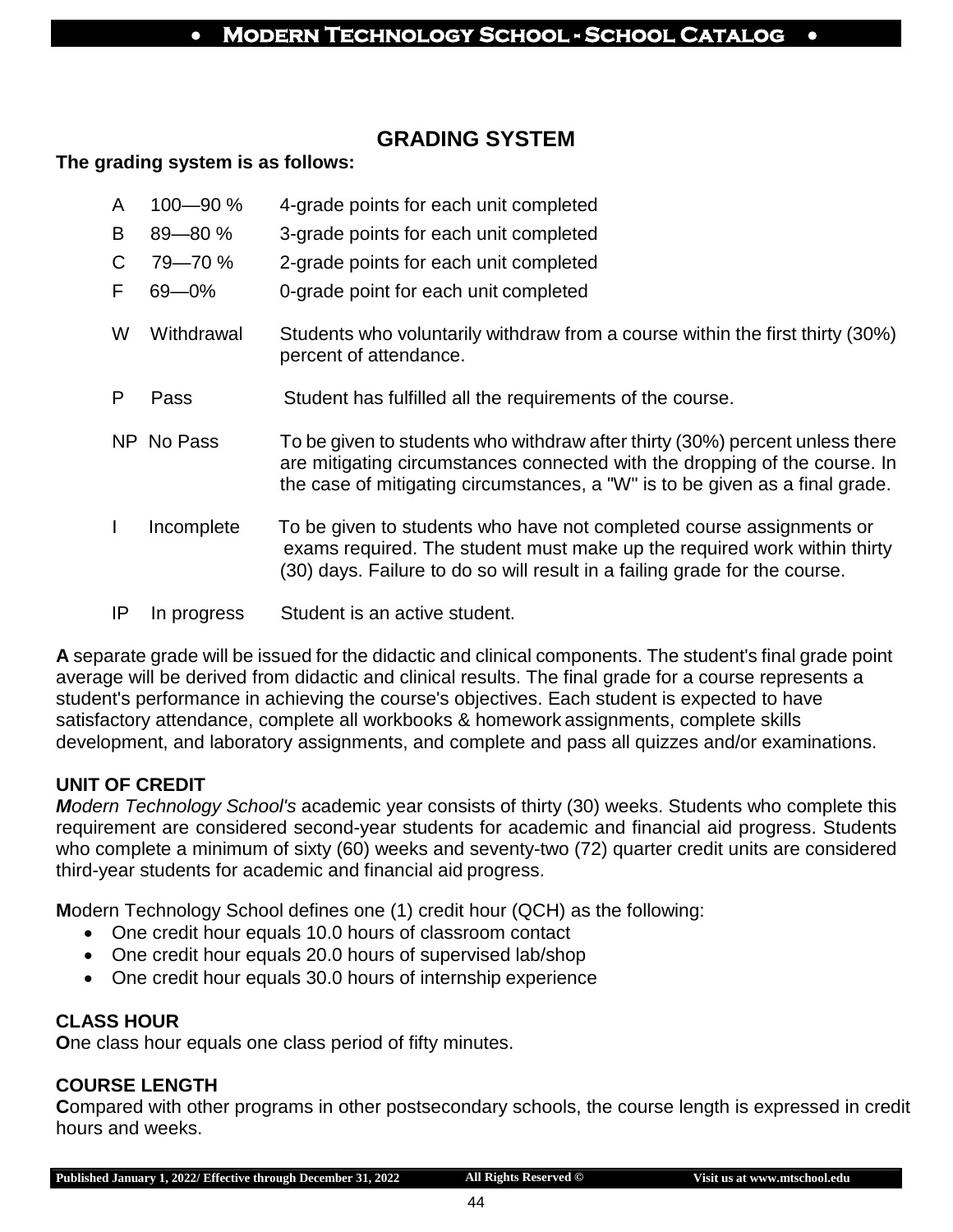#### **EXCUSED and UNEXCUSED ABSENCES**

**D**ue to the nature and scope of the training, the school does not differentiate between an excused and unexcused absence in computing the maximum number of absences allowed.

#### **LEAVE OF ABSENCE**

**A** leave of absence may be granted for *acceptable* reasons such as medical, financial, military, or personal. The student must submit a written request before LOA to their Program Director for an approved signature. Supporting documentation may be required. A leave of absence is granted for a maximum of sixty (60) days throughout the program.When on a leave of absence, a student is not eligible for clinical placement or financial assistance. Re-admission to the program after return from a leave of absence is based upon class & clinical space availability. Failure to return by the end date requested date will cause you to be dropped from the program.

#### **MAKE-UP WORK AND RE-TAKE EXAMINATIONS**

**S**tudents must make arrangements with their Instructor to make up assignments, work missed due to absences, or re-take examinations. Re-take examinations due to failure and make-up tests due to absence must be retaken/made up within seven (7) calendar days of the initial assessment and may not be retaken/made up during the scheduled class time. Under specified conditions and procedures, students who fail an examination are provided an opportunity to re-take the test up to a maximum of one (1) time. If a student arrives after the start of an exam, they will have to complete the exam at the end of the allotted time.

**R**e-take examinations are allowed the highest possible score of 70%. Make-up tests will automatically have 10% subtracted from the obtained raw score. The student's responsibility is to schedule their retake or make-up examination. No reminders will be given for makeup or retake exams. Retakes are scheduled on Wednesday by appointment with the school proctor. Students must be in dress code for a retake or makeup proctor sessions.

**I**f a student fails to achieve and maintain a 70% competency level in academic or clinical course work, they will be placed on probation. All arrangements for re-take or make-up examinations must be made with the student's INSTRUCTOR. The scheduling of all academic or clinical make-up work will be at the instructor's discretion and in accordance with campus policies.

#### **CONDUCT**

**W**hen making an application for training, students agree to conduct themselves within the limits of acceptable behavior and appearance, which will enable the school to recommend the graduate to prospective employers. *MTS* also expects the student's behavior to reflect favorably upon the school while off school premises.

The following are considered violations of acceptable student conduct and may result in dismissal:

- 1. Cheating in any form of academic or clinical work.
- 2. The use of indecent or profane language.
- 3. The use of alcoholic beverages or drugs. Offering drugs to other students or staff.
- 4. Failure to follow safety and posted safety regulations per OSHA or OC Health Dept.
- 5. Harassment or discrimination of any kind.
- 6. Disrespectful behavior towards Instructors, school staff, and fellow students.
- 7. Initiating or participating in disruptive behavior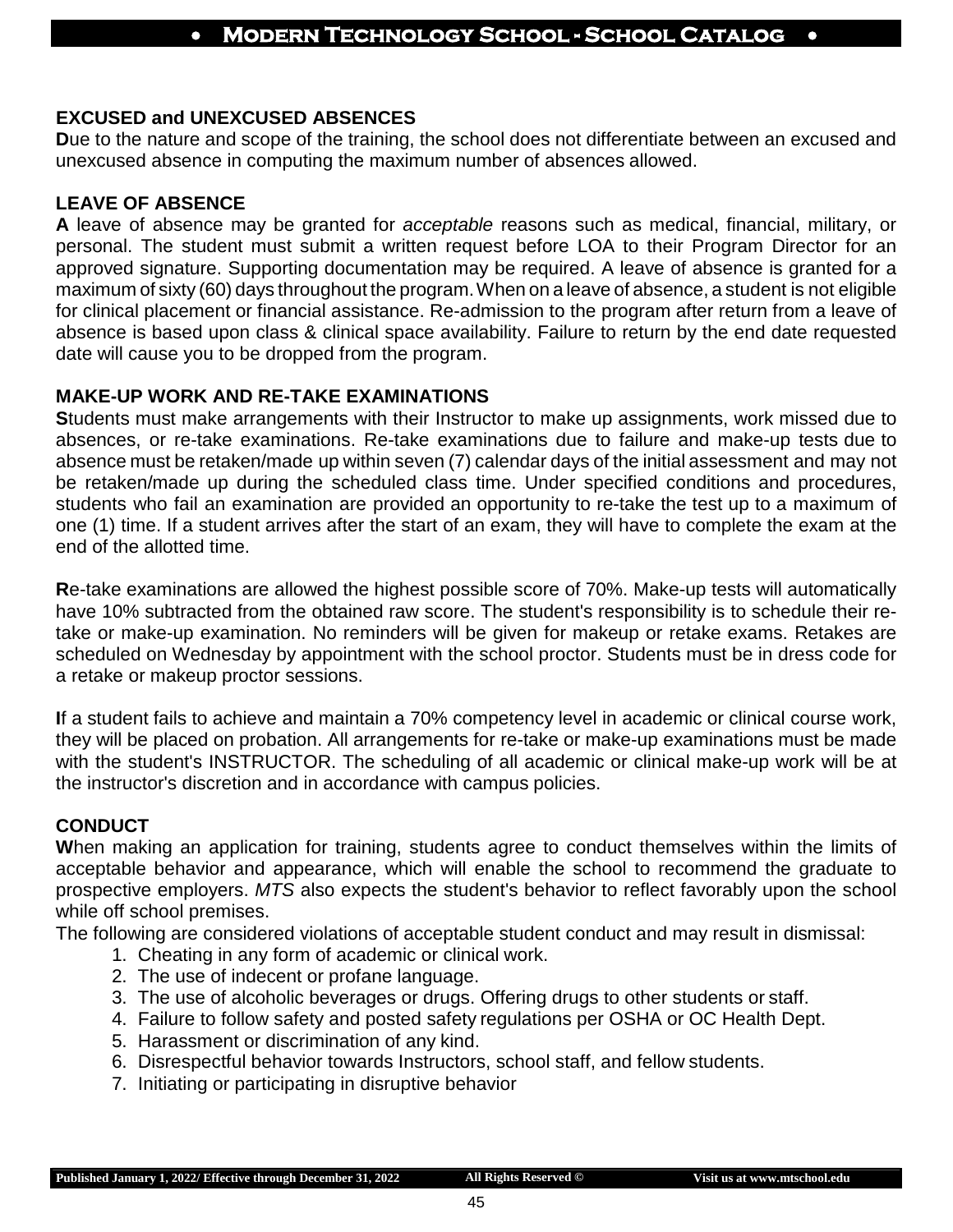#### **ACADEMIC POLICIES continued…..**

#### **PROBATION POLICY**

**T**he student will be placed on 30-day probation for any of the following reasons:

**A**cademic If, at any time during the program, a student is failing any component or module of the program. For this probation, failing will be considered having less than a 70% GPA for any component or module of the program.

> A student will be placed on probation if they fail three examinations on the first administration of the examinations or fails to take three consecutive tests on the first administration. This probation will be instituted regardless ofre-take/make-up examination grades.

- **A**ttendance Attendance for any program component or module falls below 80% during the program, including clinical internship (an authorized Leave of Absence is not affected by this policy), tardiness exceeding 20% of classes to date, or any three attendance issues in 30 days.
- **Conduct** Poor conduct consists of the following: disruptive, disrespectful, intoxicated or drugged behavior, possession of alcohol, drugs, or weapons on school premises, theft of property, cheating on examinations, and repeated violations of school dress code, harassment or discrimination of any kind. Profanity and inciting disruptive behavior. All conduct rules apply to the classrooms, school buildings, parking areas, and clinical sites.
- **F**inancial Failing to meet financial obligations to the school and failure to comply with Financial Aid rules and directives.

#### **Removal from Probation Status**

**S**tudents placed on probation will immediately be contacted by the Program Director, who will outline a plan which will allow the student to lift probation. Failure to remove probationary status, as outlined below, will result in suspension or dismissal.

- **A**cademic Raise cumulative GPA average to at least 70% within 30-days after being placed on probation.
- **A**ttendance Immediately increases & maintains attendance at or above 80% for the duration of the probationary period—no further tardiness above 20% of classes or modules to date.
- **Conduct** No further infractions.

**F**inancial Adherence to the plan developed by the Financial Aid Director or AccountingManager.

#### **VA Students**

**I**f, after 60 days on probation, a VA student's grade point average or attendance remains below the graduation requirements, the student's VA benefits will be terminated. However, the student can continue enrollment subject to regular school academic policies.

**T**he student **cannot be re-certified** for VA educational benefits until they have met academic and attendance requirements.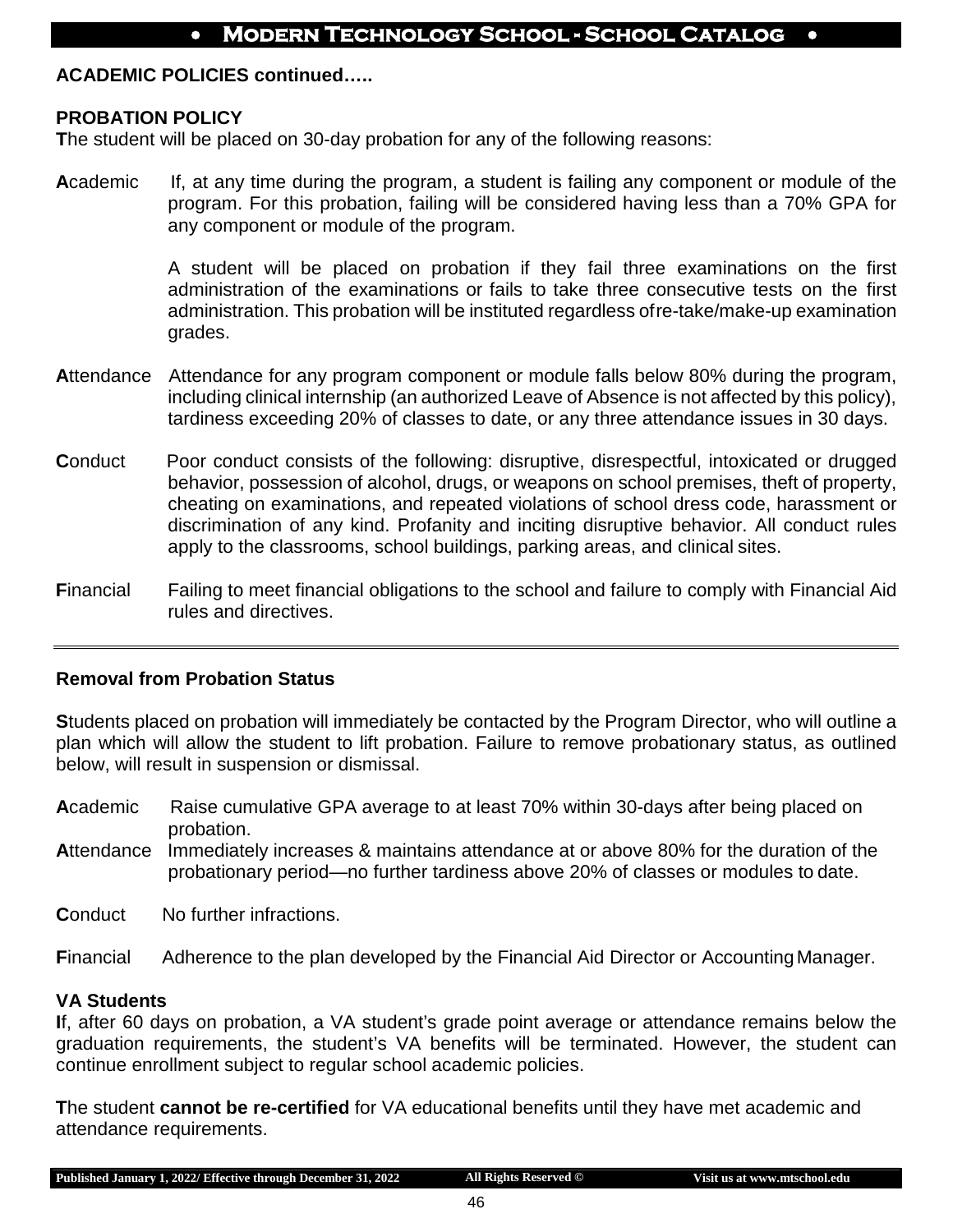#### **ACADEMIC POLICIES continued…..**

#### **PROBATION and FINANCIAL AID**

**S**tudents placed on probation for failure to maintain satisfactory progress for excessive absences, grades, conduct, or financial matters will retain their eligibility for financial aid as long as they meet with the Program Director and the Financial Aid Director and develop a documented plan to lift the probation. If a student does not adhere to the outlined plan, eligibility for financial aid will be suspended until the student complies as stated in the Probation Policy. Other financial arrangements must be made with the Campus Director.

**M**onitoring of the student's progress under any probation plan will be done by the appropriate Program Director and reported to the Registrar's Office for insertion into the student's permanent record.

#### **SUSPENSION and DISMISSAL**

#### **Students may be suspended or dismissed for the following reasons:**

- Failure to adhere to any probation plan developed by the appropriate Department Director.
- Students will be dismissed with third (3rd) probation of any kind.
- Excessive probation violations

*MTS* will notify the student in writing of suspension or dismissal. If a student receives Veteran's benefits and is suspended or dismissed, the Veteran's Administration will be notified immediately.

**A**ny student suspended or dismissed may request to be re-admitted only upon approval of the reenrollment committee. Re-enrollment is also subject to space availability. Students suspended or dismissed will be required to return all materials loaned to them by the school. Students on suspension are not eligible for clinical placement.

**S**erious infractions, mainly those dealing with conduct (i.e., cheating, use of alcohol or drugs, fighting, harassment or discrimination of any kind, etc.), may cause immediate dismissal without being put on probationary status.

**D**isciplinary action will be enforced whether the student is in the classroom or during the clinical internship training phase.

**A** student who fails to respond to a "Student Notice" issued by any school department personnel will be suspended from class until proper contact with the issuing department is made. A signed return slip is given to the student for re-admission to class.

#### **DROP PROCEDURE**

**S**tudents who are dropped or wish to withdraw from the program are required to contact their Program Director as soon as possible to complete the necessary drop paperwork. The student must also complete an exit interview with Financial Aid and the Accounting department.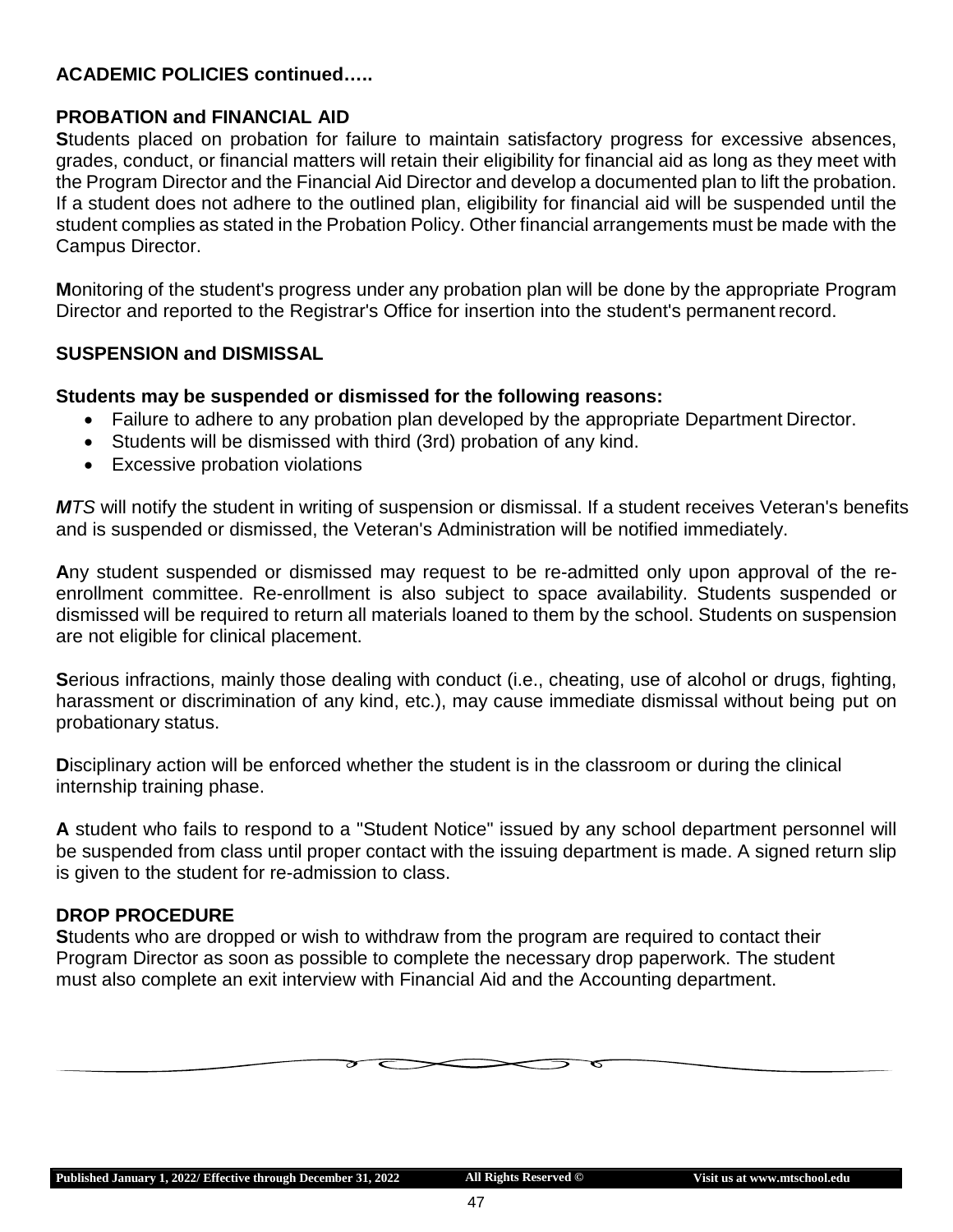#### **TUITION & FEES:**

| PROGRAM COSTS (1/1//2022)                                                         |           |          |                                |              |  |  |  |
|-----------------------------------------------------------------------------------|-----------|----------|--------------------------------|--------------|--|--|--|
|                                                                                   | <b>MA</b> | X-Ray/MA | Ultrasound/<br><b>Vascular</b> | X-ray only * |  |  |  |
| Tuition                                                                           | \$6,690   | \$17,041 | \$32,027                       | \$13,124     |  |  |  |
| Books & Supplies                                                                  | \$1005    | \$2771   | \$5061.63                      | \$1785.50    |  |  |  |
| Registration                                                                      | \$75      | \$75     | \$75                           | \$75         |  |  |  |
| Uniform                                                                           | \$50      | \$50     | \$50                           | \$50         |  |  |  |
| <b>STRF</b> (4/1/22)                                                              | \$4       | \$10     | \$20                           | \$7.50       |  |  |  |
| <b>Total &amp;</b><br><b>Estimated</b><br><b>Charges Entire</b><br><b>Program</b> | \$7,824   | \$19,947 | \$37,233.63                    | \$15,042     |  |  |  |

*\*For Modern Technology School Medical Assistant graduates only.*

#### **Other fees are subject to change:**

| <b>Other Expenditure</b> | Fees Due           | Cost     |
|--------------------------|--------------------|----------|
| TB TEST                  | Before class start | $-$ \$40 |
| <b>Health Screening</b>  | Before class start | ~5312    |

#### **TUITION PLANS**

**.** 

**M**odern Technology School requires that tuition payments be current before students' progress to their clinical internship, final exam administration, graduation, or placement assistance.

- Payment in full in the form of cash, credit card, check, or money order made payable to *Modern Technology School* is to be paid before the **first class session**, or
- Payment of tuition and other fees may also be paid in an equal monthly payment over the length of the program taken. Payments are due starting the **first day** of class and continuing on the first day of each month until paid in full.

**T**uition payments should be delivered to the Accounting Manager during regular business hours or postmarked and mailed to be received by their due date. Please note that checks returned for nonsufficient funds will be assessed a \$10.00 processing fee. If tuition payments by check are returned more than once during the contract term, future payments will have to be made in cash, credit card, or money order. Information regarding these payment plans may be obtained from the Accounting Manager.

#### **DELINQUENT TUITION**

**Students delinquent concerning any tuition obligation after the 10<sup>th</sup> calendar day following the due date** shall be assessed a late fee of five percent (5%) of each such installment, or \$5.00, whichever is less, subject to a minimum late charge of \$1.00. In addition, any student who is delinquent in their tuition payment obligation above ten (10) calendar days may be suspended from class by the Accounting Manager. Students will not be readmitted until all delinquent payments and late fees are paid in full. Delinquent students for more than 30 calendar days may be dismissed from the Program.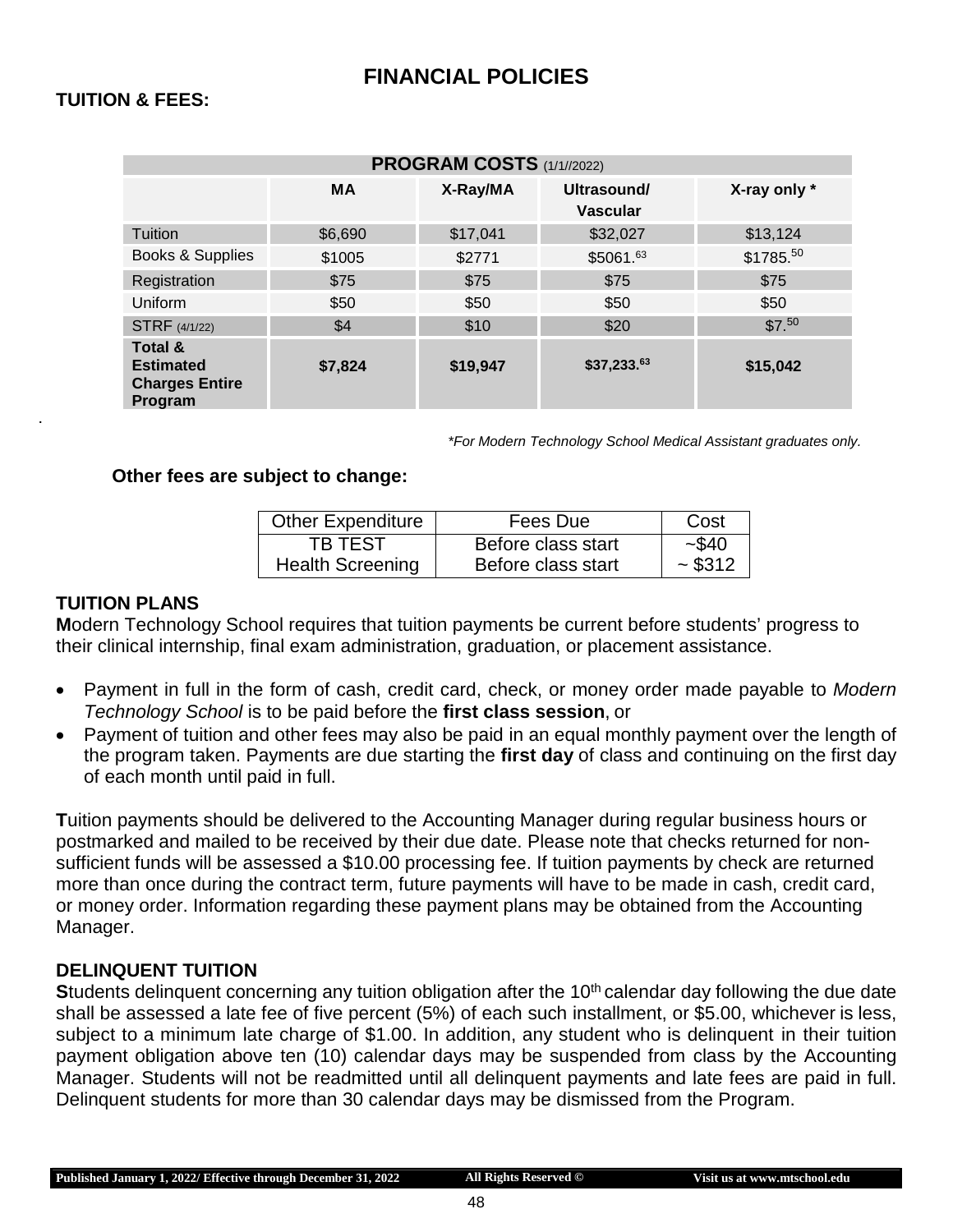#### **FINANCIAL POLICIES continued . . .**

#### **TEXTBOOKS**

**T**he school will order textbooks for the student as part of the inclusive course costs to ensure consistency.

#### **EQUIPMENT**

- **U**niforms: Regulation uniforms & student ID badges are provided and must be worn during classroom & clinical assignments. The student is required to purchase their clinical uniforms. Student must maintain their uniforms.
- **E**quipment: The school reserves the right to charge a student for the cost of equipment breakage, damage, or loss due to negligence on the part of the student at either the school or clinical site.

**GAINFUL EMPLOYMENT INFORMATION**

**O**n-time Graduation Rate ASSCS:

- Medical Assisting—600 clock hours in 30 weeks
- X-ray Technician/Medical Assistant—1155 clock hours in 44 weeks
- Ultrasound/ Vascular—2172 clock hours in 76 weeks

**G**raduation & Employment Rate as of current annual reporting cycle (2021) for ACCSC: Time Frame: Grads between 07/2019—06/2020

- Medical Assisting (3 starts/2 grads) Graduation: 67% Employment: 100% Time Frame: Grads between 10/2018—09/2019 • X-ray Technician/Medical Assistant (62 starts/50 grads) Graduation: 84% Employment: 92%
- Time Frame: Grads between 01/2018—12/2018
	- Ultrasound/Vascular (41 starts/ 28 grads) Graduation: 76% Employment: 71%

**G**raduation & Employment Rate most current annual reporting (2020) for BPPE: Time Frame: January 1, 2020, to December 31, 2020

• Medical Assisting (3 students ) Graduation: 100% Employment: 100% • X-ray Technician/Medical Assistant (55 students) Graduation: 78% Employment: 90% • Ultrasound/Vascular (20 students) Graduation: 100% Employment: 72%

*Reporting as of 4/2022*

**M**edian Loan Debt for the largest program: \$10,159;

For more information visit: <https://nces.ed.gov/ipeds/Home/FindYourCollege> Information on the Net Price Calculator can be found on our website at [www.mtschool.edu](http://www.mtschool.edu/)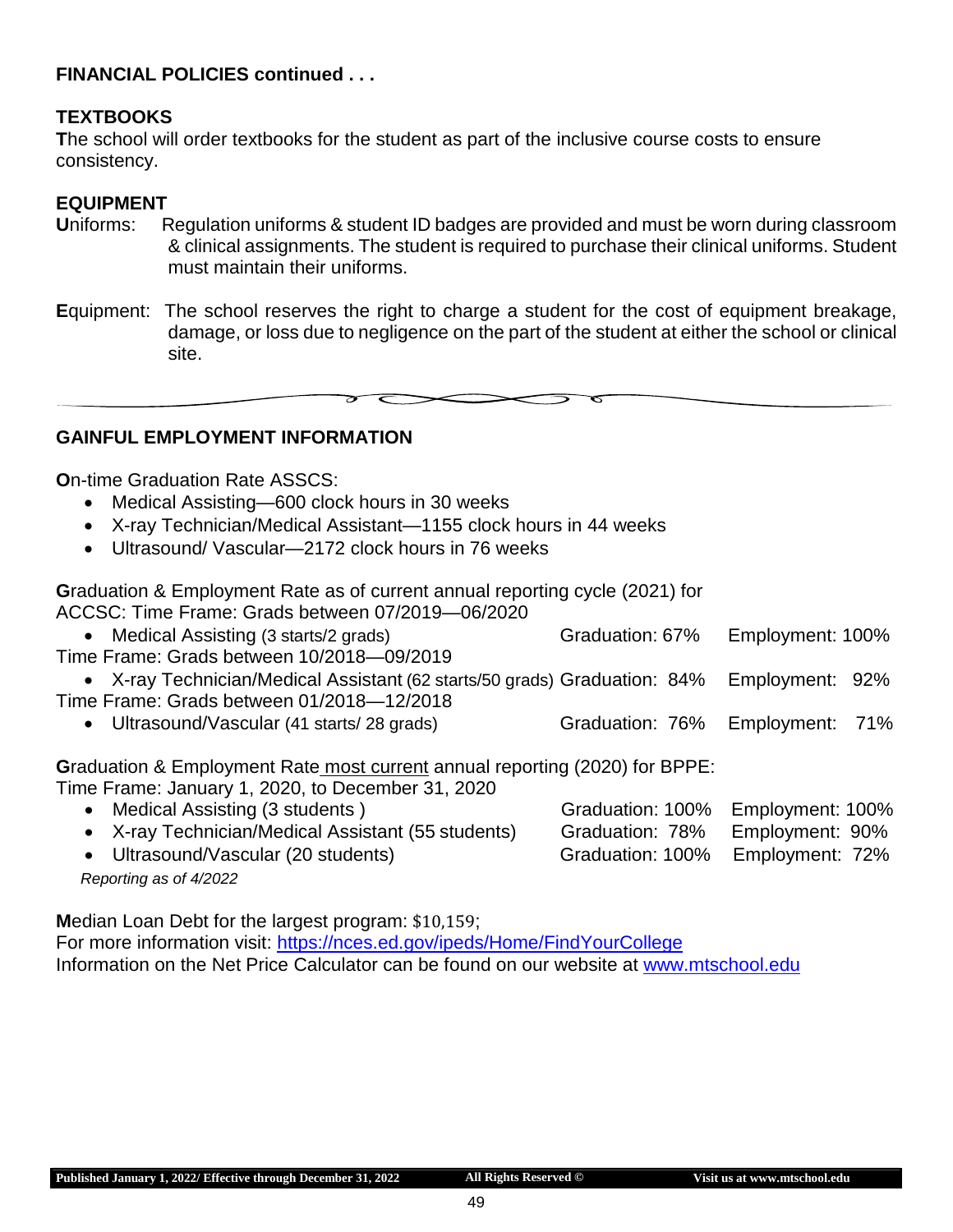#### **FINANCIAL POLICIES continued . . .**

#### **FEDERAL STUDENTS RIGHT TO KNOW ACT GRADUATION/COMPLETION RATES 2022**

The Student Right-to-Know Act, passed by Congress in 1990, requires institutions eligible for Title IV funding, under the Higher Education Act of 1965, to calculate completion or graduation rates of certificate- or degree-seeking, fulltime students entering that institution and to disclose these rates to current and prospective students.

The following completion/graduation-rate information is listed in compliance with the Federal Right-to-Know Act, Section 103 and includes full-time, first-time students who have graduated within 150% of the length of their program. These rates are the completion/graduation rate data reported by *Modern Technology School* on August 31, 2021, immediately following the 12 months; during which 150% of the normal time for completion or graduation has elapsed for all students in the group in which the institution bases its completion or graduation rates (as defined in IPEDS). The School has no transfer-out rates. The full-year cohort was used from IPEDS September 1, 2018 – August 31, 2019.

|                                   |        | <b>Graduates</b> | <b>Completion Rate</b> |
|-----------------------------------|--------|------------------|------------------------|
| <b>Overall Completion Rate:</b>   | 80/104 | 80               | $77\%$                 |
|                                   |        |                  |                        |
| <b>Completion Rate by Gender:</b> |        | <b>Graduates</b> | <b>Completion Rate</b> |
| Male                              | 35/42  | 35               | 83%                    |

Female 2012 23% 25/62 45 45/62

| <b>Completion Rate by Ethnicity:</b> (as defined by IPEDS) |       | <b>Graduates</b> | <b>Completion Rate</b> |
|------------------------------------------------------------|-------|------------------|------------------------|
| American Indian/Alaska Native                              | 1/1   |                  | 100%                   |
| Asian                                                      | 11/14 | 11               | 79%                    |
| <b>Black/African American</b>                              | 4/4   | 4                | 100%                   |
| Hispanic/Latino                                            | 24/33 | 24               | 73%                    |
| Native Hawaiian/Pacific Islander                           | 4/4   | 4                | 100%                   |
| White                                                      | 22/30 | 22               | 73%                    |
|                                                            |       |                  |                        |
| Two or more races                                          | 4/5   | $\overline{4}$   | 80%                    |
| Ethnicity unknown                                          | 7/10  | 7                | 70%                    |
| Nonresident alien                                          | 3/3   | 3                | 100%                   |

| <b>Completions Rate by Grant/Loan Recipients:</b> |       | <b>Graduates</b> | Rate |
|---------------------------------------------------|-------|------------------|------|
| Recipients of a Pell Grant                        | 62/80 | 62               | 78%  |
| Recipient of a Direct Subsidized Loan             |       |                  |      |
| that did not receive a Pell Grant                 | 19/80 | 19               | 24%  |
| Did not receive either a Pell Grant               |       |                  |      |
| or Direct Subsidized Loan                         | 23/80 | 23               | 29%  |

Distributed to students & staff via email on 06/01/2022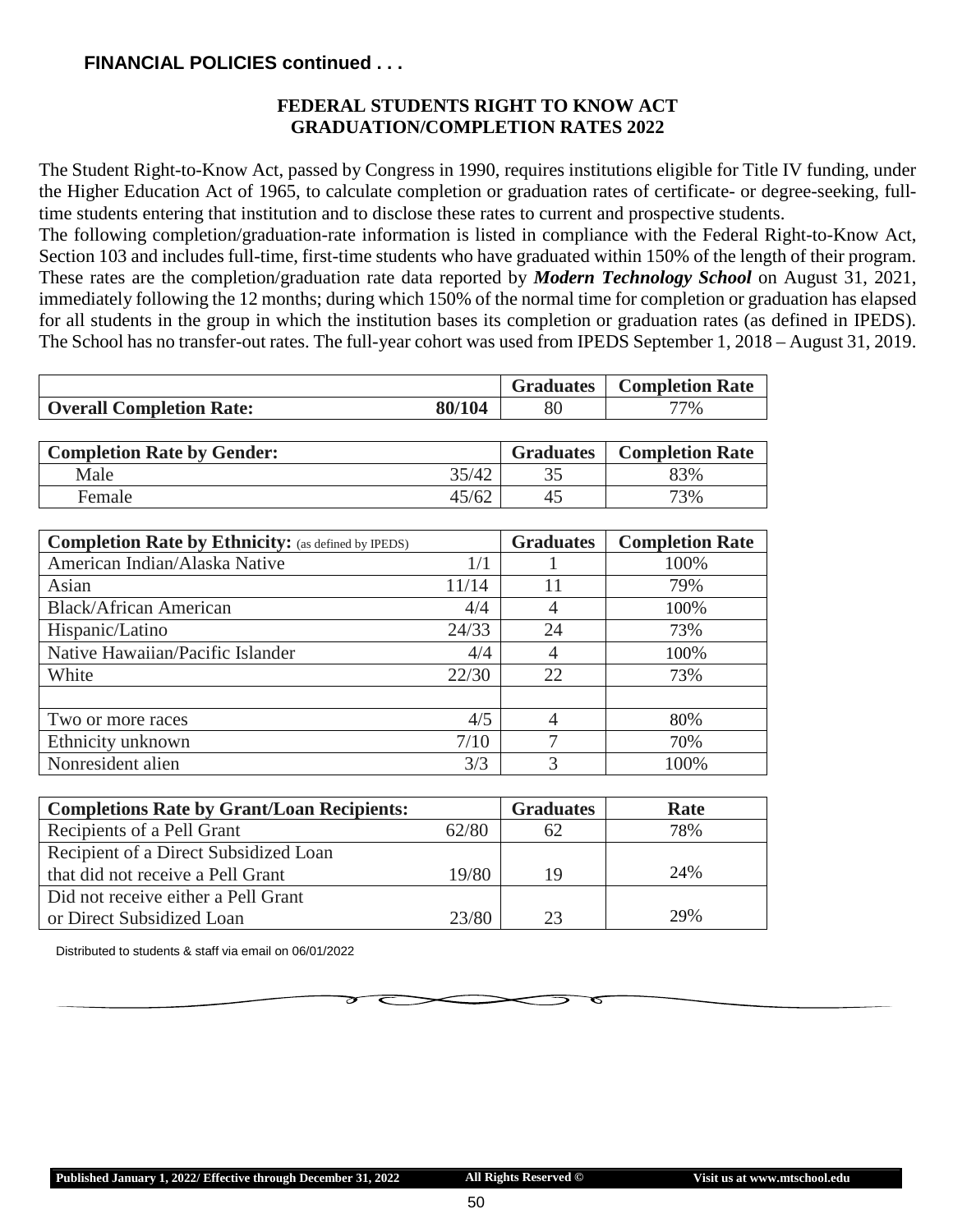## **REFUND POLICY**

#### **STUDENT'S RIGHT TO CANCEL**

- 1. **Y**ou have the right to cancel this enrollment agreement and obtain a refund of charges paid through the first class session or the seventh day after enrollment, whichever is later.
- 2. **C**ancellation shall occur when you give written notice at the School's address shown on the front page of the Enrollment Agreement. You can do this by mail, hand delivery, or email. If sent by mail, written notice of cancellation is effective as of the post-date received. The written notice of cancellation need not take any particular form. Upon enrollment, you will be given a form to use, but you may use any written information to inform the School of yourcancellation.
- 3. **I**f the school has given you any textbooks, equipment, or supplies, you shall return them to the School in unopened/unused condition within seven days following the date of the notice of cancellation. If you fail to return equipment or supplies to the School within this time period, you may be charged the documented cost for the equipment or supplies. Once you pay for the equipment or supplies, it is yours to keep without further obligation.
- 4. **S**uppose you cancel this agreement within the specified time. In that case, the School will refund all payments, less any deduction for non-refundable items and opened/used books & supplies, within seven days after your cancelation notice.
- 5. **T**he institution shall refund 100% of the amount paid for institutional charges less a reasonable registration fee not to exceed seventy-five dollars (\$75) if notice of cancellation is made through attendance at the first class session or the seventh class day after enrollment whichever is the later of the two.

#### **WITHDRAWING AFTER THE FIRST SEVEN DAYS FOLLOWING THE FIRST CLASS**

- 1. **Y**ou have the right to withdraw from the course at any time.
- 2. **I**f you withdraw from the course after midnight on the seventh day, the School will calculate the amount you owe for the time you attended according to the formula below.
- 3. **T**he amount you owe shall be determined on a pro-rata basis depending on clock hours attended and the amount paid. After calculating the amount you owe for the time you attended, we will deduct non-refundable items and opened/used books & supplies. For a list of the amounts charged, see the list on the front of the Enrollment Agreement. Refunds will be calculated from the last date of attendance.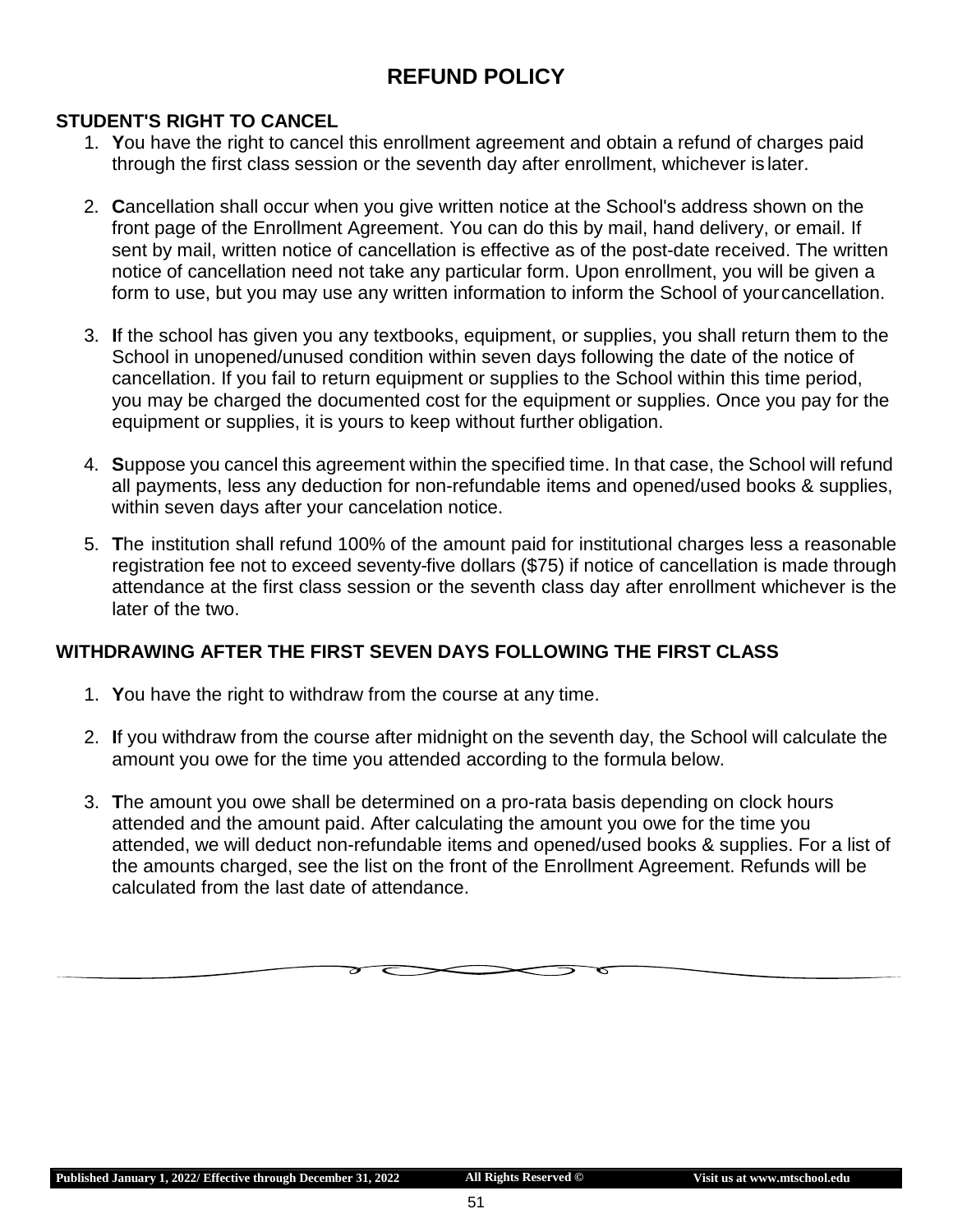#### **REFUND POLICY continued . . .**

### **CALIFORNIA PRO-RATA REFUND POLICY**

**I**f you have paid more than the amount you owe for the time you attended, a refund will be made within thirty (30) days of the drop date/ date of determination.

**I**f the amount you owe is more than the amount you have already paid, you will have to make arrangements to pay it.

**R**efunds are calculated from the last date of attendance.

FIGURING THE AMOUNT OWED:

- 1. Amount paid for instruction
- 2. Minus the \$75.00 registration fee
- 3.  $=$ Tuition charges  $X$  Hours not attended but paid for  $=$  Initial refund Total hours paid for
- 4. Initial refund, adjusted for equipment or supplies if applicable.

#### EXAMPLE OF A WITHDRAWAL CALCULATION:

**A**ssume that a student enrolled in and paid for an 800-clock hour program that costs \$4,325 (\$4,000 for tuition, \$75 for registration, and \$250 for textbooks). If the student withdraws after completing 600 clock hours and receiving all textbooks, the calculation is:

- 1. Amount Paid for Instruction (\$4,000 plus \$75 registration) = \$4,075
- 2. Less \$75.00 Registration Fee <75>
- $3. = $4,000 \times 200$  clock hours paid for but not received  $= $1,000$  Initial Refund 800 clock hours for which student has paid
- 4. Initial Refund, adjusted for equipment or supplies, if applicable.

**T**o determine the amount you owe for the time you attended, you shall be deemed to have withdrawn from the course when any of the following occurs:

- 1. You notify the school of your withdrawal or the actual date of withdrawal.
- 2. The school terminates your enrollment.
- 3. You fail to attend classes for three consecutive weeks; in this case, the withdrawal date shall

be deemed the last date of recorded attendance.

**I**f any portion of your tuition was paid from the proceeds of a loan, then the refund will be sent to the lender or to the agency that guaranteed the loan, if any. Any remaining refund will first be used to repay student financial aid programs from which you received benefits in proportion to the amount received. Any remaining amount will be paid to the student. The institution shall also provide a prorata refund of nonfederal student financial aid program moneys paid for institutional charges to students who have completed 60 percent or less of the period of attendance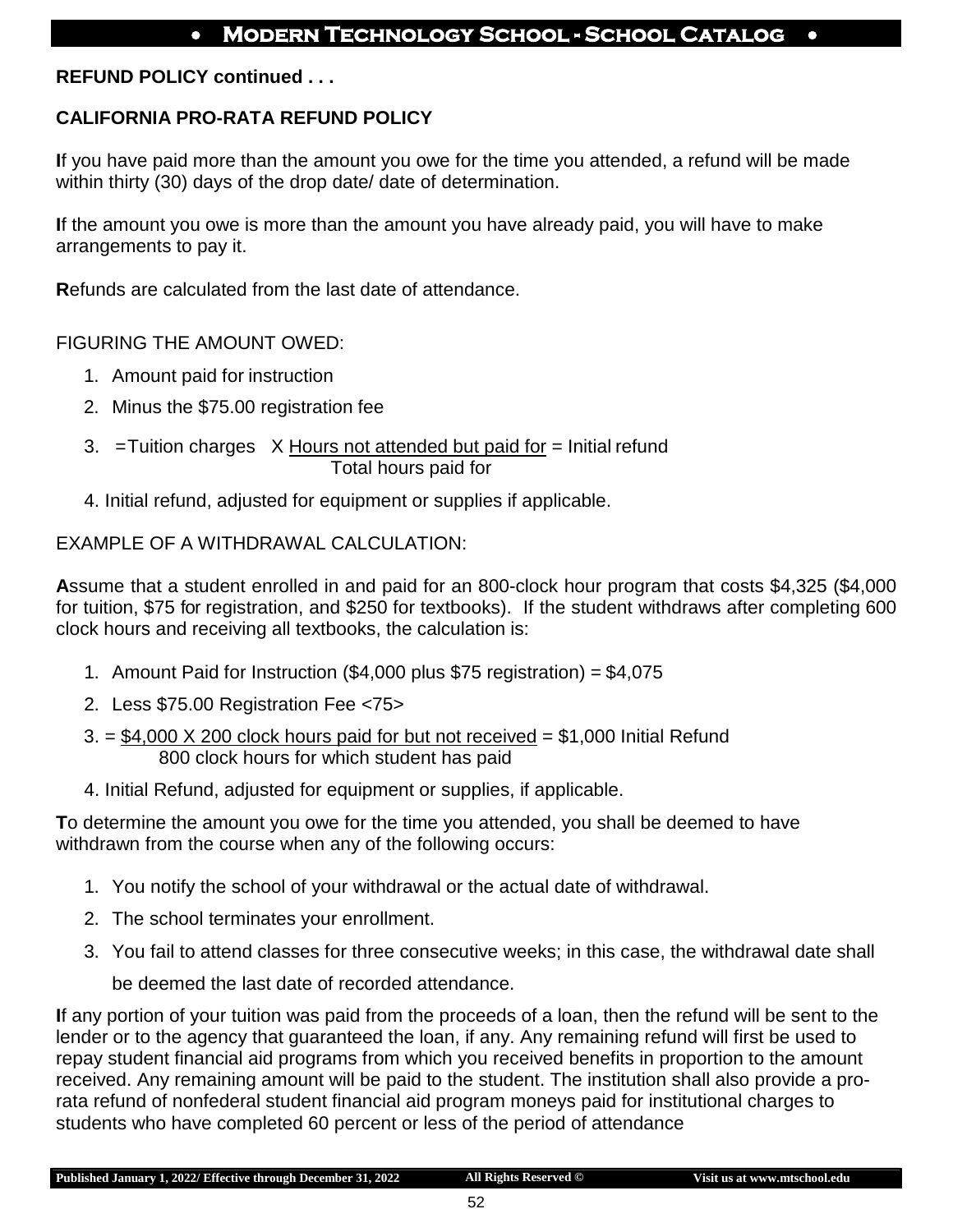**REFUND POLICY continued . . .**

#### **FEDERAL RETURN OF TITLE IV FUNDS REFUND POLICY**

**A**ll institutions participating in the SFA programs must use a statutory schedule to determine the amount of SFA funds the student had earned when they ceased to attend, based on the time they were in attendance.

**I**f a recipient of the SFA Program withdraws from the institution during a payment period or a period of enrollment in which the student began attendance, the institution must calculate the amount of The student did not earn SFA program assistance, and those funds must be returned. Up through the 60% point in each payment period or enrollment period, a schedule is used to determine how much SFA program funds the student has earned at the time of withdrawal. After the 60% point in the payment period or enrollment period, a student has reached 100% of the SFA funds. The student's last date of attendance will be used to calculate the refund. Refunds will be made within 30 days of the determination's drop date/date of date.

**T**he percentage of the payment period or period of enrollment completed is determined by the total number of calendar days in the payment period or period of enrollment. The assistance is awarded divided into the number of calendar days completed in that period as of the last date of attendance.

**S**cheduled breaks of at least five consecutive days are excluded from the total number of calendar days in a payment period or period of enrollment (denominator) and the number of calendar days completed in that period (numerator). Days in which a student was on an approved leave of absence are also excluded from the calendar days for the payment period or period of enrollment.

#### REMITTANCE TO THE FEDERAL GOVERNMENT

**S**uppose it is determined that a federal refund is due. In that case, the statute and regulations clearly define the order in which remaining federal student financial aid program funds are to be returned. Based on the student's financial aid award(s) (their parent(s) in the case of PLUS Loans), the return of federal funds will be remitted to the appropriate program in the following order:

- 1. Unsubsidized Federal Stafford Loan Program;
- 2. Subsidized Stafford Loan Program;
- 3. Federal PLUS Loan Program;
- 4. Federal Pell Grant Program;
- 5. Federal Supplemental Educational Opportunity Grant (FSEOG) Program;
- 6. Other federal, state, private, or institutional sources of aid; and
- 7. The student.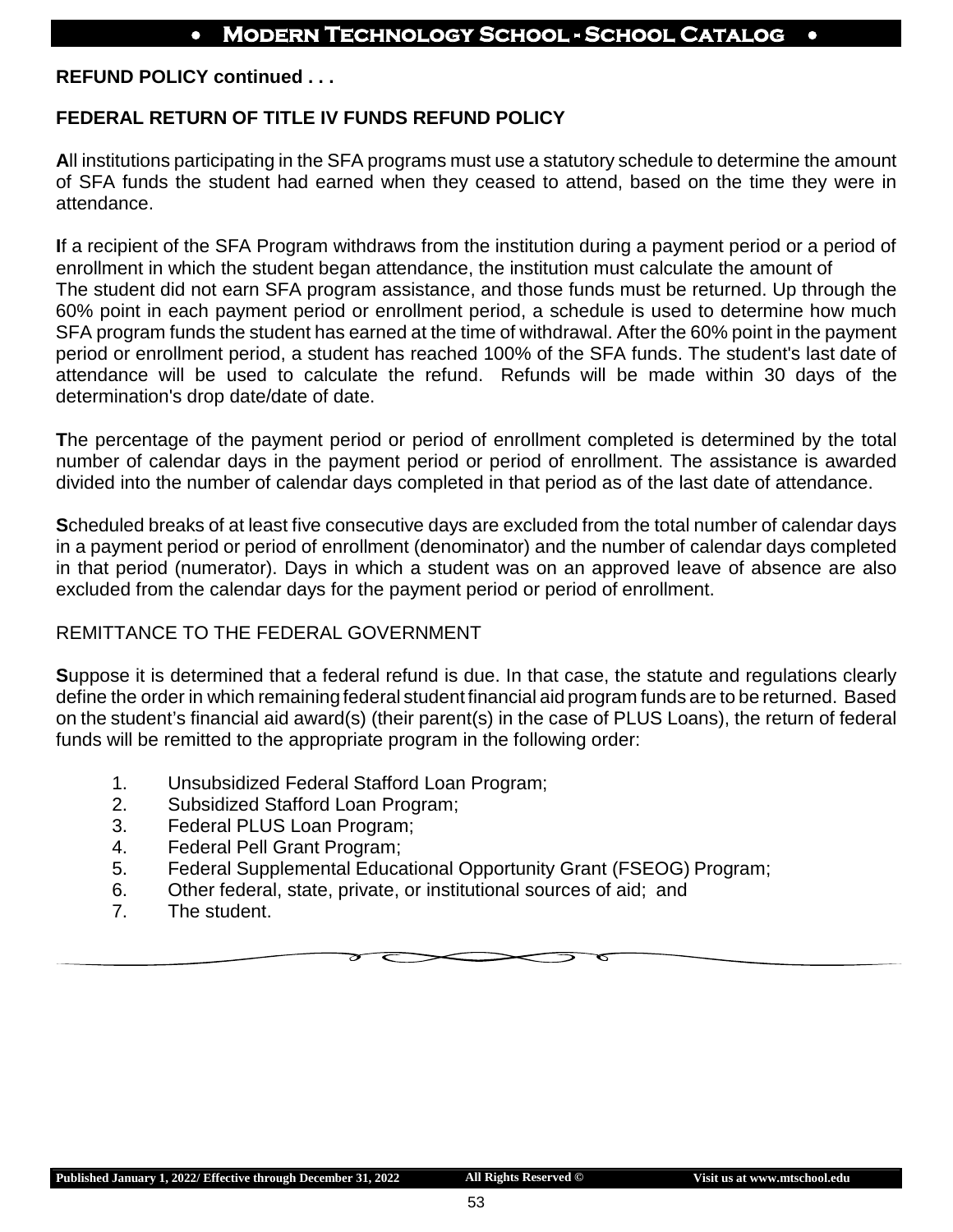#### **Student Tuition Recovery Fund Disclosures**

(a) A qualifying institution shall include the following statement on both its enrollment agreement and school catalog: "The State of California established the Student Tuition Recovery Fund (STRF) to relieve or mitigate economic loss suffered by a student in an educational program at a qualifying institution, who is or was a California resident while enrolled, or was enrolled in a residency program, if the student enrolled in the institution, prepaid tuition, and suffered an economic loss. Unless relieved of the obligation to do so, you must pay the stateimposed assessment for the STRF, or it must be paid on your behalf if you are a student in an educational program, who is a California resident, or are enrolled in a residency program, and prepay all or part of your tuition. You are not eligible for protection from the STRF, and you are not required to pay the STRF assessment if you are not a California resident or are not enrolled in a residency program.

(b) In addition to the statement required under subdivision (a) of this section, a qualifying institution shall include the following statement in its school catalog: To be eligible for STRF, you must be a California resident or are enrolled in a residency program, prepaid tuition, paid or deemed to have paid the STRF assessment, and suffered an economic loss as a result of any of the following:

1. The institution, a location of the institution, or an educational program offered by the institution was closed or discontinued, and you did not choose to participate in a teach-out plan approved by the Bureau or did not complete a chosen teach-out plan approved by the Bureau.

2. You were enrolled at an institution or a location of the institution within the 120-day period before the closure of the institution or location of the institution or were enrolled in an educational program within the 120-day period before the program was discontinued.

3. You were enrolled at an institution or a location of the institution more than 120 days before the closure of the institution or location of the institution, in an educational program offered by the institution as to which the Bureau determined there was a significant decline in the quality or value of the program more than 120 days before closure.

4. The institution has been ordered to pay a refund by the Bureau but has failed to do so.

5. The institution has failed to pay or reimburse loan proceeds under a federal student loan program as required by law or has failed to pay or reimburse proceeds received by the institution in excess of tuition and other costs.

6. You have been awarded restitution, a refund, or other monetary awards by an arbitrator or court, based on a violation of this chapter by an institution or representative of an institution but have been unable to collect the award from the institution.

7. You sought legal counsel that resulted in the cancellation of one or more of your student loans and has an invoice for services rendered and evidence of the cancellation of the student loan or loans. To qualify for STRF reimbursement, the application must be received within four (4) years from the date of the action or event that made the student eligible for recovery from STRF

**A** student whose loan is revived by a loan holder or debt collector after a period of non-collection may, at any time, file a written application for recovery from STRF for the debt that would have otherwise been eligible for recovery if it has been more than four (4) years since the action or event that made the student eligible. In that case, the student must have filed a written application for recovery within the original four (4) year period unless the period has been extended by another act of law. However, no claim can be paid to any student without a social security number or a taxpayer identification number.

**Any questions you may have regarding this enrollment agreement that have not been satisfactorily answered by the institution may be directed to the BUREAU FOR PRIVATE POSTSECONDARY EDUCATION, 1747 N. Market Blvd. Suite 225, SACRAMENTO, CA 95834. Phone#: 916.574.8900, toll free # 888.370.7589, [www.bppe.ca.gov.](http://www.bppe.ca.gov/)** 

**A student or any public member may file a complaint about this institution by calling the toll-free number 888.370.7589 or completing a complaint form obtained on the bureau's internet website at [www.bppe.ca.gov.](http://www.bppe.ca.gov/)**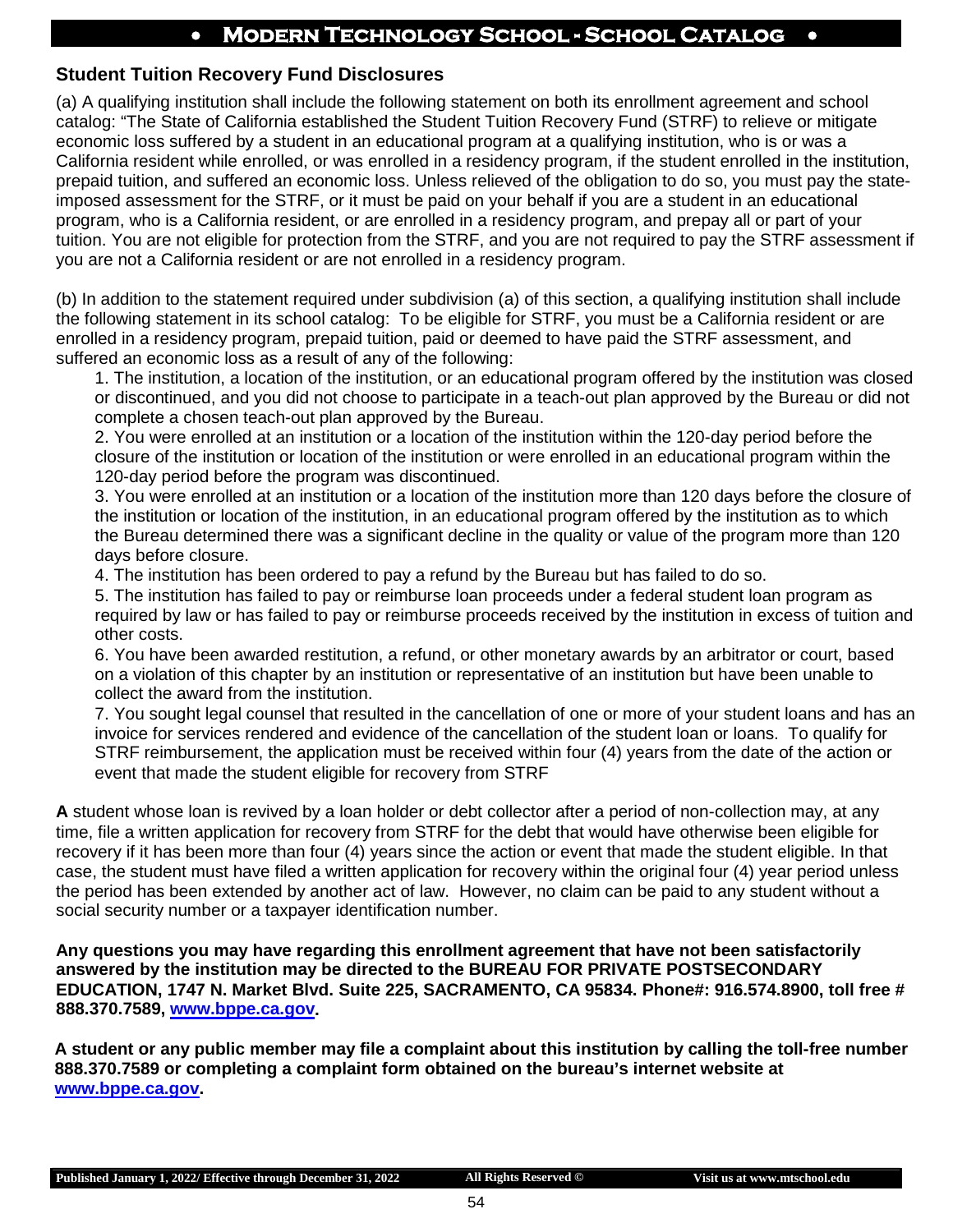## **PROCEDURES FOR REQUESTING ACADEMIC ACCOMMODATIONS**

#### **AFFIRMATIVE ACTION STATEMENT**

**M**ODERN TECHNOLOGYSCHOO*L* is firmly committed to providing programs to participants regardless of race, color, religion, national origin, sex, sexual orientation, age, disability, or medical condition except under particular circumstances where sex, age, medical condition, or disability constitutes either an occupational limitation or limitation in participation in the programs offered.

**A**ny reports of Sexual Discrimination under Title IX must be reported directly to the Title IX Coordinator. Modern Technology School's whole policies for Sexual Discrimination are noted on the school's website at [www.mtschool.edu.](http://www.mtschool.edu/)

**U**nder Section 504 of the Rehabilitation Act of 1973 and Title III of the Americans With Disabilities Act of 1990, *Modern Technology School* shall take all necessary steps to ensure that no student with a verified disability is denied the benefits of, excluded from participation in, or otherwise subjected to discrimination in an education program because of the absence of auxiliary aids or academic accommodations.

**A** student with a verified disability may be entitled to auxiliary aids or academic accommodations. The decision for the authorization of such accommodation is the responsibility of the Program Director after a review of documentation verifying the disability and any resulting educational limitations.

**I**t is the responsibility of the student to file a written request for services/accommodation with their Program Director. The request should be made in writing and submitted with adequate notice for an effective response. The Program Director will review the request for authorization within sufficient time, and, if approved, a copy will be sent within three (3) days of receipt to the Instructor. The Instructor will implement it immediately.

**I**f the Program Director denies the request, the student will be immediately notified of the decision and the student's right to file an appeal with the school's Campus Director. If the student files an appeal, the Campus Director will review the original documentation, the Program Director's decision, and any additional information submitted by the student. The Campus Director will issue a final decision on the appeal within ten (10) days of receiving the request.

## **HOLIDAYS**

**T**he school observes the following holidays and will not conduct classes on these days: New Year's Day, President's Day, Memorial Day, Independence Day, Labor Day, Indigenous People Day, Thanksgiving Day, Thanksgiving Friday, Christmas Eve, Christmas Day & New Year's Eve.

**W**inter Break for Didactic Students Only:

**N**o class assignments the week of Christmas and New Year. Dates will be announced on class schedules. Clinical Interns in a clinical rotation must attend all scheduled hours of internship during winter break. The administrative office is open during Winter Break except for the listed holidays above.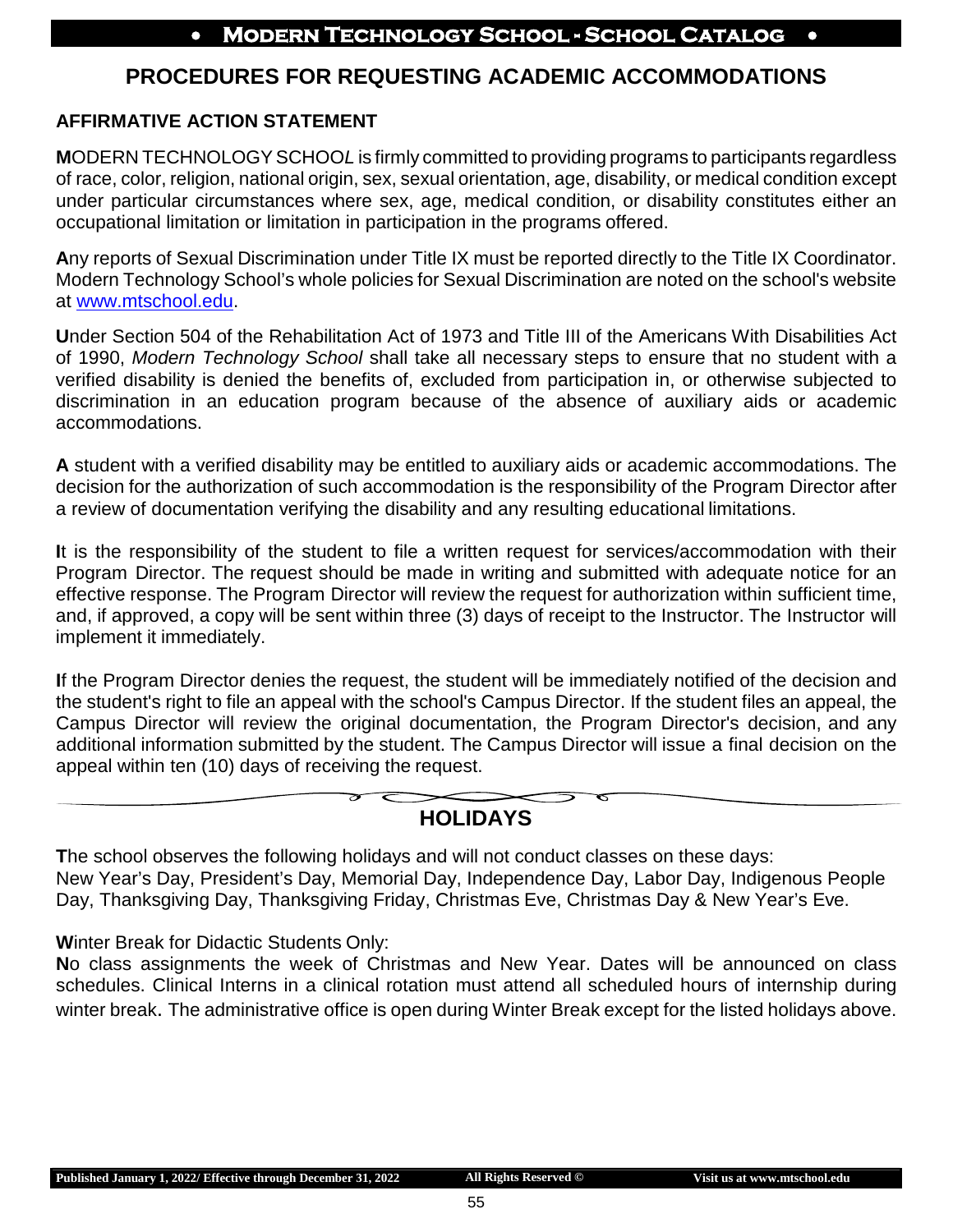## **Faculty Professional Profiles**

**(Alphabetical order)**

#### **Mike Cost** *CRT, Medical Assistant & X-ray Instructor*

- USAF Trained Radiologic Technologist
- CDPH-RHB Certified Radiologic Technologist (CRT)(F)
- 40+ yrs. in Safety Compliance & Hospital Radiation Safety Officer

#### **Lani Coates** *RDMS, RVT, Ultrasound Program Director*

- Graduate of Modern Technology School, Anaheim, CA, in Ultrasound/Vascular
- Registered Diagnostic Medical Sonographer (RDMS)—Ob/Gyn
- Registered Vascular Technologist—(RVT/VT)
- Member of Society of Medical Diagnostic Sonographers

#### **Adam Cooper***, XT, MA Program Director/Radiation Safety Officer*

- Graduate of Modern Technology School, Anaheim, CA—X-ray Technician Program
- ROP—Medical Assisting Diploma, Anaheim, CA
- CDPH-RHB X-ray Technician (XT)
- Member of the American Society of Radiologic Technologists (ASRT)

#### **Ed Fernandez** *BA, CRT ARRT***,** *X-ray Instructor*

- USAF Trained Radiologic Technologist
- CDPH-RHB Certified Radiologic Technologist (CRT)(F)
- American Registry of Radiologic Technologists (ARRT)
- Member of the American Society of Radiologic Technologists (ASRT)

#### **Shanaz Foroozanfar, RDMS,** *Ultrasound Instructor*

- Graduate of Newbridge College, Santa Ana, CA, in Diagnostic Medical Sonography
- Registered Diagnostic Medical Sonographer (RDMS)—Abdomen

#### **Alina Kane,** *AA, CRT ARRT, X-ray Instructor*

- Associate in Radiologic Technology, Long Beach City College, Long Beach, CA
- CDPH-RHB Certified Radiologic Technologist (CRT)
- American Registry of Radiologic Technologists (ARRT)
- Member of the American Society of Radiologic Technologists (ASRT)
- ARRT Exam Writer Committee—2015 to 2016

#### **Lotechel Lumayno,** *BSRT, CRT, X-ray Instructor*

- Bachelor's in Radiologic Technology, Cebu Doctors College, Philippines
- CDPH-RHB Certified Radiologic Technologist (CRT)

#### **Nicole Mattice, RDMS,** *CPR Instructor*

- Graduate of Modern Technology School, Fountain Valley, CA in Ultrasound/Vasc.
- Registered Diagnostic Medical Sonographer (RDMS)—Ob/Gyn
- AHA Certified BLS trainer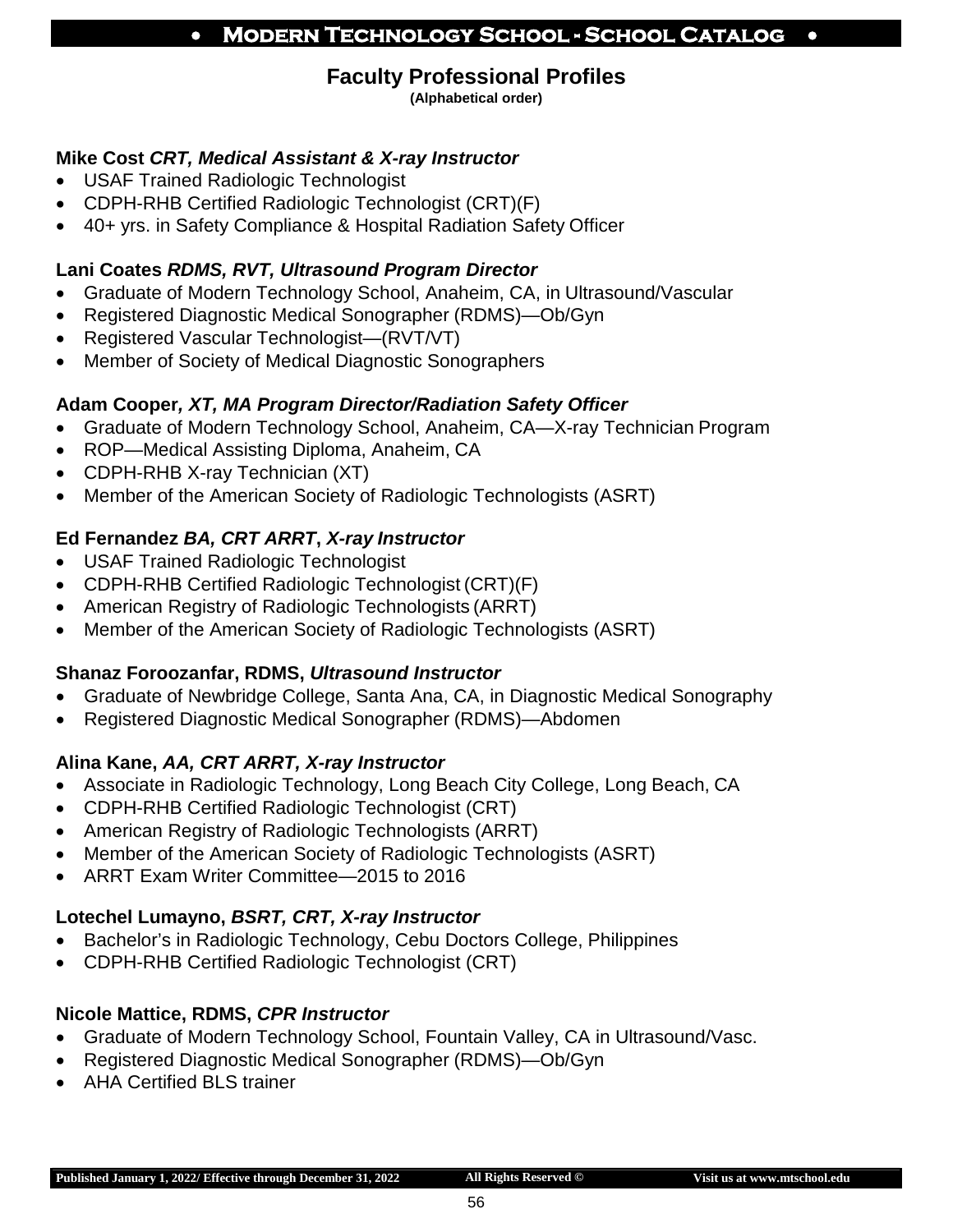#### **Marina Montenegro,** *RDMS***,** *Ultrasound Instructor*

- Graduate of Modern Technology School, Fountain Valley, CA in Ultrasound/Vasc.
- Registered Diagnostic Medical Sonographer (RDMS)—Abdomen

#### **Michel Nielsen,** *RDMS***,** *Ultrasound Instructor*

- Graduate of Modern Technology School, Fountain Valley, CA in Ultrasound/Vasc.
- Registered Diagnostic Medical Sonographer (RDMS)—Ob/Gyn & Abdomen

#### **Clemente Reyes,** *AA, Medical Assisting Instructor*

- Associate Degree Orange Coast College
- Medical Assistant Certification American Career College
- AHA Certified BLS trainer

#### **Steven Shannon,** *AS, CRT ARRT, Ultrasound Instructor*

- Associate in Science in Radiologic Technology, Merced College, California
- USAF Trained Radiologic Technologist
- CDPH-RHB Certified Radiologic Technologist (CRT)(R)
- American Registry of Radiologic Technologists (ARRT)
- Member of the American Society of Radiologic Technologists (ASRT)

#### **Susan Shannon,** *MS, CRT ARRT (M), X-ray Program Director-Instructor/Campus Director*

- Masters in Science, Azusa Pacific University
- Bachelor's in Science, Kinesiology, California State Fullerton CA
- Associate in Science in Radiologic Technology, Merced College, CA
- CDPH-RHB Certified Radiologic Technologist (CRT) (M)
- American Registry of Radiologic Technologists (ARRT)
- Member of the American Society of Radiologic Technologists (ASRT)
- ARRT Limited Exam Committee Member and ARRT Exam Writer Committee-2011 to 2016

#### **Angelica Vicencio,** *AA, Medical Assistant Instructor*

- Associates Degree, West Los Angeles College in Behavior & Social Sciences
- Kaplan College Medical Assistant graduate
- AHA Certified BLS trainer

#### **Mary Uht** *RDMS***,** *Ultrasound Instructor*

- Graduate of Modern Technology School, Anaheim, CA in Ultrasound/Vasc.
- Registered Diagnostic Medical Sonographer (RDMS)—Abdomen
- Member of Society of Medical Diagnostic Sonographers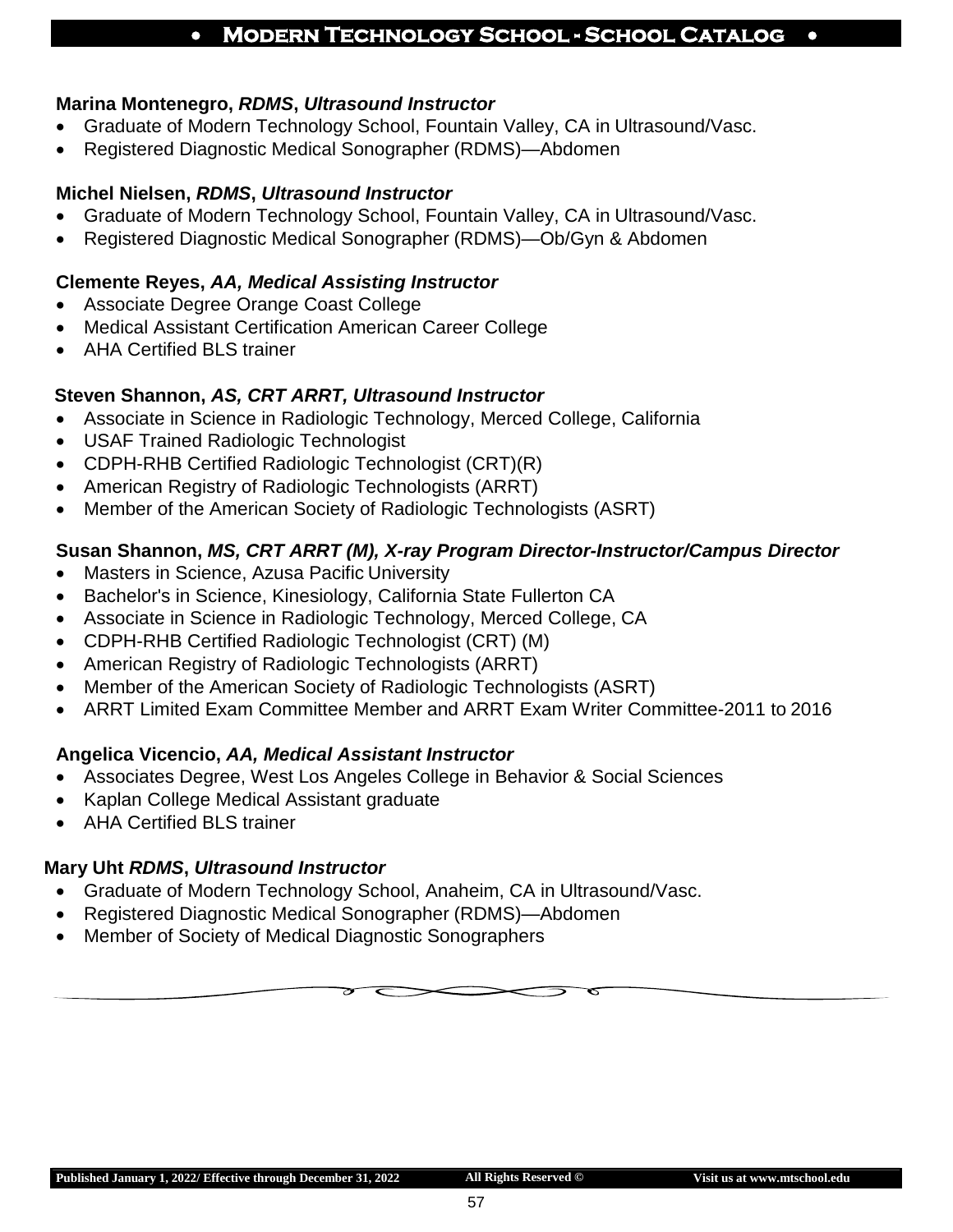## **SAMPLE PROGRAM CALENDAR**

#### **PROGRAM TITLE: X-RAY TECHNICIAN / MEDICAL ASSISTANT**

1ST QUARTER: INTRODUCTION TO MEDICAL ASSISTING

| Start Date: 01/20/2022 |                                      |
|------------------------|--------------------------------------|
| Time:                  | Morning                              |
| Hours:                 | $8:00$ a.m. $-1:00$ p.m.             |
| Days:                  | Monday, Tuesday, Wednesday, Thursday |

2ND QUARTER: RADIOLOGIC TECHNICIAN I

|        | Start Date: 04/30/2022               |
|--------|--------------------------------------|
| Time:  | Morning                              |
| Hours: | $8:00$ a.m. $-1:00$ p.m.             |
| Days:  | Monday, Tuesday, Wednesday, Thursday |
|        |                                      |

#### 3RD QUARTER: RADIOLOGIC TECHNICIAN II & CLINICAL

Start Date: 08/21/2022

Time: Morning and Afternoon

- Hours: 40 hours/week (classroom and clinical combined)
- Days: Monday, Tuesday, Wednesday, Thursday, Friday

#### 4TH QUARTER: CLINICAL & RADIOLOGIC TECHNICIAN III

|                                   | <b>Start Date:</b>             | ongoing               |                                                 |
|-----------------------------------|--------------------------------|-----------------------|-------------------------------------------------|
|                                   | Time:                          | Morning and Afternoon |                                                 |
|                                   | Hours:                         |                       | 40 hours/week (classroom and clinical combined) |
|                                   | Days:                          |                       | Monday, Tuesday, Wednesday, Thursday, Friday    |
| <b>PROGRAM SUMMARY:</b>           | <b>Class Start Date:</b>       |                       | 01/20/2022                                      |
|                                   | <b>Clinic Start Date:</b>      |                       | 08/21/2022                                      |
|                                   | <b>Clinic Completion Date:</b> |                       | 12/02/2022                                      |
| <b>PROJECTED GRADUATION DATE:</b> |                                |                       | 12/02/2022                                      |

**Note:** *This is a typical program calendar schedule.*

*A copy of the Actual Schedule of Classes is given to the student on the first day of class.*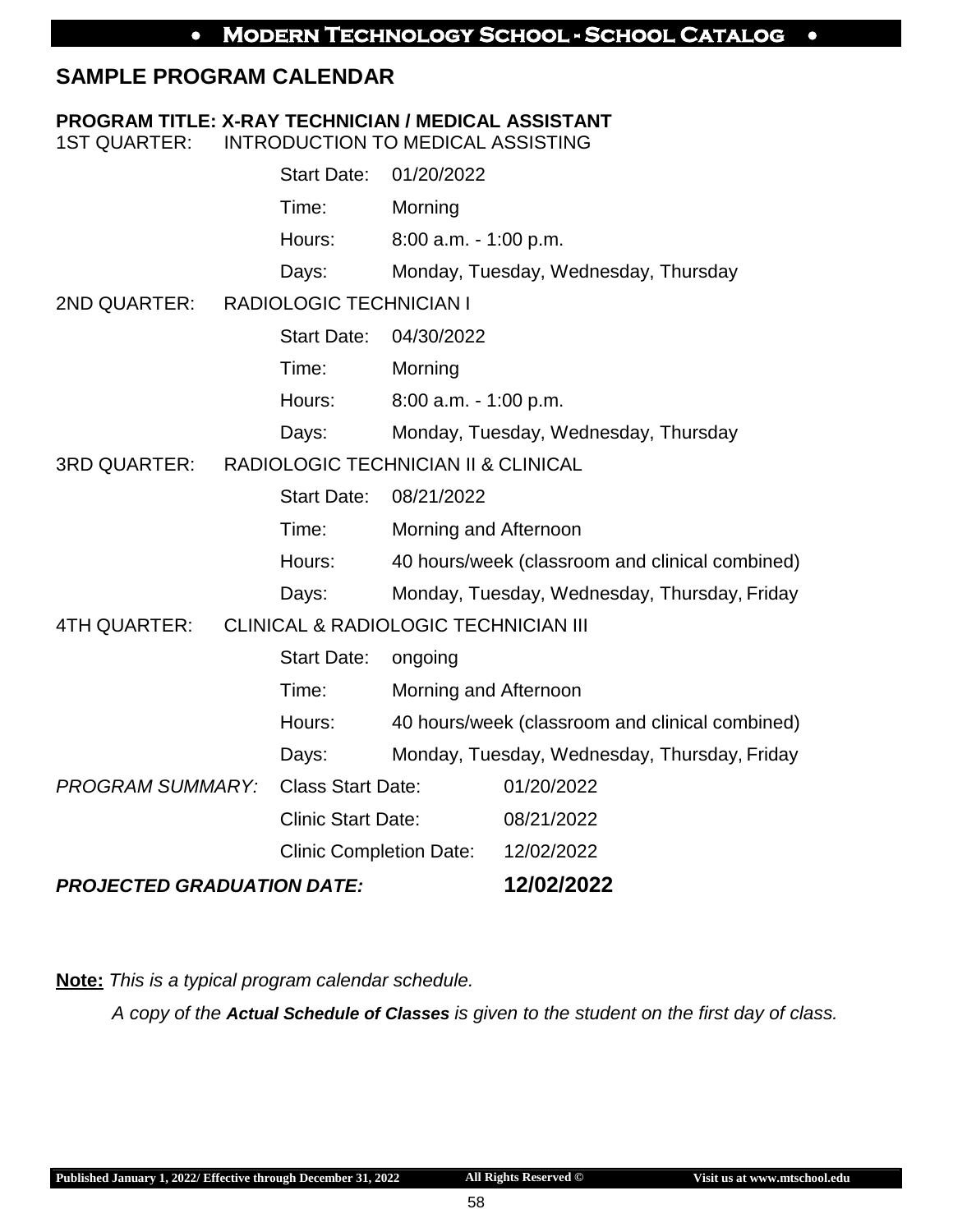#### **SAMPLE PROGRAM CALENDAR**

#### **DIAGNOSTIC MEDICAL ULTRASOUND/VASCULAR TECHNOLOGY - START DATE: 01/25/2022**

| <b>START</b> |                        |         |                                                       |                      | Mod Hrs Cum Wks Cum Hrs |                                   |
|--------------|------------------------|---------|-------------------------------------------------------|----------------------|-------------------------|-----------------------------------|
| Module I     | A&P                    | 2 weeks | 24hrs/wk                                              | 48                   | 2                       | 48                                |
|              | Midterm.               | 3 weeks | 24hrs/wk                                              | 72                   | 5                       | 120                               |
|              | Math                   | 2 weeks | 24hrs/wk                                              | 48                   | 7                       | 168                               |
|              | Pt. Care               | 1 week  | 24hrs/wk                                              | 24                   | 8                       | 192                               |
|              |                        |         | <b>Total</b>                                          | <b>Didactic 192</b>  |                         |                                   |
| Module II    | Abd 100                | 2 weeks | 24hrs/wk                                              |                      | 10                      | 240                               |
|              | Ob/gyn 101             | 3 weeks | 24hrs/wk                                              |                      | 13                      | 312                               |
|              | Lab 103                | 3 weeks | 24hrs/wk                                              |                      | 16                      | 384                               |
|              |                        |         | <b>Total</b>                                          | <b>Didactic 120</b>  |                         | Lab $\overline{72}$               |
| Module III   | Abd 200                | 2 weeks | 20 hrs/wk                                             |                      | 18                      | 424                               |
|              | Ob/gyn 201             | 3 weeks | 20 hrs/wk                                             |                      | $\overline{21}$         | 484                               |
|              | Lab 203                | 3 weeks | 24hrs/wk                                              |                      | 24                      | 556                               |
|              |                        |         | <b>Total</b>                                          | <b>Didactic 100</b>  |                         | Lab <sub>72</sub>                 |
| Module IV    | Abd 300                | 2 weeks | 20 hrs/wk                                             |                      | 26                      | 596                               |
|              | Ob/gyn 301             | 3 weeks | 20 hrs/wk                                             |                      | 29                      | 656                               |
|              | Lab 303                | 3 weeks | 24hrs/wk                                              |                      | 32                      | 728                               |
|              |                        |         | <b>Total</b>                                          | <b>Didactic 100</b>  |                         | $Lab$ 72                          |
| Module V     | Ob/gyn 401             | 2 weeks | 20 hrs/wk                                             |                      | 34                      | 768                               |
|              | Physics 202            | 3 weeks | 12 hrs/wk                                             |                      | 37                      | 804                               |
|              | Lab 403                | 3 weeks | 24hrs/wk                                              |                      | 40                      | 876                               |
|              |                        |         | <b>Total</b>                                          | <b>Didactic 76</b>   |                         | Lab <sub>72</sub>                 |
| Module VI    | <b>US Clinical I</b>   | 8 weeks | 32 hrs/wk                                             | (concurrent)         | 48                      | 1132                              |
|              | Physics 302            | 5 weeks | 4hrs/wk                                               |                      |                         | 1152                              |
|              | Physics 402            | 3 weeks | 4hrs/wk                                               |                      |                         | 1160                              |
|              |                        |         | Total                                                 | <b>Didactic 32</b>   |                         | <b>Clinic</b><br>256              |
| Module VII   | US Clinical II         | 8 weeks | 32 hrs/wk                                             | (concurrent)         | 56                      | 1420                              |
|              | Vas.Tech 500           | 8 weeks | 4hrs/wk                                               |                      |                         | 1452                              |
|              | Vas.Lab 700            | 8 weeks | 4hrs/wk                                               |                      |                         | 1484                              |
|              |                        |         | <b>Total</b>                                          | Didactic 32 - Lab 32 |                         | $\overline{\text{Clinic}}$<br>256 |
| Module VIII  | <b>US Clinical III</b> | 8 weeks | 32 hrs/wk                                             | (concurrent)         | 64                      | 1740                              |
|              | Vas.Tech 501           | 8 weeks | 4hrs/wk                                               |                      |                         | 1772                              |
|              | Vas.Lab 701            | 8 weeks | 4hrs/wk                                               |                      |                         | 1804                              |
|              |                        |         | Total                                                 | Didactic 32 - Lab 32 |                         | Clinic<br>256                     |
| Module IX    | <b>US Clinical IV</b>  | 8 weeks | 32 hrs/wk                                             | (concurrent)         | 72                      | 2060                              |
|              | Vas.Phy 600            | 8 weeks | 4hrs/wk                                               |                      |                         | 2092                              |
|              | Vas.Lab 702            | 8 weeks | 4hrs/wk                                               |                      |                         | 2124                              |
|              |                        |         | <b>Total</b>                                          | Didactic 32 - Lab 32 |                         | <b>Clinic</b><br>256              |
| Module X     | Vas.Phy 601            | 4 weeks | 4hrs/wk                                               | (concurrent)         | 76                      | 2140                              |
|              | Vas.Lab 703            | 4 weeks | 4hrs/wk                                               |                      |                         | 2156                              |
|              | Career Prep.           | 4 weeks | 4hrs/wk                                               |                      |                         | 2172                              |
|              |                        |         | Total                                                 | Didactic 32 - Lab 16 |                         |                                   |
|              |                        |         | <b>Total Didactic Hours</b><br><b>Total Lab Hours</b> |                      | 748                     |                                   |
|              |                        |         |                                                       |                      |                         | 400                               |
|              |                        |         | <b>Total Clinical Hours</b>                           |                      |                         | 1024                              |
|              |                        |         | <b>Program Instructional hours</b>                    |                      |                         | 2172                              |

#### **PROJECTED GRADUATION DATE: 07/22/2023**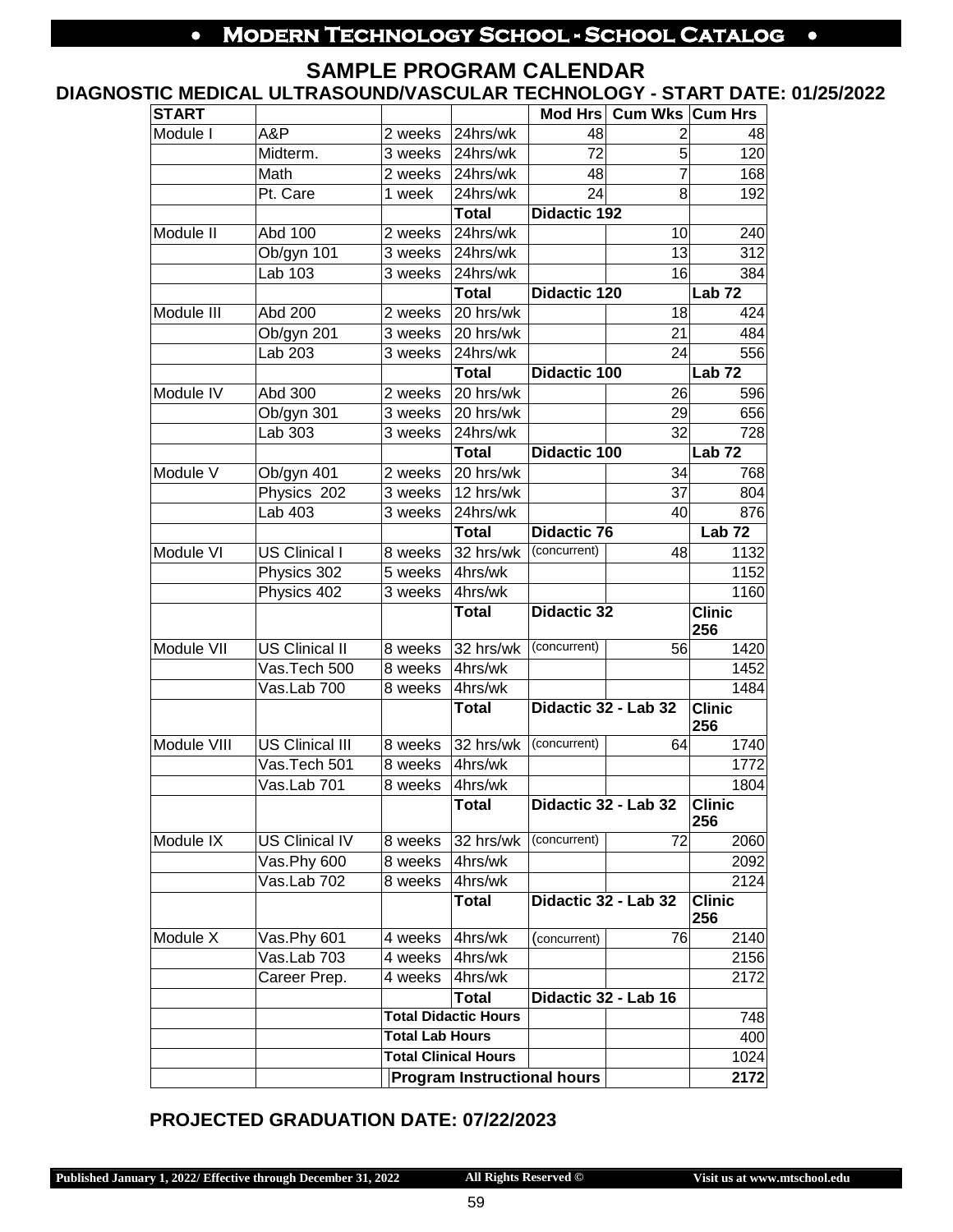## **PROGRAM COURSE DESCRIPTIONS**

#### **MEDICAL ASSISTANT/BACK OFFICE & X-RAY TECHNICIAN**

| OM 101        | OFFICE MANAGEMENT: Business communication, patient record keeping, office equipment use, &                                                                                                                                                                                                                                                                                                                                                                                                                                        |
|---------------|-----------------------------------------------------------------------------------------------------------------------------------------------------------------------------------------------------------------------------------------------------------------------------------------------------------------------------------------------------------------------------------------------------------------------------------------------------------------------------------------------------------------------------------|
|               | This course provides the student with an understanding of how a medical office is managed. This course further<br>prepares the student to use office equipment and understand its upkeep. Students will also learn what information is<br>needed to set up patient appointments and what related documentation is necessary.                                                                                                                                                                                                      |
| OM 102        | OFFICE MANAGEMENT: Patient medical record, documentation and filing, Patient Medical History,                                                                                                                                                                                                                                                                                                                                                                                                                                     |
|               | Students will be provided information regarding the patient's medical record documentation. Also, students will<br>learn about electronic medical data input and the various systems available. Students will be instructed about<br>common medical examination preparations and screening procedure documentation needed for patient files.                                                                                                                                                                                      |
| <b>MA 101</b> | COURSE ORIENTATIONS; INTRO. TO MATH; BASIC MED. SKILLS & VITAL SIGNS; PRINCIPLES OF SURGERY                                                                                                                                                                                                                                                                                                                                                                                                                                       |
|               | This course provides the student with the understanding of basic medical skills and medical asepsis and<br>infection control needed in the medical back office. It further expands into basic medical terminology, law,<br>ethics, patient privacy, interpersonal communication, fundamental body structures, body mechanics,<br>sterilization, and minor surgery.                                                                                                                                                                |
| MA 102        | URINALYSIS; GASTROINTESTINAL & ENDOCRINE SYSTEMS AND HEMATOLOGY; INJECTIONS;                                                                                                                                                                                                                                                                                                                                                                                                                                                      |
|               | This course provides understanding and education of specific body systems. Students will be introduced to<br>diseases, pathology, and disorders associated with the human body. This course will introduce laboratory<br>procedures to prepare students for the clinical internship.                                                                                                                                                                                                                                              |
| MA 103        |                                                                                                                                                                                                                                                                                                                                                                                                                                                                                                                                   |
|               | Students will be introduced to the function of the Electrocardiography machine & laboratory equipment.<br>They will also be educated in two specific body systems: the respiratory system & cardiovascular system,<br>to understand CPR and blood collecting procedures. The course further prepares each student in the<br>fundamentals of various laboratory procedures such as venipuncture, spirometry, & bandaging. First aid &<br>CPR certification testing will be included in this course and NCMA certification testing. |
| MA 104        | This course includes the student's medical assistant-back office clinical commitment for MA only students.                                                                                                                                                                                                                                                                                                                                                                                                                        |
| <b>XR 201</b> |                                                                                                                                                                                                                                                                                                                                                                                                                                                                                                                                   |
|               | This course consists of the X-Ray technological aspect of the program. The handling of radiographic<br>equipment and formulation of X-Ray exposure factors are covered. This section includes the composition<br>and use of X-Ray film and intensifying screens, the darkroom, and film processing. The students perform<br>x-Ray exposures and their varying effects on film on radiographic phantom body parts. The students are<br>taught how to critique finished radiographic films.                                         |
| XR 202        |                                                                                                                                                                                                                                                                                                                                                                                                                                                                                                                                   |
|               | This course covers the anatomy of the bony thorax and respiratory system. The chest's detailed positioning<br>skills are taught using X-Ray tables and tubes, with students simulating patient and technician                                                                                                                                                                                                                                                                                                                     |

**Published January 1, 2022/ Effective through December 31, 2022 All Rights Reserved ©**

roles/functions.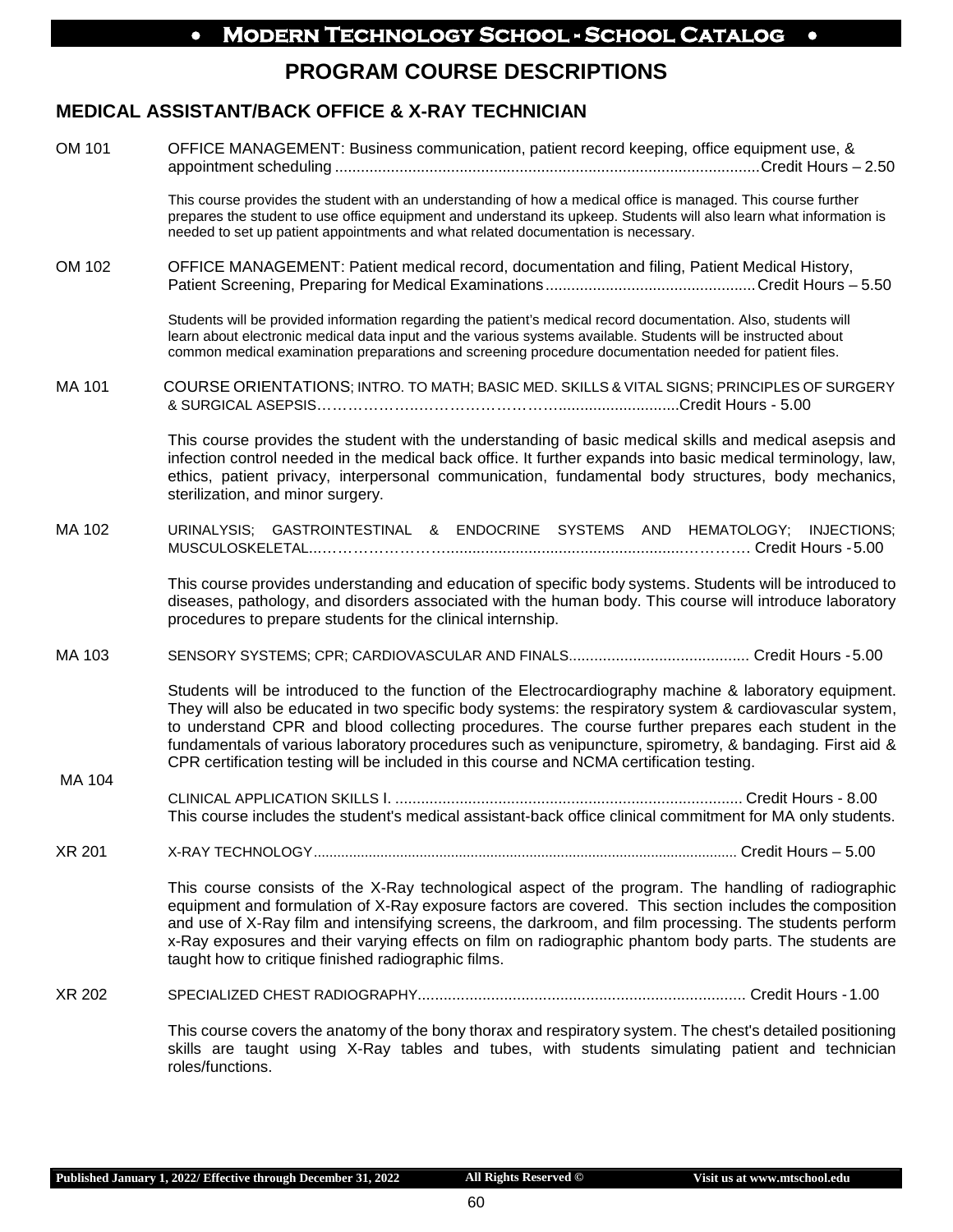|               | <b>MODERN TECHNOLOGY SCHOOL - SCHOOL CATALOG</b><br>$\bullet$                                                                                                                                                                                                                                                                                                                                                                                                                                                                                                                                                                                                        |
|---------------|----------------------------------------------------------------------------------------------------------------------------------------------------------------------------------------------------------------------------------------------------------------------------------------------------------------------------------------------------------------------------------------------------------------------------------------------------------------------------------------------------------------------------------------------------------------------------------------------------------------------------------------------------------------------|
| XR 203        |                                                                                                                                                                                                                                                                                                                                                                                                                                                                                                                                                                                                                                                                      |
|               | This is a detailed course covering the anatomy of the appendicular skeleton, including the shoulder girdle<br>and hips. Detailed radiographic positioning skills are given utilizing the X-Ray tables and tubes, with<br>students simulating patient and technician roles/functions.                                                                                                                                                                                                                                                                                                                                                                                 |
| <b>XR 204</b> |                                                                                                                                                                                                                                                                                                                                                                                                                                                                                                                                                                                                                                                                      |
|               | This course provides the student with a detailed, comprehensive study of the anatomy of the spine. Also<br>included in this section is a comprehensive analysis of the anatomy of the bony thorax, shoulder girdle,<br>pelvis, and hips. Detailed positioning skills of these anatomical regions are also covered utilizing the X-Ray<br>tables and tubes, with students simulating the patient and technician roles/functions.                                                                                                                                                                                                                                      |
| XR 301        |                                                                                                                                                                                                                                                                                                                                                                                                                                                                                                                                                                                                                                                                      |
|               | This course introduces the student to the basics of digital radiography. It will prepare them for the use and<br>function of a typical digital unit seen in a doctor's office. Lessons include comparing various units used and<br>the different components of a computer system, including a PACS system.                                                                                                                                                                                                                                                                                                                                                           |
| XR 302        |                                                                                                                                                                                                                                                                                                                                                                                                                                                                                                                                                                                                                                                                      |
|               | This course introduces the student to the basics of physics and its relationship to the production of X-Rays.<br>Also included are the function and components of the X-Ray tube and its associated electrical circuitry, based<br>on electromagnetism.                                                                                                                                                                                                                                                                                                                                                                                                              |
| XR 303        |                                                                                                                                                                                                                                                                                                                                                                                                                                                                                                                                                                                                                                                                      |
|               | This course covers gross human anatomy, basic patient care procedures, and medical terminology related<br>to X-Ray technology.                                                                                                                                                                                                                                                                                                                                                                                                                                                                                                                                       |
| XR 304        |                                                                                                                                                                                                                                                                                                                                                                                                                                                                                                                                                                                                                                                                      |
|               | This course begins the student's medical assistant-back office clinical commitment and the 350 X-Ray<br>procedure (50 chests, 100 extremities, and 200 torso-skeletal) X-Ray clinical commitment performed under<br>the supervision of a State-approved licentiate.                                                                                                                                                                                                                                                                                                                                                                                                  |
| XR 401        | Credit Hours $-4.50$                                                                                                                                                                                                                                                                                                                                                                                                                                                                                                                                                                                                                                                 |
|               | This course covers the interactions of radiation with matter and the effects of X-Rays and radiation in<br>general on living tissue. The importance of radiation protection is discussed with particular emphasis on<br>operator protection. The students perform X-Ray exposure labs designed to demonstrate methods of<br>reducing occupational worker exposure. Also included in this section is the practice of reducing<br>unnecessary patient X-Ray exposure. The students perform X-Ray exposure labs designed to demonstrate<br>how to minimize patient exposure. The laws and regulations governing the utilization of X-Ray equipment<br>are also covered. |
| XR 402        |                                                                                                                                                                                                                                                                                                                                                                                                                                                                                                                                                                                                                                                                      |
|               | This course completes the student's medical assistant-back office clinical commitment and the 350 X-Ray<br>procedures (50 chests, 100 extremities, and 200 torso-skeletal) X-Ray clinical commitment performed<br>under the supervision of a State-approved licentiate.                                                                                                                                                                                                                                                                                                                                                                                              |
| XR 403        |                                                                                                                                                                                                                                                                                                                                                                                                                                                                                                                                                                                                                                                                      |
|               | This course is designed to assist the student in reviewing all of the X-Ray course material in preparation<br>for the final examinations and the State of California Limited Permit X-Ray Certification Examinations.                                                                                                                                                                                                                                                                                                                                                                                                                                                |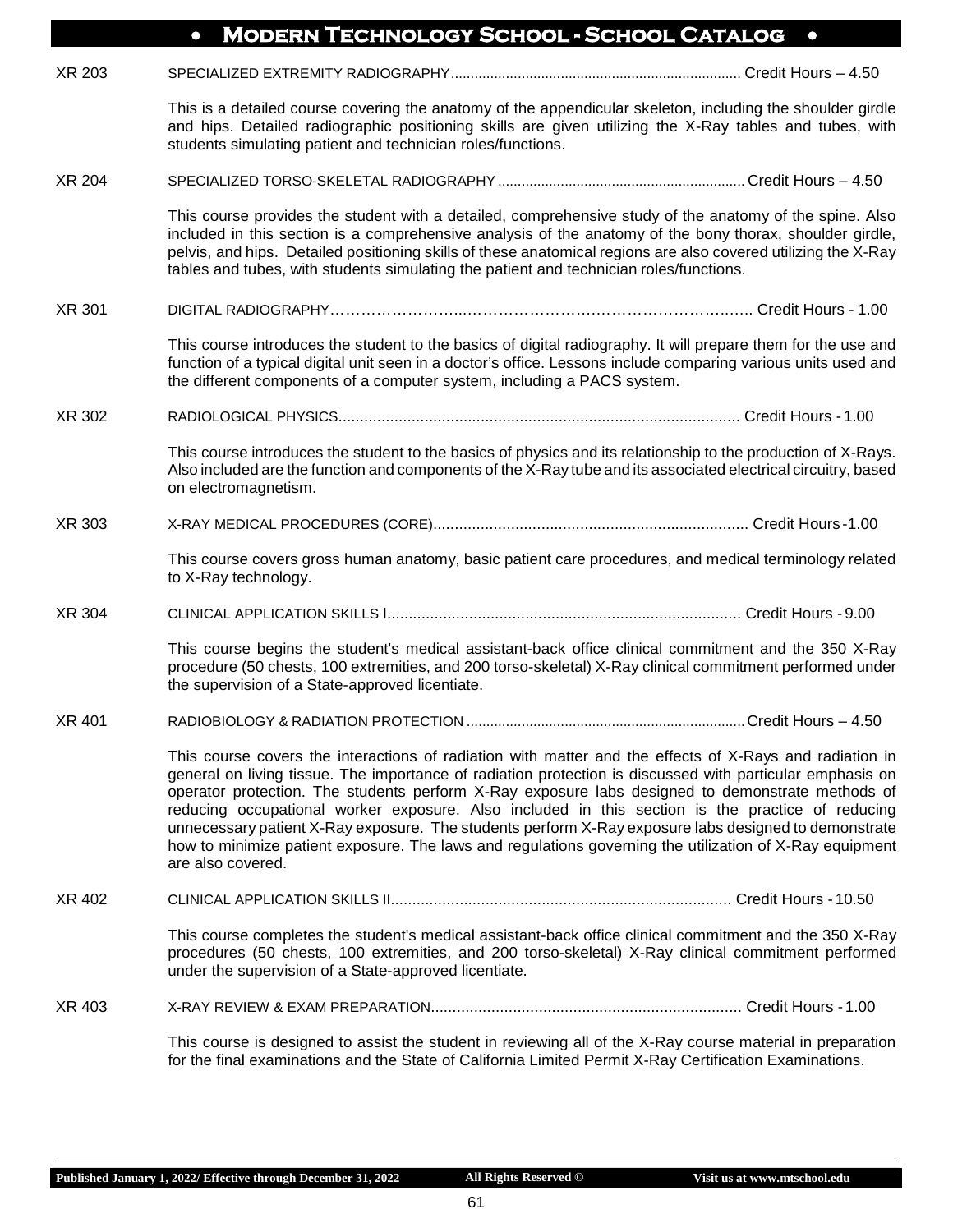#### **DIAGNOSTIC MEDICAL ULTRASOUND/VASCULAR TECHNOLOGY**

#### **MODULE I**

| COURSE:           |                                                                                                                                                                                                                                                                         |  |  |  |
|-------------------|-------------------------------------------------------------------------------------------------------------------------------------------------------------------------------------------------------------------------------------------------------------------------|--|--|--|
|                   | The human anatomy and physiology course is designed to introduce students pursuing careers in the allied<br>health fields to the structure and function of the human body. A workbook includes exercises and answers<br>to assist the student with the course material. |  |  |  |
| COURSE:           |                                                                                                                                                                                                                                                                         |  |  |  |
|                   | The medical terminology course will provide a foundation for studying medical terms. The course is<br>organized into sections by body systems. A workbook format is utilized with the phonetic pronunciation and<br>practical applications included.                    |  |  |  |
| COURSE:           |                                                                                                                                                                                                                                                                         |  |  |  |
|                   | The college mathematics course provides a basic understanding of fundamental mathematical concepts.                                                                                                                                                                     |  |  |  |
| COURSE:           |                                                                                                                                                                                                                                                                         |  |  |  |
|                   | Subjects covered include medical ethics, asepsis, isolation technique, body mechanics, moving and<br>transferring patients, drainage tubes, bloodborne pathogens, HIPAA, and BLS/CPR.                                                                                   |  |  |  |
|                   | <b>MODULE II</b>                                                                                                                                                                                                                                                        |  |  |  |
| COURSE:           |                                                                                                                                                                                                                                                                         |  |  |  |
|                   | The historical aspects of ultrasound and cross-sectional anatomy will begin the course. During this course,<br>anatomy and physiology are covered for the liver, gallbladder, intra/extrahepatic biliary tree, pancreas,<br>kidneys, spleen, and vasculature            |  |  |  |
| COURSE:           |                                                                                                                                                                                                                                                                         |  |  |  |
|                   | The uterus, ovaries, and fallopian tubes cover the pelvis's normal anatomy and pathology.                                                                                                                                                                               |  |  |  |
| COURSE:           |                                                                                                                                                                                                                                                                         |  |  |  |
|                   | This initial lab class involves hands-on scanning of the liver, gallbladder, and pelvis. Equipment functions,<br>exam routines, and sonography techniques are stressed.                                                                                                 |  |  |  |
| <b>MODULE III</b> |                                                                                                                                                                                                                                                                         |  |  |  |
| COURSE:           |                                                                                                                                                                                                                                                                         |  |  |  |
|                   | The areas of concentration include anatomy, physiology, and pathology of the peritoneum and<br>retroperitoneal. Pathology of the liver, gallbladder, biliary tree, spleen, pancreas, and kidneys will be<br>discussed.                                                  |  |  |  |
| COURSE:           |                                                                                                                                                                                                                                                                         |  |  |  |
|                   | The areas of concentration are first-trimester obstetrics, including embryology, placental development, fetal<br>dating, trophoblastic disease, IUGR, twins, and fetal brain.                                                                                           |  |  |  |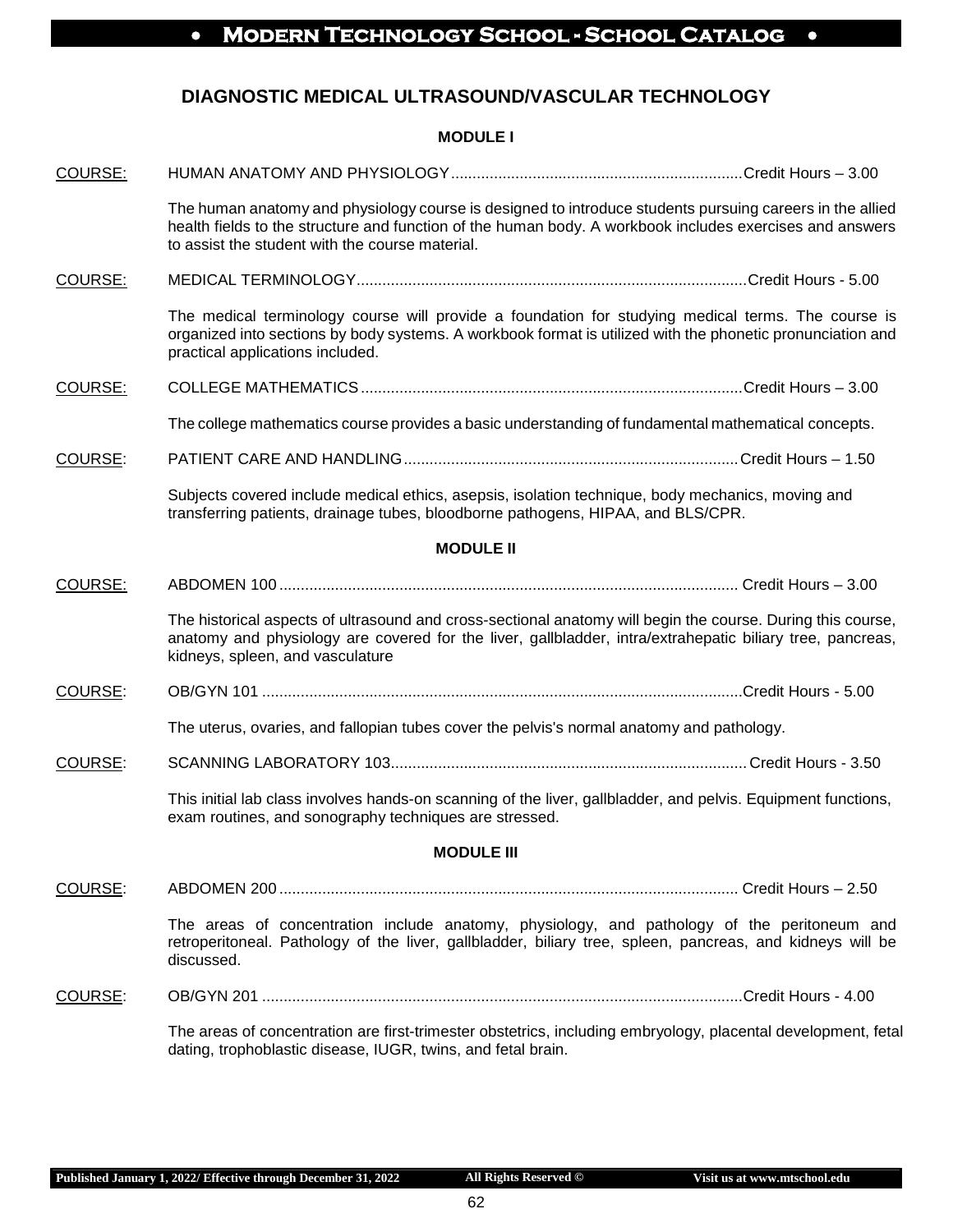|         | <b>MODERN TECHNOLOGY SCHOOL - SCHOOL CATALOG</b><br>$\bullet$<br>$\bullet$                                                                                                                                                                                                                                          |
|---------|---------------------------------------------------------------------------------------------------------------------------------------------------------------------------------------------------------------------------------------------------------------------------------------------------------------------|
| COURSE: | This lab session continues the hands-on scanning for the anatomical structures of the pancreas and biliary<br>tree. A review of the structures covered in Lab-103 will also occur.                                                                                                                                  |
|         | <b>MODULE IV</b>                                                                                                                                                                                                                                                                                                    |
| COURSE: |                                                                                                                                                                                                                                                                                                                     |
|         | The topics include pathology, anatomy and physiology, and pathology of superficial structures including<br>thyroid, breast, adrenal glands, gastrointestinal tract, scrotum, and prostate. Biopsy/aspiration techniques<br>will also be included.                                                                   |
| COURSE: |                                                                                                                                                                                                                                                                                                                     |
|         | This course covers advanced concepts involving maternal complications in pregnancy, CNS anomalies, GI<br>anomalies, cardiac anomalies, hydrops, and thoracic and skeletal disorders in the fetus.                                                                                                                   |
| COURSE: |                                                                                                                                                                                                                                                                                                                     |
|         | The lab structures covered during this session include the spleen, great vessels, and kidneys. Students<br>are also responsible for all structures covered during the previous lab courses.                                                                                                                         |
|         | <b>MODULE V</b>                                                                                                                                                                                                                                                                                                     |
| COURSE: |                                                                                                                                                                                                                                                                                                                     |
|         | The course begins with a review of fundamental math concepts. Physical concepts covered include the<br>sound wave characteristics of longitudinal waves, velocity, pulsed ultrasound, tissue interaction<br>characteristics, and transducer construction.                                                           |
| COURSE: |                                                                                                                                                                                                                                                                                                                     |
|         | Subjects covered include fetal demise, biophysical profiles, fetal monitoring, post-partum, infertility, and<br>genetic screening. Student case presentations, written and oral, I are required for the course.                                                                                                     |
| COURSE: | SCANNING LABORATORY 403.<br>Credit Hours - 3.50                                                                                                                                                                                                                                                                     |
|         | This final lab course involves hands-on scanning of the thyroid. Obstetrical scanning techniques will be<br>practiced. Students will be responsible for demonstrating competency for complete abdominal and pelvic<br>examinations before clinical placement.                                                       |
|         | <b>MODULE VI</b>                                                                                                                                                                                                                                                                                                    |
| COURSE: |                                                                                                                                                                                                                                                                                                                     |
|         | The course continues with the physical principles of ultrasound. Topics included are resolution, real-time<br>scanning instruments, and instrumentation.                                                                                                                                                            |
| COURSE: |                                                                                                                                                                                                                                                                                                                     |
|         | This course completes the physical principles of diagnostic ultrasound. Topics to be discussed include<br>artifacts and bio effects.                                                                                                                                                                                |
| COURSE: |                                                                                                                                                                                                                                                                                                                     |
|         | The clinical component begins with an initial rotation into the school's clinical facility. Students will be<br>expected to comply with specific exam routines within a defined period during this segment. Competency<br>in all examinations will be evaluated before placement at an outside clinical internship. |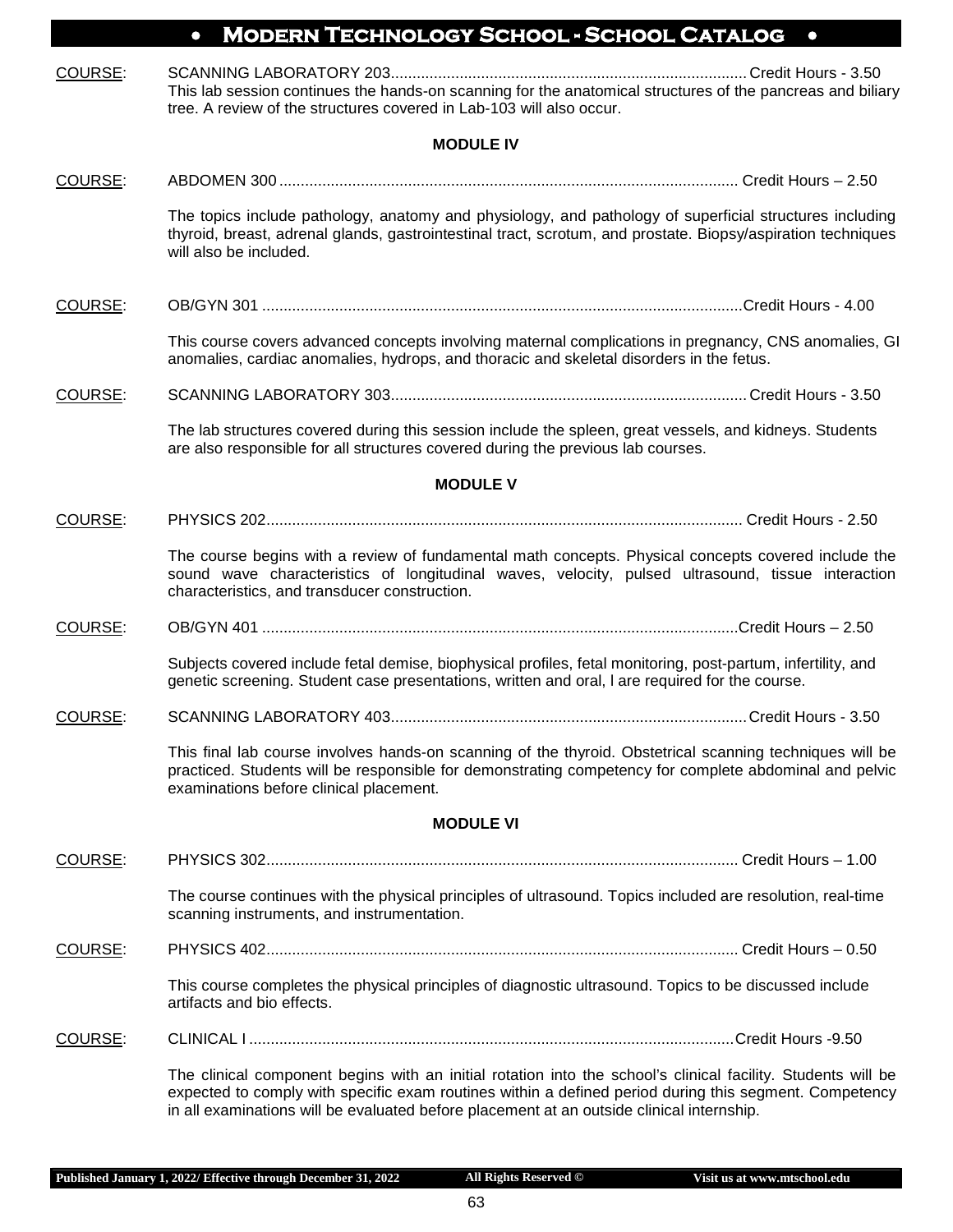**MODULE VII**

COURSE: CLINICAL II. ................................................................................................................Credit Hours - 9.50

During this clinical component, students will be assigned to an outside facility. Students will be given specific criteria and evaluated for competency in multiple areas.

COURSE: VASCULAR PRINCIPLES 500 .....................................................................................Credit Hours - 2.00

The course material includes gross and microscopic anatomy of the cerebrovascular system and invasive and non-invasive disease testing techniques for the carotid arteries. Transcranial Doppler techniques will also be discussed. Additional topics include patient history, physical examination, test validation therapeutic techniques, Doppler criteria, plaque characteristics, and cerebrovascular disease.

COURSE: SCANNINGLABORATORY 700...................................................................................Credit Hours - 1.50 The scanning laboratory will focus on cerebrovascular examination techniques. Students will learn the applications of imaging, spectral analysis, and color Doppler. A competency evaluation will be performed after the course.

#### **MODULE VIII**

COURSE: CLINICAL III................................................................................................................ Credit Hours - 9.50

Students will continue developing competency in scanning techniques at their assigned facility during this clinical component. Students will be given specific criteria and evaluated for competency in multiple areas.

COURSE: VASCULAR PRINCIPLES 501…..................................................................................Credit Hours - 2.00

The course material continues discussions of vascular systems. Topics include invasive and non-invasive disease testing techniques for the peripheral arterial and venous systems, including hemodynamics. The specifics of Doppler velocimetry, plethysmography, Duplex imaging, arterial and venous diseases, and vascular anatomy for the upper and lower extremities are included.

COURSE: SCANNING LABORATORY 701…...............................................................................Credit Hours - 1.50

The scanning laboratory will focus on lower extremity arterial and venous examination techniques. Students will learn the applications of imaging and color Doppler. A competency evaluation will be performed after the course.

#### **MODULE IX**

COURSE: CLINICAL IV................................................................................................................. Credit Hours - 9.50

Students will continue developing competency in scanning techniques during this final clinical component at their assigned facility. Students will be evaluated for competency in multiple areas before completing the clinical component.

COURSE: VASCULAR PHYSICS 600 ...........................................................................................Credit Hours - 2.00

The course begins with reviewing the physical concepts covered during the ultrasound physics courses. The focus will then switch to Doppler characteristics. Topics to be included are the Doppler Effect, signal processing, and instrumentation.

COURSE: SCANNING LABORATORY 702...................................................................................Credit Hours - 1.50

The scanning laboratory will focus on upper extremity arterial and venous examination techniques. Students will learn the applications of imaging and color Doppler. A competency evaluation will be performed after the course.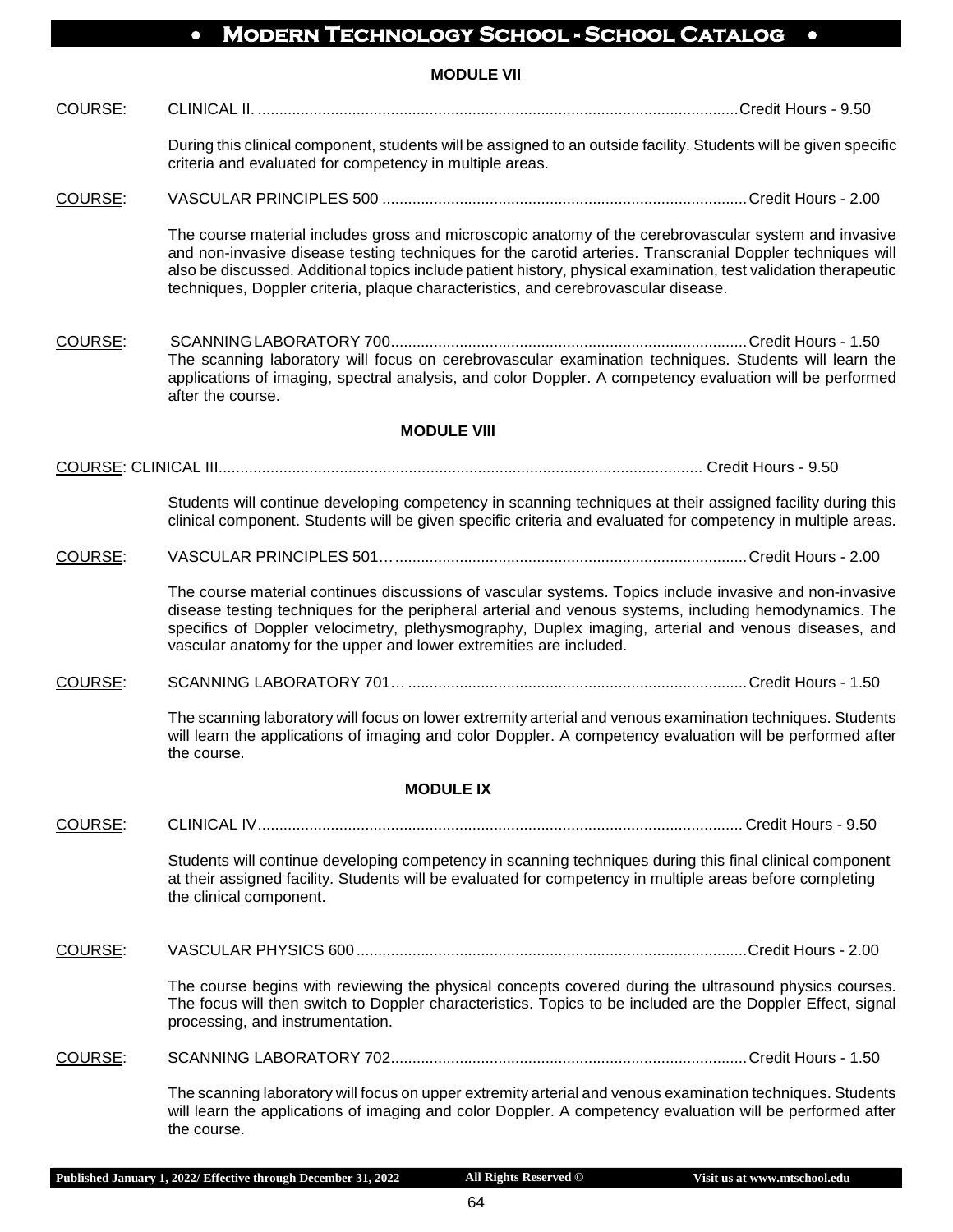**MODULE VII MODULE X**

| COURSE: |                                                                                                                                                                                                                                          |  |
|---------|------------------------------------------------------------------------------------------------------------------------------------------------------------------------------------------------------------------------------------------|--|
|         | This course continues vascular physical concepts. Topics include physiology and fluid dynamics of the<br>arterial and venous systems, physical principles of electricity, and ultrasound safety and quality assurance<br>considerations. |  |
| COURSE: |                                                                                                                                                                                                                                          |  |
|         | The scanning laboratory will focus on abdominal Doppler examination techniques. Students will learn the<br>applications of imaging and color Doppler. A competency evaluation will be performed after the course.                        |  |
| COURSE: |                                                                                                                                                                                                                                          |  |
|         | The focus of this course is directed toward the career aspects of the sonographer professional.<br>Interviewing techniques, resumes, and career ladders will be discussed.                                                               |  |
|         |                                                                                                                                                                                                                                          |  |

ਟ

ᠳ